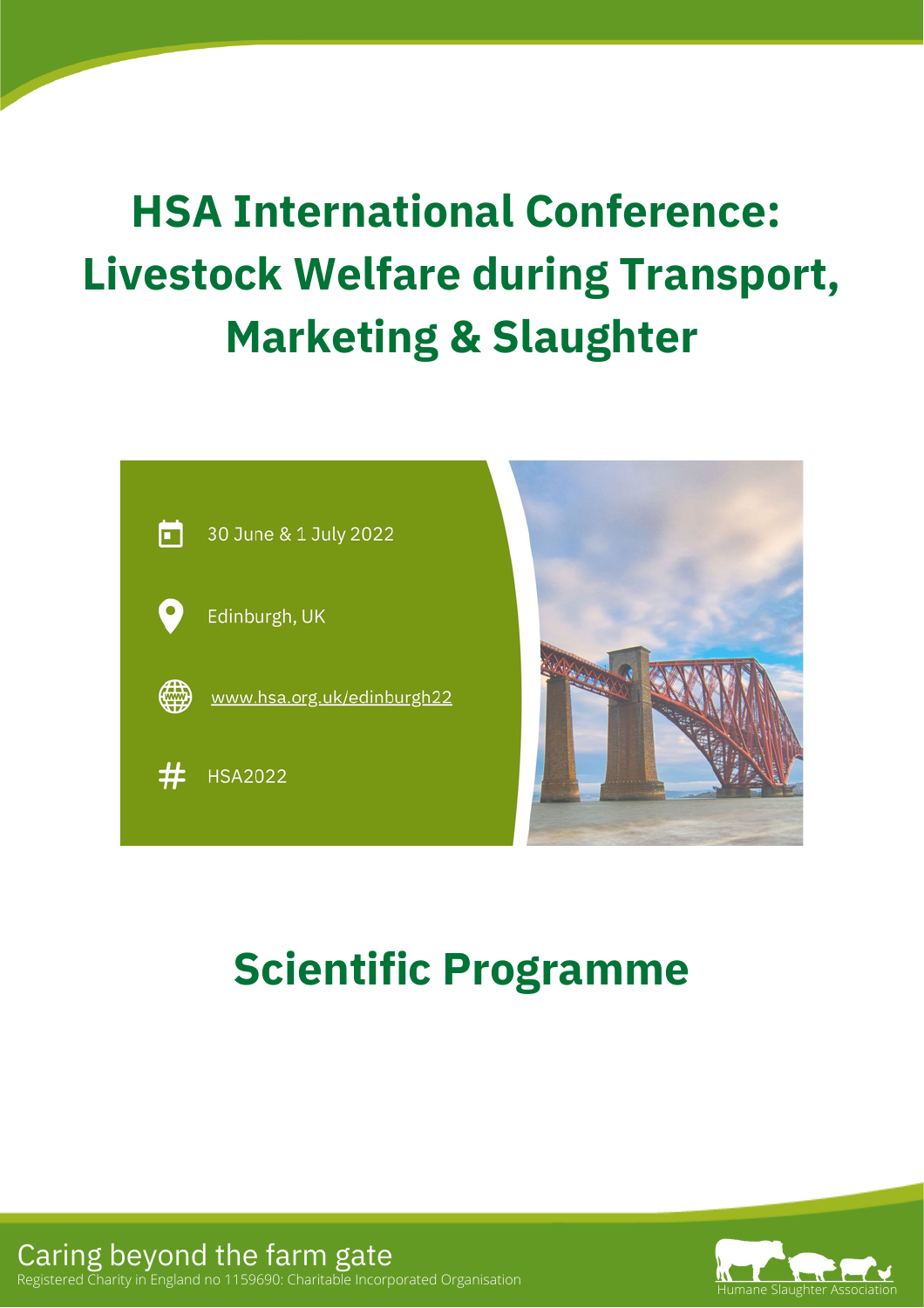# **Welcome to the UFAW International Conference 2022**

We are delighted to welcome you to Edinburgh for the Humane Slaughter Association (HSA)'s International Conference 2022: Livestock Welfare during Transport, Marketing and Slaughter.

Our first major conference in six years will give attendees the opportunity to present their work, and to network and socialise in person, something which we have all undoubtedly missed during the COVID-19 pandemic. For those colleagues who are unable to travel to Edinburgh, we are pleased to be able to livestream the talks and make them available 'on demand' online after the event.

The programme features talks covering the welfare of animals during transport and the pre-slaughter period, the welfare of animals during stunning, slaughter and killing as well as novel developments in these areas. Presentations cover a wide range of species, with two sessions focussing on the welfare of aquatic species at slaughter, including crustaceans and cephalopods. With both decapod crustaceans and cephalopod molluscs having been very recently recognised as sentient in UK law, it is important that we know how to protect their welfare.

We are delighted to be able to share the very latest developments in humane slaughter and transport with colleagues. It is heartening to see so much excellent research dedicated to improving the welfare of food animals 'beyond the farm gate'.

We would like to thank all those who are contributing to the meeting, as speakers, poster presenters and chairs, and the delegates from the 15 countries who are attending. We hope that you have an informative and enjoyable meeting.

We would also like to thank Sam Griffin, Jane Moorman and Tina Langford at the HSA office for working tirelessly behind the scenes to ensure the event runs smoothly.

Finally, please remember to fill in the short, online feedback form after the event and if you have any specific comments, please contact events@hsa.org.uk.

# **Huw Golledge, Birte Nielsen, Susan Richmond, Charlie Mason and Luisa Dormer**

HSA Organising Committee

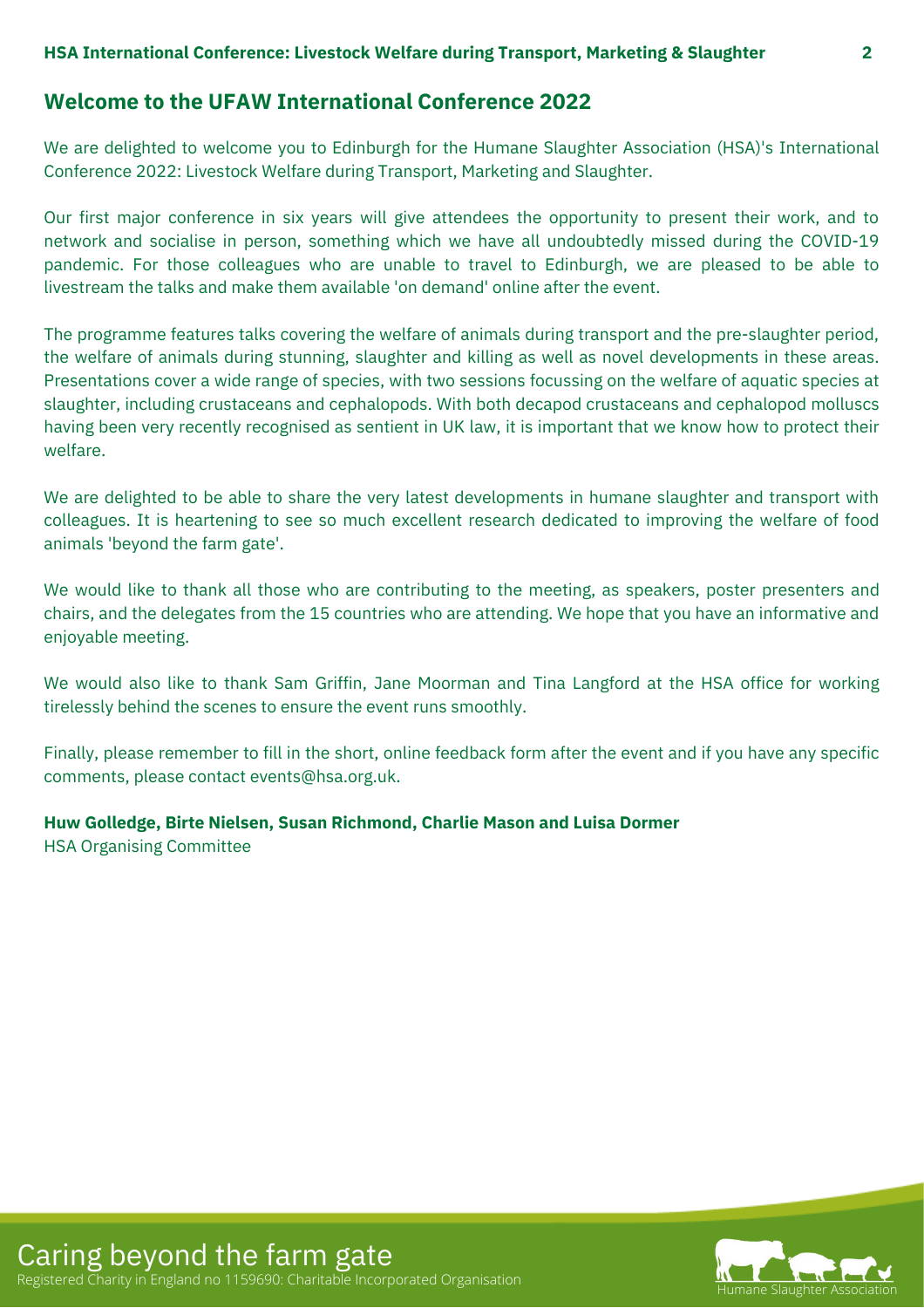# **The Humane Slaughter Association (HSA)**

The HSA is an international UK-based, independent charity and membership society. We are concerned exclusively with promoting evidence-based humane treatment of all food animals during transport, slaughter, killing for welfare reasons or disease control, and at markets.

We work through research, education, training and promoting technical advances to bring real, practical and lasting improvements in food animal welfare.

The HSA is funded solely by donations and legacies from members and supporters. Please help us to continue to make practical and lasting [improvements](https://www.hsa.org.uk/support/memberships) to animal welfare beyond the farm gate by becoming a member or [donating](https://www.hsa.org.uk/support/make-a-donation) to support our work.

# **Caring beyond the farm gate**

Growing numbers of us are concerned about the welfare of animals that provide us with food and other products. Whilst many people recognise the importance of a good life whilst on the farm, animals may also face welfare challenges 'beyond the farm gate'. At the HSA, we play a vital role in promoting, developing and advancing animal welfare for the humane transport, slaughter or killing of all livestock animals by:

- funding innovative research projects to actively look for ways to ensure that the welfare of farmed animals is maximised beyond the farm gate;
- promoting practical and evidence-based solutions, offering expert advice and guidance to livestock producers, regulators and consumers, leading to real-world improvements for farmed animals; and
- collaborating with all those seeking to provide practical evidence-based approaches to maximise animal welfare during transport and at the time of killing.

# **Join the HSA today!**

By joining the HSA, you will help us to continue to make practical and lasting improvements to animal welfare beyond the farm gate.

Individual membership is just £15 annually (£5 for students) and we will keep you updated on our activities and how your support is making a difference.

[www.hsa.org.uk/support/memberships](https://www.hsa.org.uk/support/memberships)



Caring beyond the farm gate Registered Charity in England no 1159690: Charitable Incorporated Organisation Humane Slaughter Association Humane Slaughter Asso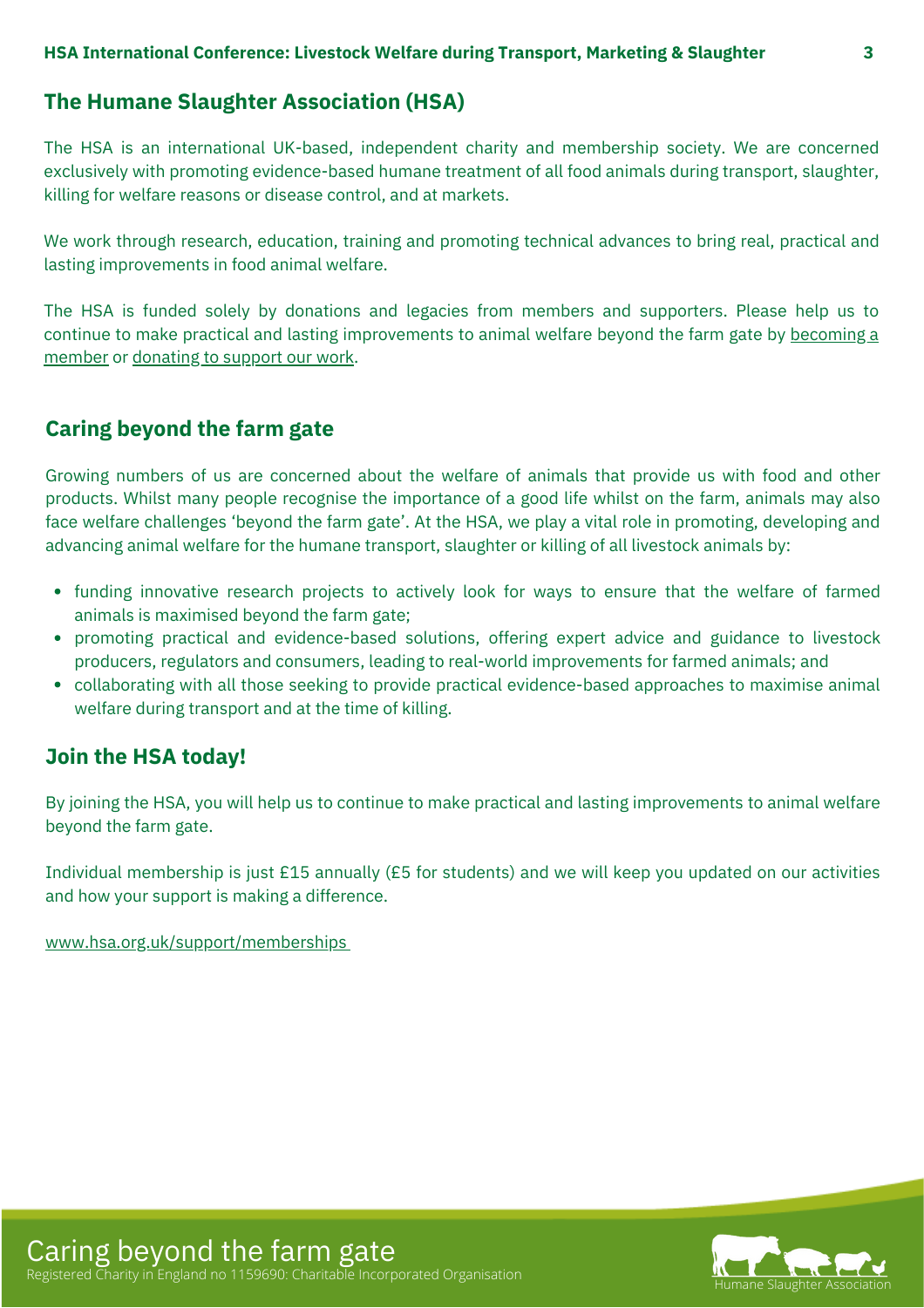### **Conference venue:**

#### **Royal College of [Physicians](https://www.facebook.com/watch/?v=1162941690425071) of Edinburgh**

*11 Queen Street, Edinburgh, EH2 1JQ*

The conference will take place in the Great Hall of the Royal College of Physicians of Edinburgh (RCPE) in the centre of the city. The New Library will host the coffee breaks and lunches as well as the drinks reception for delegates on the evening of 30th June.

#### **Registration:**

Registration will take place in the lobby of the RCPE from 8.00am on Thursday 30th June.

On registering, delegates will receive a timetable and a name tag. The name tag will allow delegates access to the meeting, and to lunch and refreshments. Please ensure you wear your lanyard and name tag at all times. Please be advised that the lanyards used for the name tags are made from recycled plastic, and the plastic slips have been cleaned and are being reused from previous events. Please put your name tags in the box provided at the end of the conference to allow us to reuse them at future events.

Please note that only delegates that are registered can attend the scientific programme. Registration is for an individual, not an institution and is not transferable, unless this has been agreed in advance with HSA.

### The conference abstract booklet will only be available online, so if you wish a hard copy then you will **need to print it out in advance.**

Delegates with any general questions or queries should address these to the staff at the registration desk, in the lobby, in the first instance. Cloakroom facilities are available on request.

The conference programme is packed full of interesting talks and delegates are requested to take their seats in plenty of time before the start of each session. These will start promptly at the time indicated in the programme.

#### **Catering:**

Tea, coffee and lunch will be served in the New Library at the times indicated in the timetable.

**Internet access:** To access free Wi-Fi during the meeting, connect to the following: **Network name: RCPE-WiFi Password: chiron1681**

#### **Photography and video:**

We will be taking photographs and recording videos throughout the conference. If you do not wish to be filmed or photographed, please let a member of staff know at registration.

Delegates are kindly requested to not take multiple photographs or record talks during the conference as this is distracting for others. Please respect presenters' wishes should they request certain material or slides shown not to be copied, photographed or shared on social media.

Caring beyond the farm gate Registered Charity in England no 1159690: Charitable Incorporated Organisation Humane Slaughter Association Humane Slaughter Association

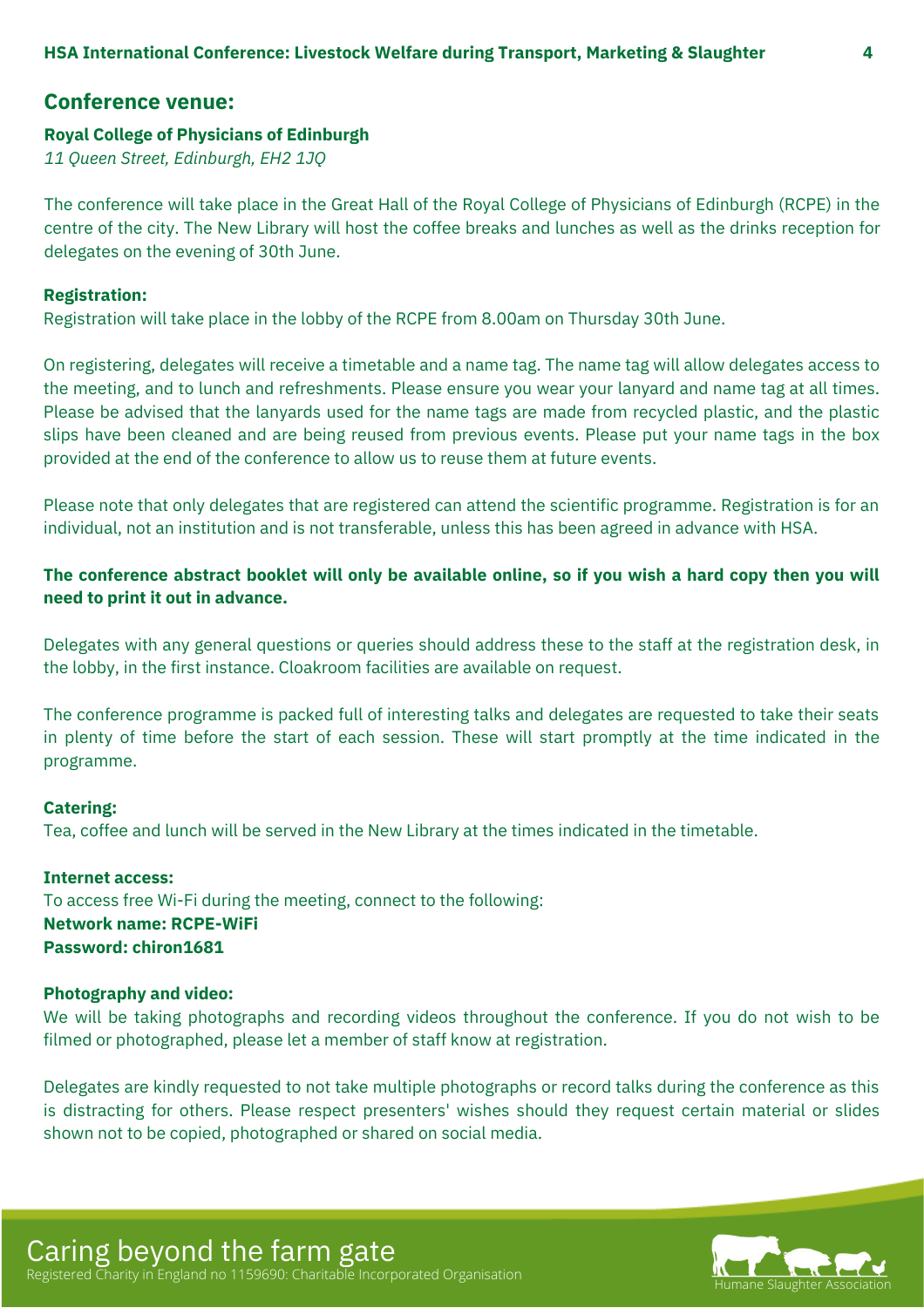#### **Social media:**

The hashtag for the conference is **#HSA2022**

#### **Safety:**

In the event of a fire or other emergency, please leave via the nearest emergency exit. Delegates should assemble at No 14 Queen Street, to the left of the RCPE. A check that everyone attending the conference is present will then be made. Do not return to the building unless authorised to do so.

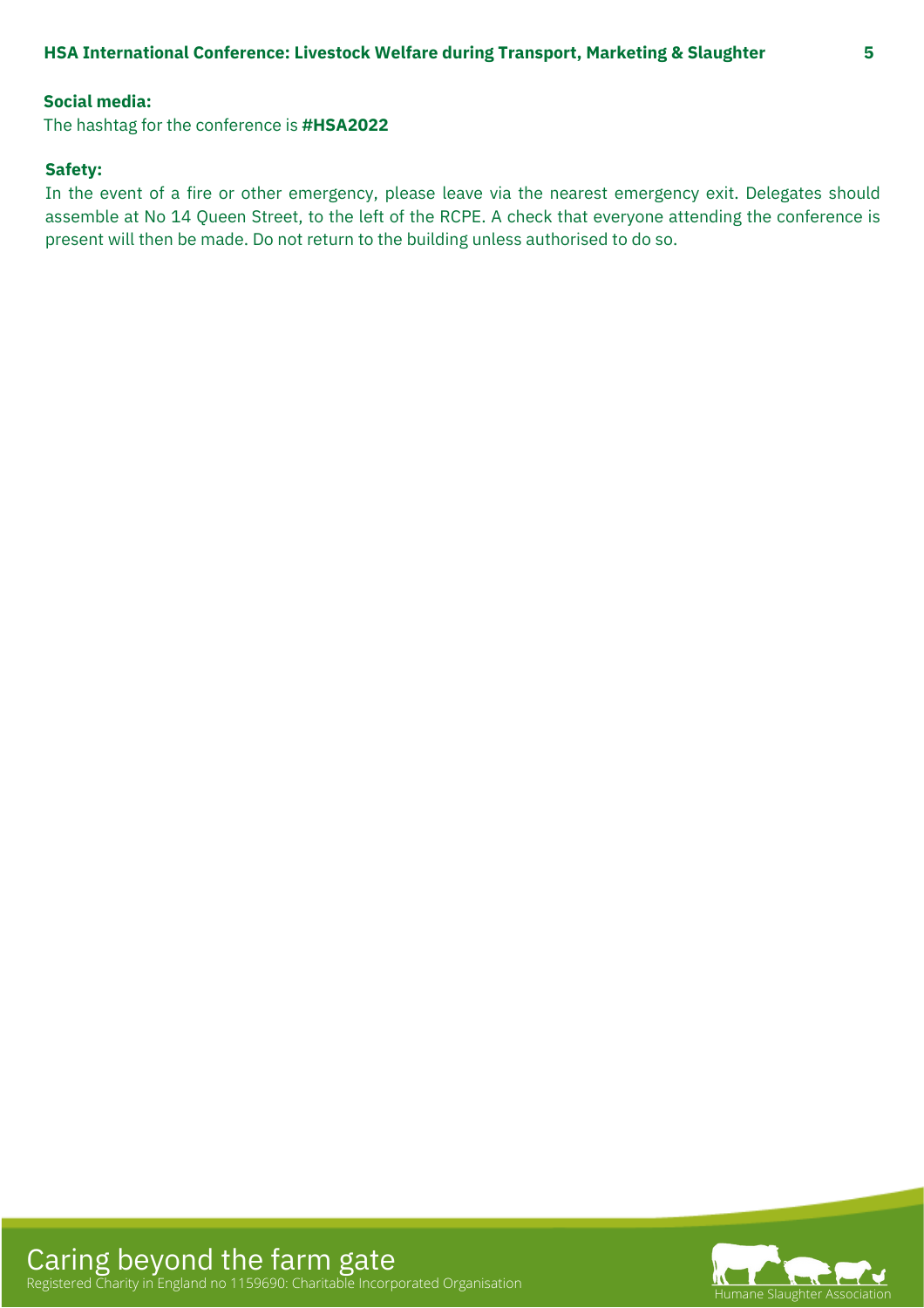# Humane Slaughter Association

Scientific Programme: **Talks** 

**Timetable and Speaker Abstracts** 





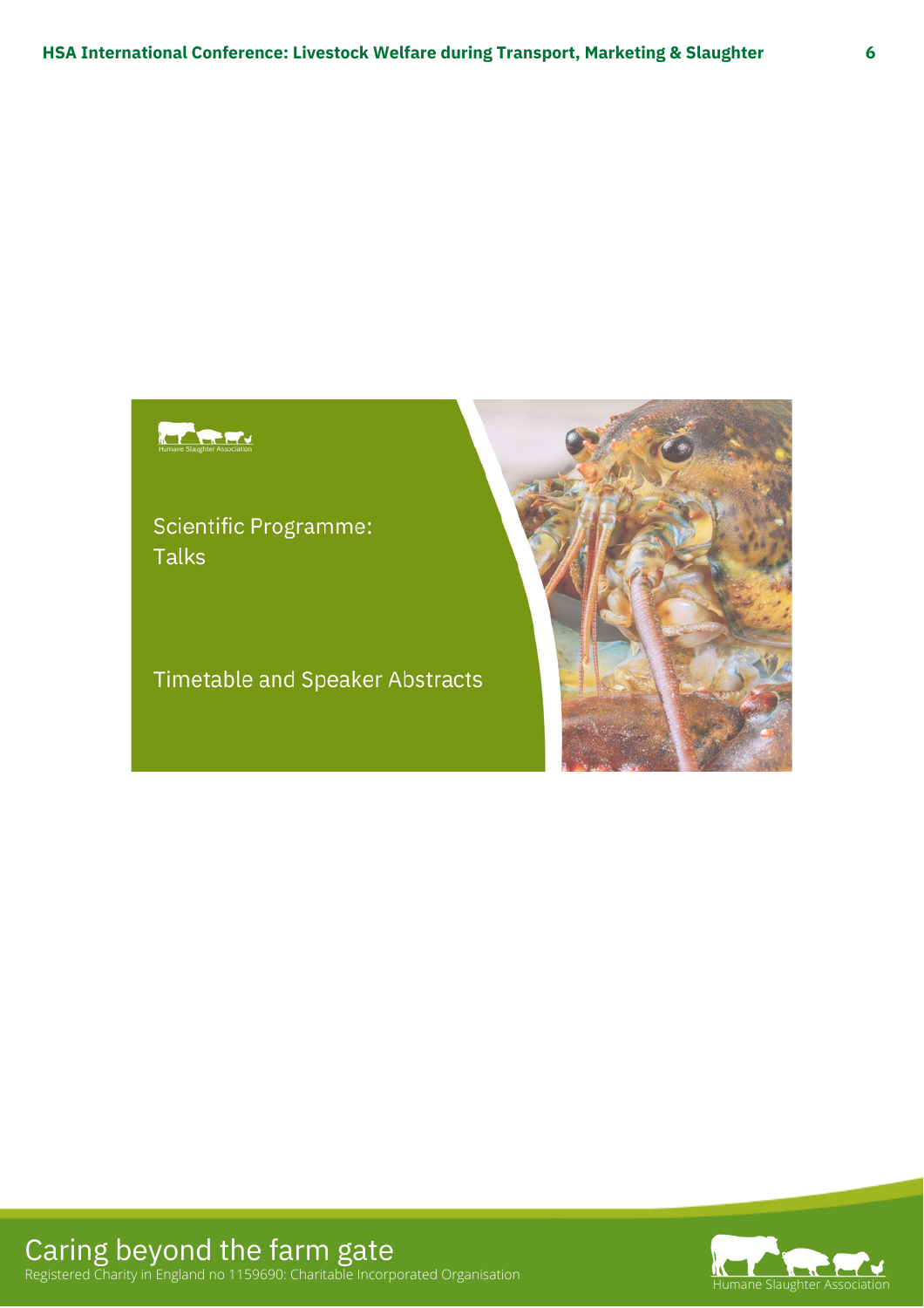# **Timetable of event**

# <span id="page-6-0"></span>**Thursday 30th June**

All timings are GMT+1 / UTC+1/ BST

| $08.00 - 08.50$ | Registration                                                                                                                                                           |
|-----------------|------------------------------------------------------------------------------------------------------------------------------------------------------------------------|
| $08.50 - 09.00$ | <b>Welcome and Introduction: Huw Golledge (HSA)</b>                                                                                                                    |
| $09.00 - 10.35$ | Session One: Welfare during stunning, slaughter and killing                                                                                                            |
| $09.00 - 09.35$ | Keynote Speaker: Meeting the needs of Consumers in an evolving market<br>Will Jackson (Agriculture and Horticulture Development Board (AHDB), UK)                      |
| $09.35 - 09.50$ | AI4Animals: Using AI to significantly increase the effectiveness of camera<br>surveillance in slaughterhouses<br>Carlos Morales (Deloitte, Netherlands)                |
| $09.50 - 10.05$ | Movements after captive-bolt stunning in cattle in relation to possible animal and<br>process related impact factors<br>Karen von Holleben (BSI Schwarzenbek, Germany) |
| $10.05 - 10.20$ | A systematic review of equid welfare at slaughter: existing evidence and<br>evaluation of animal welfare indicators<br>Kate Fletcher (Royal Veterinary College, UK)    |
| $10.20 - 10.35$ | Inter-observer repeatability of indicators of consciousness in broiler chickens after<br>waterbath stunning                                                            |
|                 | Alexandra Contreras-Jodar (Institute of Agrifood Research and Technology (IRTA),<br>Catalonia, Spain)                                                                  |
| $10.35 - 11.00$ | <b>Break</b>                                                                                                                                                           |
| $11.00 - 12.30$ | <b>Session Two: Aquaculture Part One</b>                                                                                                                               |
| $11.00 - 11.40$ | Keynote Speaker: Do crustaceans feel pain, and should they be treated with care at<br>slaughter?<br>Bob Elwood (Queen's University Belfast, UK)                        |
| $11.40 - 12.00$ | Bringing humane slaughtering to cephalopod molluscs: an integrative approach<br>Giovanna Ponte (Association for Cephalopod Research 'CephRes', Italy)                  |
| $12.00 - 12.10$ | Welfare of saltwater fish in Hong Kong wet markets<br>Desiree Hung (City University of Hong Kong)                                                                      |
| $12.10 - 12.30$ | In-water electrical stunning for humane slaughter of farmed fin fish<br>Jimmy F Turnbull (University of Stirling, UK)                                                  |



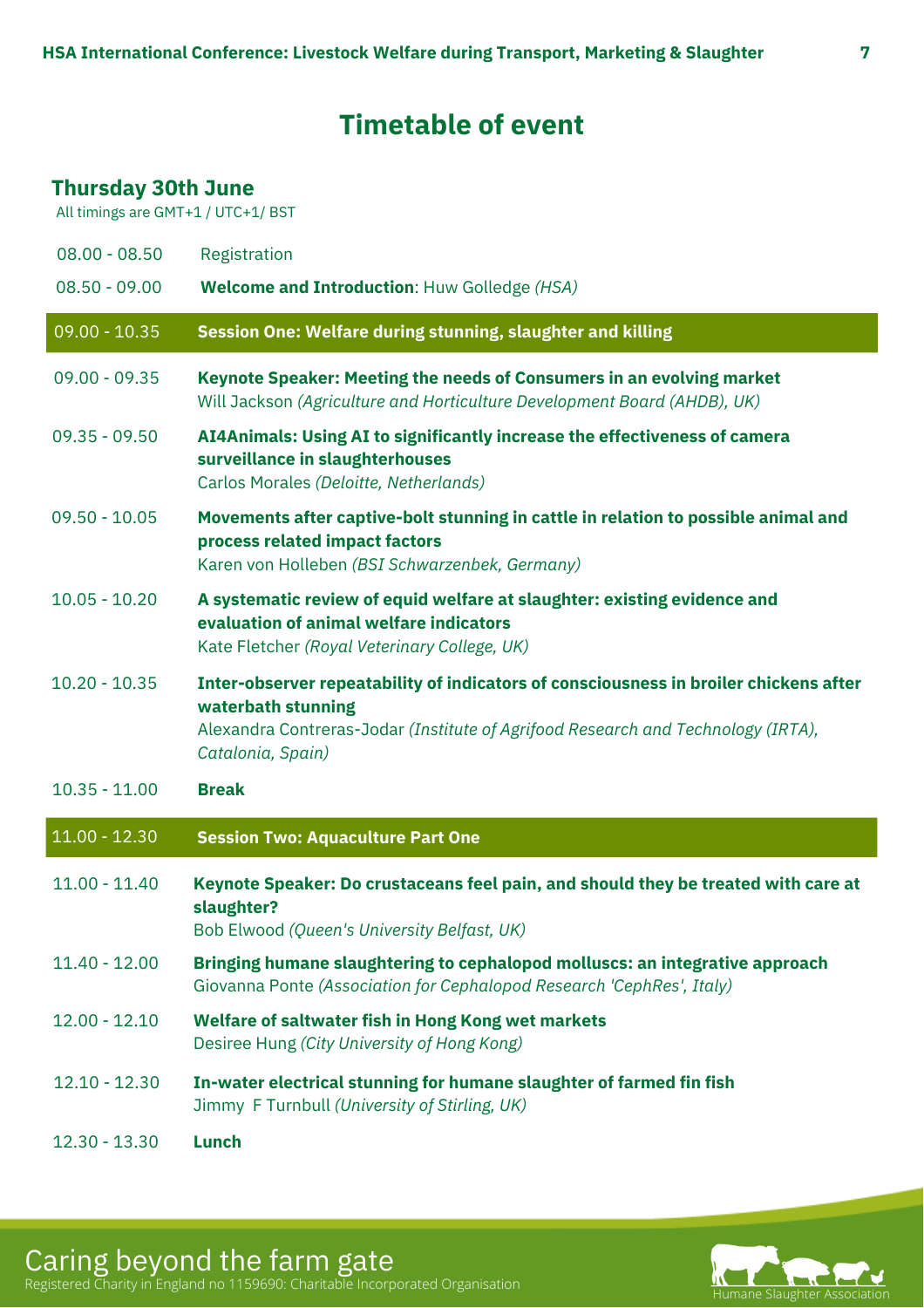# <span id="page-7-0"></span>**Thursday 30th June**

All timings are GMT+1 / UTC+1/ BST

| $13.30 - 15.00$ | <b>Session Three: Aquaculture Part Two</b>                                                                                                                                                    |
|-----------------|-----------------------------------------------------------------------------------------------------------------------------------------------------------------------------------------------|
| $13.30 - 13.45$ | The assessment of dry electric stunning as a commercial method for the humane<br>dispatch of farmed White Leg shrimp (Litopenaeus vannamei)<br>Ben Weis (Tesco PLC, UK)                       |
| $13.45 - 14.10$ | Humane slaughtering of Snow crab (Chionoecetes opilio)<br>Ragnhild Aven Svalheim (Norwegian Institute of Food, Fisheries and Aquaculture<br>Research, Norway)                                 |
| $14.10 - 14.30$ | Systematic review and feasibility study of humane stunning or stun/killing of wild-<br>caught fish in commercial fisheries<br>Nilantha Jayasuriya (Harper Adams University, UK)               |
| 14.30 - 14.45   | How to achieve a transition in aquaculture fisheries with regard to animal welfare<br>Michelle Boonstra (Good Fish Foundation, Netherlands)                                                   |
| $14.45 - 15.00$ | <b>Update on the UFAW Journal Animal Welfare</b><br>Huw Golledge (UFAW, UK)                                                                                                                   |
| $15.00 - 15.30$ | <b>Break</b>                                                                                                                                                                                  |
| $15.30 - 17.20$ | <b>Session Four: Stunning developments</b>                                                                                                                                                    |
|                 |                                                                                                                                                                                               |
| $15.30 - 16.10$ | Keynote Speaker: Development and application of the Demonstration of Life<br>protocol: An assurance framework for stunned halal slaughter<br>Claire White (National Farmers' Union (NFU), UK) |
| $16.10 - 16.25$ | Assessment of the effectiveness and humaneness of upright restraint and stunning<br>of broilers<br>Troy J Gibson (Royal Veterinary College, UK)                                               |
| $16.25 - 16.45$ | Improving the effectiveness and humaneness of head-only electrical stunning of<br>turkeys<br>Carlos Rebelo (Royal Veterinary College, UK)                                                     |
| $16.45 - 17.00$ | Stunning method for pigs: Views on where to prioritize future research<br>Dorte Schrøder-Petersen (Danish Technological Institute DMRI, Denmark)                                              |
| $17.00 - 17.15$ | Improved methods for stunning pigs with foam; Effects of repetition and scent on<br>pig reaction to foam<br>Miranda Blad (Swedish University of Agricultural Sciences, Sweden)                |
| $17.15 - 17.20$ | <b>Close of session</b>                                                                                                                                                                       |

Caring beyond the farm gate Registered Charity in England no 1159690: Charitable Incorporated Organisation Humane Slaughter Association Humane Slaughter Association

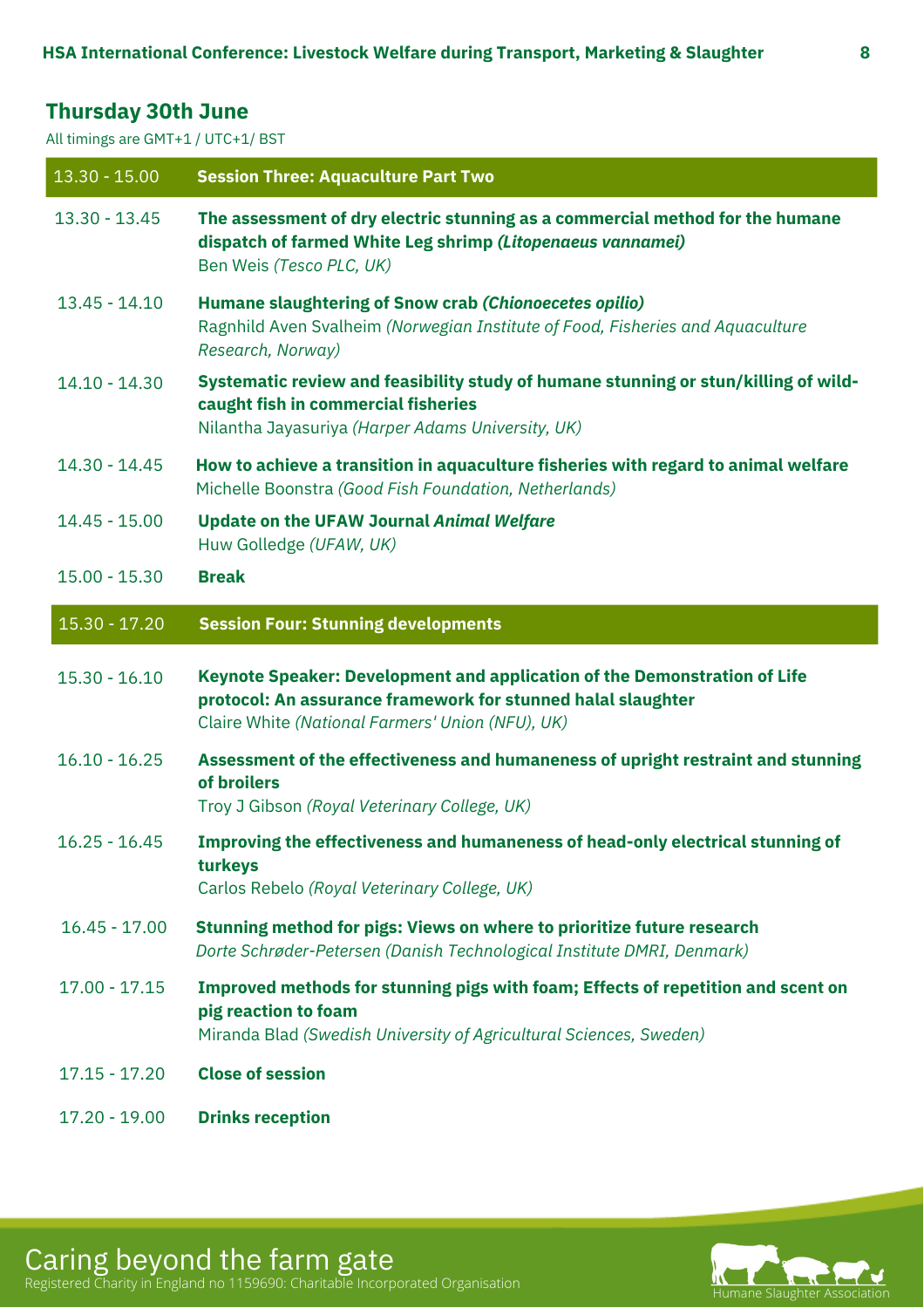<span id="page-8-0"></span>

| <b>Friday 1st July</b> |  |  |  |  |
|------------------------|--|--|--|--|
|------------------------|--|--|--|--|

All timings are GMT+1 / UTC+1/ BST

| $09.00 - 09.10$ | <b>Introduction to meeting</b>                                                                                                                                                          |
|-----------------|-----------------------------------------------------------------------------------------------------------------------------------------------------------------------------------------|
| $09.10 - 10.20$ | <b>Session Five: Humane Slaughter Award presentation</b>                                                                                                                                |
| $09.10 - 09.15$ | <b>Award presentation to Dr Mette S Herskin</b>                                                                                                                                         |
| $09.15 - 10.00$ | The case of the cull sow<br>Mette S Herskin (Aarhus University, Denmark)                                                                                                                |
| $10.00 - 10.20$ | <b>Q&amp;A Session with Mette S Herskin</b>                                                                                                                                             |
| $10.20 - 11.00$ | <b>Break</b>                                                                                                                                                                            |
| $11.00 - 12.55$ | Session Six: Welfare during transport and the pre-slaughter period                                                                                                                      |
| $11.00 - 11.15$ | Farm animal transportation regulations: time for a change?<br>Eugénie Duval (University of British Columbia, Canada)                                                                    |
| $11.15 - 11.30$ | European livestock drivers' knowledge about and experience with animal welfare<br>and the EU transport regulation (1/2005)<br>Kirstin Dahl-Pedersen (University of Copenhagen, Denmark) |
| $11.30 - 11.45$ | Condition of bob-veal calves on arrival at abattoir in Ohio<br>Zachary England (Ohio State University, USA)                                                                             |
| $11.45 - 12.05$ | Eliminating discretionary deaths in the cull sow transport network<br>Ben Peyer (Johnsonville LLC, USA)                                                                                 |
| $12.05 - 12.20$ | The post-egg phase: welfare during pre-slaughter<br>Anneleen Watteyn (Flanders Research Institute for Agriculture, Fisheries and Food,<br>(IVLO), Belgium)                              |
| $12.20 - 12.35$ | The on-farm slaughter procedure leads to increased animal welfare in pigs<br>Roxana Amerie (Pisa University, Italy)                                                                     |
| $12.35 - 12.50$ | Abattoir inspection as early warning system to improve pig welfare at farm level<br>Marta Comin (University of Milan, Italy)                                                            |
| $12.50 - 12.55$ | <b>Closing of conference</b>                                                                                                                                                            |
| $12.55 - 13.30$ | <b>Lunch served and farewells</b>                                                                                                                                                       |



Caring beyond the farm gate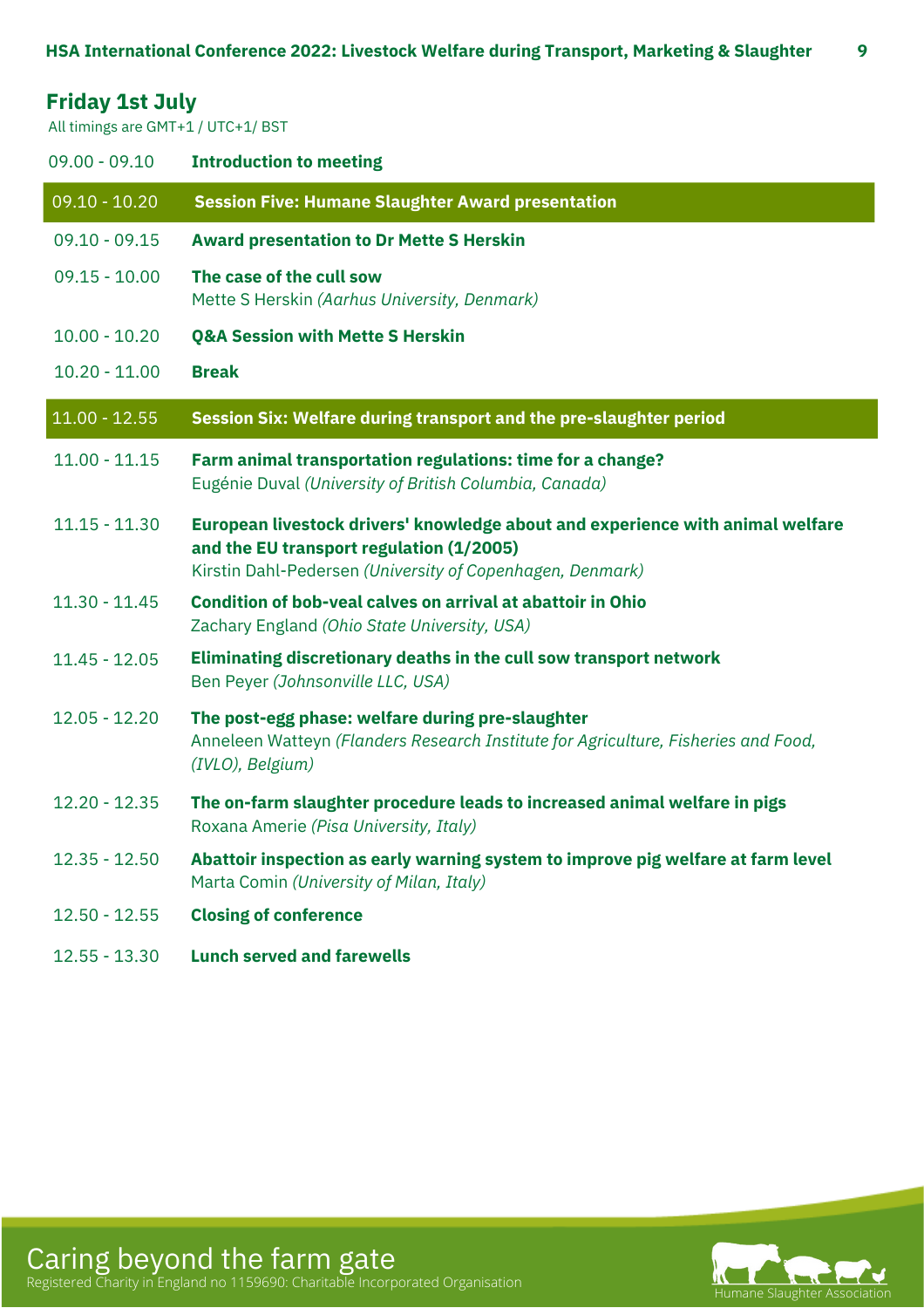#### <span id="page-9-0"></span>**MEETING THE NEEDS OF CONSUMERS IN AN EVOLVING MARKET**

#### **Will Jackson**

#### Agriculture and Horticulture Development Board (AHDB), UK *will.jackson@adhb.org.uk*

The presentation will look at the evolving consumer landscape highlighting current and predicted consumer trends following the easing of Covid-19 restrictions. The session will also explore key reputational topics such as health, environment, animal welfare and trust in the industry. The session will also highlight the importance of maintaining and building consumer trust, demonstrating where farming values (animal welfare, environmental stewardship and expertise) are shared with consumers.

A study from AHDB/Blue Marble in August 2021 showed that the humane treatment of farm animals has joined the environment, rising energy costs, Covid-19 and the state of the NHS as the topmost tier of societal concerns with 40% expressing they are very concerned - up 4%pts since last year. This is supported by IGD data that suggests 86% of people believe welfare of animals is important to them.

Key shopping behaviour will be highlighted and meat consumption performance trends picked out. As the cost of living dramatically increases and consumers feel a degree of financial pressure not experienced since the 2008 financial crisis, the session will explore consumer confidence and the effect on consumer behaviour. Alongside this prior to the pandemic research from Kantar Worldpanel showed that claimed meat consumption was declining amongst the British population. Typically main meals cooked at home are dominated by meat, fish and poultry with 60% of all main meals occasions including these proteins according to Kantar. The ongoing disruption of Covid put a brake on this trend as the numbers of "flexitarians" or those consciously reducing their meat and dairy consumption actually fell. We look at how this has changed as normality has returned and what may happen moving forwards

[Back](#page-6-0)

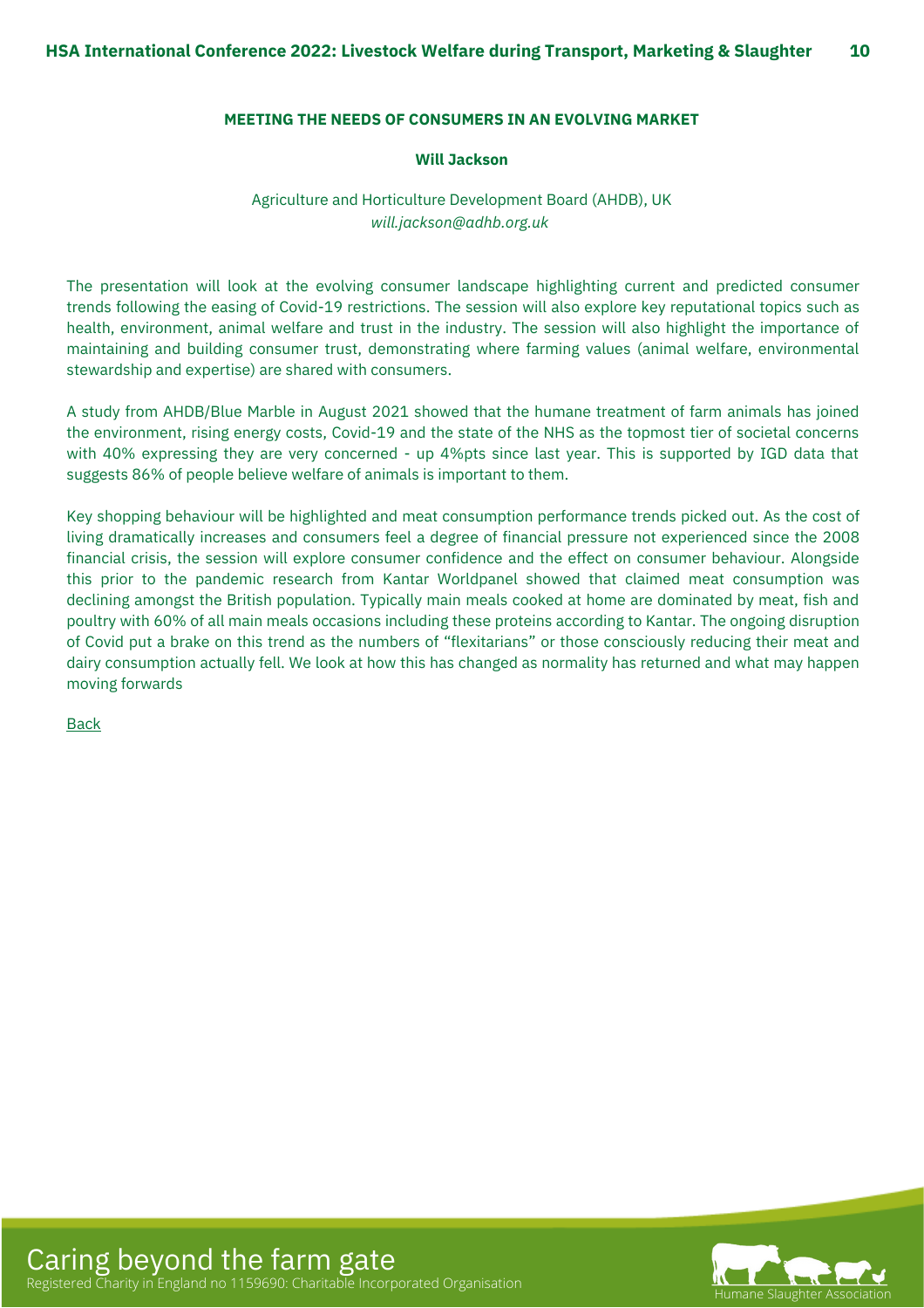#### <span id="page-10-0"></span>**AI4ANIMALS: USING AI TO SIGNIFICANTLY INCREASE THE EFFECTIVENESS OF CAMERA SURVEILLANCE IN SLAUGHTERHOUSES**

#### **Carlos Morales and Sjors Broersen**

Deloitte Consulting, The Netherlands *[carmorales@deloitte.nl](mailto:carmorales@deloitte.nl)*

Slaughterhouses are inherently stressful for animals. In addition, due to the large number of animals handled and the education required to act according to welfare protocols at often dated plants, the welfare of animals can be at risk.

To monitor and improve how animals are handled at abattoirs, many slaughterhouses have opted to install CCTV . In some countries this is mandatory (e.g. the UK) while in others is promoted by government and NGOs (e.g. the Netherlands).

As a result, many hours of video footage are recorded. However, even though the camera might record animal welfare issues, only a random and limited selection of the recording are reviewed. Therefore, the improvement potential for animal welfare and handling at slaughterhouses is not reached.

In order to make camera systems more effective, AI4Animals has been developed. This was done in collaboration with Deloitte, the Dierenbescherming (leading Dutch animal welfare NGO), Eyes on Animals (Dutch animal welfare NGO) and Vion, a large meat producer headquartered in the Netherlands.

AI4Animals uses computer vision (deep learning) technology to automatically detect animal welfare risk events from hours of CCTV footage recorded in slaughterhouses. It detects events specific to slaughterhouse processes, e.g. signs of life after stunning and bleeding and emergency stunning / handling errors in the offloading process. These events are then provided to slaughterhouse's animal welfare officers for review, in order to identify and implement improvement measures.

The system is operational in slaughterhouses in the Netherlands and Germany, with more countries and slaughterhouses to follow in the near future.

**[Back](#page-6-0)** 

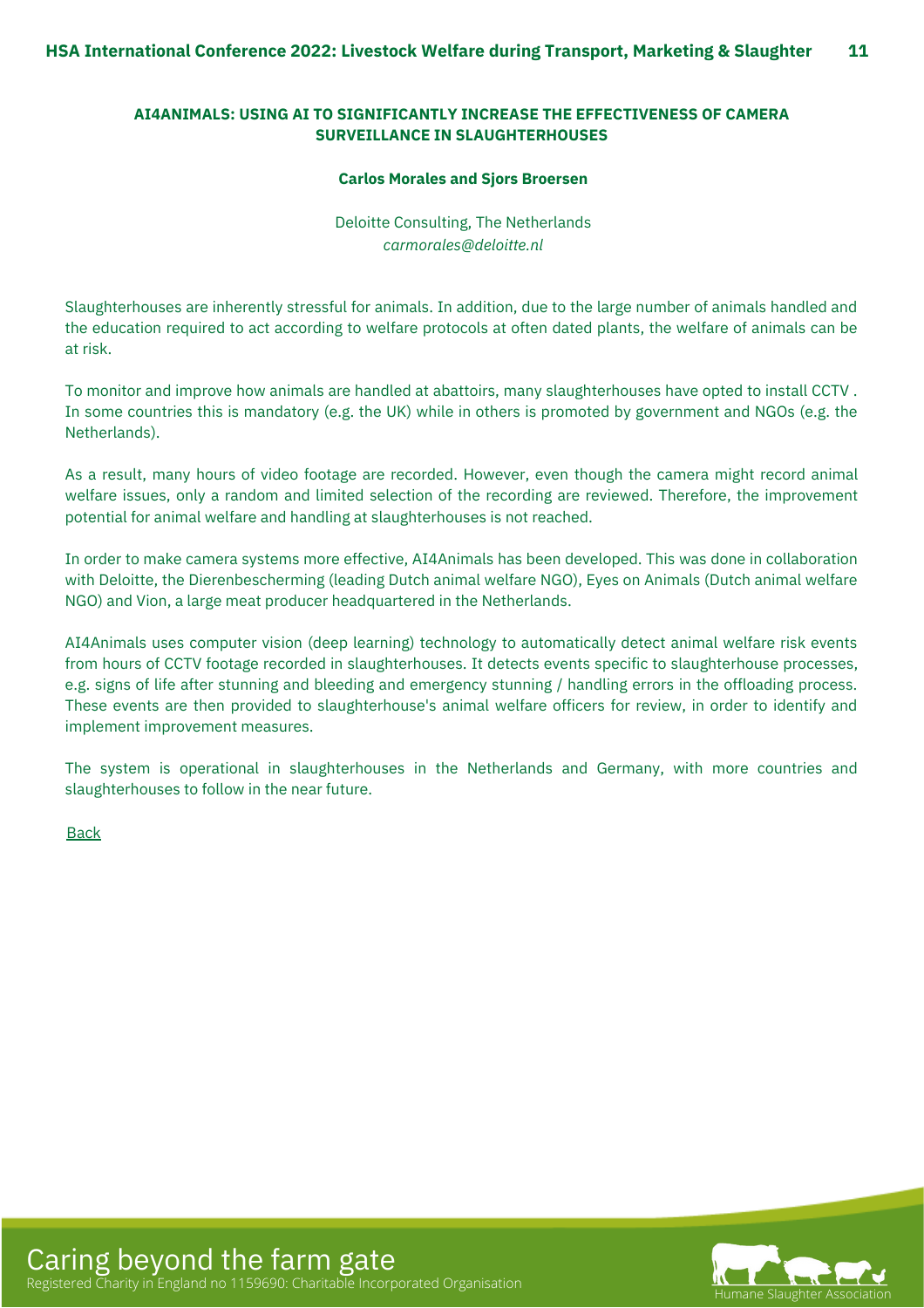#### <span id="page-11-0"></span>**MOVEMENTS AFTER CAPTIVE-BOLT STUNNING IN CATTLE IN RELATION TO POSSIBLE ANIMAL AND PROCESS RELATED IMPACT FACTORS**

#### **Anika Lücking and Karen von Holleben**

bsi Schwarzenbek, Germany info@bsi-schwarzenbek.de

Since ban of pithing in the EU for slaughter of cattle and small ruminants from 2001 onwards, movements in cattle after captive bolt stunning are more evident. Consequently sticking may be delayed and stunning effect may be questioned (e.g. in the context of video surveillance). Our aim was to describe and categorize movements with regard to what can be expected and potential impact factors, e.g. animal related, incl. reduced stunning effect, and process related, incl. key parameters of the stunners.

In 2020/21 we investigated 2891 cattle (1484 bulls, 909 cows, 498 heifers) mostly Black Holstein (42%), Flecked (19%) and crossbreeds (20%) during routine slaughter in 5 plants (line speed 50-72/h), all except one using close head restraint. 2160 cattle were stunned by pneumatic guns (Jarvis USSS-21; EFA VB315), 731 by cartridge fired (Schermer KS, KR, KL). Av. stun-to-chest-stick time was 45s (38–51s). We documented stunning effect incl. 2nd shots, and examined position and angle of shots by introducing a stick into the skull hole. Movements were recorded by action cams (Apeman®A100) up to at least 4 min. after sticking and analysed during the process intervals "landing", "hoisting", "sticking", "1st", "2nd", "3rd" and "4th min. of bleeding". We defined the following categories:

- Hind leg-Kicking (KHL);
- Twitching (TW): >1 front or hind leg move uncontrolled/asynchronously;
- Body arched to side (BS);
- Body arched ventrally (BV);
- Front leg moves: bending (BFL), lifting (LFL);
- Stretching of unshackled hind leg (SHL).

At landing more cows (49%) and heifers (37%) moved than bulls (19%), predominantly showing KHL and TW (mostly intense = frequency >1/s, >5s long), shackling often being impeded. At hoisting more females (H52%, C45%) moved than bulls (40%), showing mainly moderate KHL and TW, BS, BFL or SHL. At sticking mostly KHL, BV and BFL/LFL were seen in 76% bulls, 77% heifers and 47% cows. During bleeding less cows'(62%) legs moved than heifers'(78%) or bulls'(70%). Most frequently, movements occurred at sticking and min.1 of bleeding, decreasing markedly thereafter, last ones seen in min.8 after sticking. Only 6.6% cattle showed no movements at all. Statistical analysis showed increasing effects on movement frequency/intensity for cows at landing and for Black Holstein during early process intervals and decreasing effects for slaughter weight, Brown Swiss or Flecked.

Regarding key parameters, cattle moved more and more intensely if shot by cartridge driven guns. Bolt extension length (range 8-12cm) had a slightly decreasing effect, whereas bolt velocity possibly increased. No relation between movements and stunning effect was found, but only 10 cattle (0.35%) were judged insufficiently stunned and 9 doubtful, two of the former might have kept or regained consciousness for a few seconds. Possible reasons were deviation >3cm in shooting position or >15° from 90° angle to the forehead or lack of kinetic energy. Although position/angle deviated only rarely, we got indications for a thereby increasing effect on movements. The project is supported by funds of the Federal Ministry of Food and Agriculture (BMEL) based on a decision of

the Parliament of the Federal Republic of Germany via the Federal Office for Agriculture and Food (BLE) under the innovation support programme.

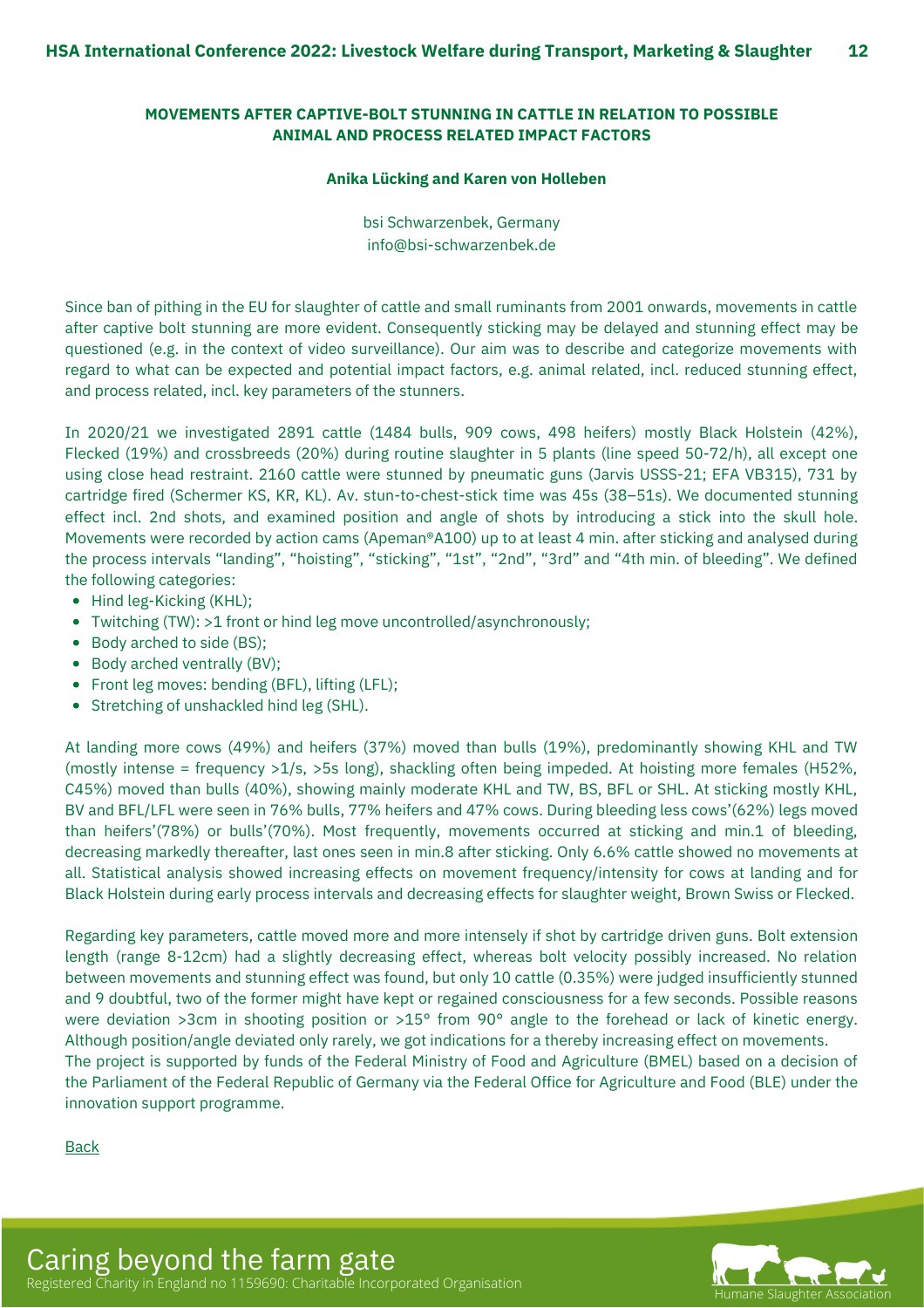#### <span id="page-12-0"></span>**A SYSTEMATIC REVIEW OF EQUID WELFARE AT SLAUGHTER: EXISTING EVIDENCE AND EVALUATION OF ANIMAL WELFARE INDICATORS**

#### Katharine Fletcher $^{\rm I}$ , Georgina Limon $^{1,2}$ , Louise Whatford $^{\rm I}$ , Andy Grist $^{\rm 3}$ , Toby Knowles $^{\rm 3}$ and Troy Gibson $^{\rm I}$

kfletcher20@rvc.ac.uk  $2$  The Pirbright Institute, UK  $^1$  Royal Veterinary College, UK  $^3$ University of Bristol, UK

Guidance surrounding equine slaughter varies globally, if it exists at all in some countries, and lacks published evidence. This limits practical application, causing industry confusion and potentially compromising welfare, considering millions of equids are slaughtered each year. To protect the welfare of increasing numbers of equids facing slaughter, robust, evidence-based guidelines are needed to ensure species-specific considerations in abattoirs.

The aim of this evaluation was to conduct a systematic review of existing research in this field and to determine what reliable and feasible indicators have been validated to develop a protocol for the assessment of equid welfare at slaughter.

Four databases were searched: PubMed, CAB Abstracts, Science Direct and Google Scholar, using a combination of different search terms. Predetermined inclusion and exclusion criteria were applied with full texts assessed for reliability, repeatability, potential bias and study design. Each welfare indicator was assessed on feasibility for abattoir observations and level of invasiveness.

In total, 2,194 articles were screened, and an additional 35 articles were identified via peer-networks and after a snowball search of reference lists. After screening, 105 studies were identified for inclusion in the review. Of these, 101 were peer-reviewed journal articles and 4 were grey literature. Thirty-two looked at equid slaughter specifically, with conflicting findings regarding slaughter efficacy but agreement that horses showed stressrelated behaviour prior to slaughter. Most studies (n=76, 72%) were conducted in countries where equid slaughter is not extensive. Welfare indicators were identified with 39 deemed feasible for use as non-invasive or pathological measures in an abattoir setting.

This review found a severe shortage of published research assessing equid welfare at slaughter, most notably in donkeys or in countries with the highest production rates of horse and donkey meat. This highlights the urgent need for research in this area to develop an evidence base for improving guidance surrounding equid welfare at slaughter.

**[Back](#page-6-0)** 

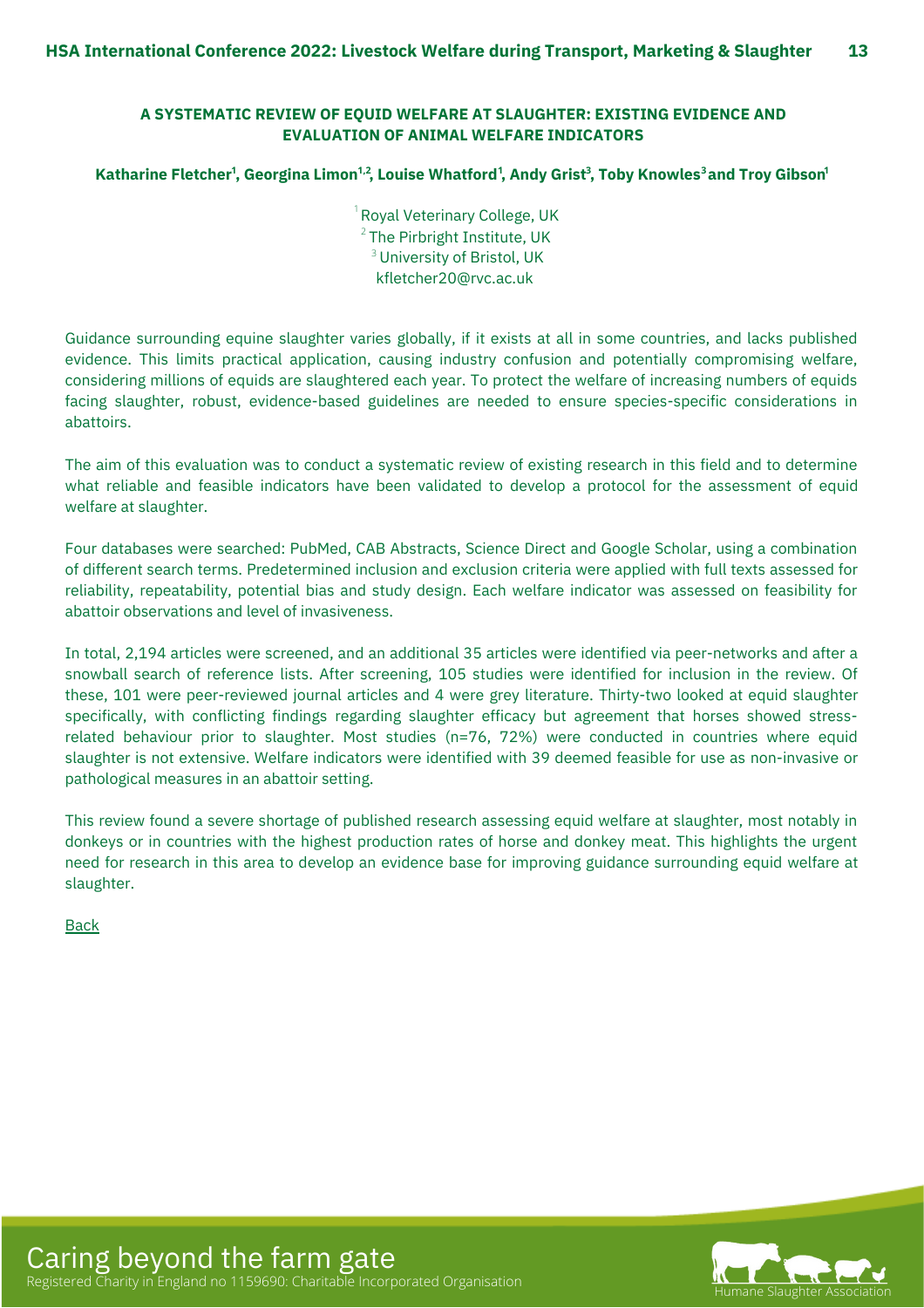#### <span id="page-13-0"></span>**INTER-OBSERVER REPEATABILITY OF INDICATORS OF CONSCIOUSNESS IN BROILER CHICKEN AFTER WATERBATH STUNNING**

#### **Alexandra Contreras-Jodar , Aranzazu Varvaró-Porter , Virginie Michel and Antonio Velarde 1 1 2 1**

*alexandra.contreras@irta.cat*  $^{\circ}$ Animal Welfare Program, Institute of Agrifood Research and Technology (IRTA), Spain  $^{\rm 2}$ Direction de la strategie et des programmes, French Agency for Food, Environmental and Occupational Health & Safety (ANSES)

One of the main challenges in monitoring the state of consciousness in broiler chicken after waterbath stunning is the selection of the animal-based indicators (ABI) ensuring consistency of controls. To be relevant, ABI should meet three requirements, validity, feasibility and repeatability. The validity and feasibility of ABIs have been assessed by EFSA (2013). However, it is pending to assess the repeatability so that can be proposed a refined and validated list. Thus, the main goal of the study was to assess the inter-observer repeatability of the most valid and feasible ABIs for the state of consciousness after water bath stunning in broilers both before bleeding (tonic seizure, breathing, spontaneous blinking and vocalisation) and during bleeding (wing flapping, breathing, spontaneous swallowing and head shaking) and the correlation among them.

This study compared the assessment of 3 observers in 5,241 broilers from 19 batches of 6 different slaughterhouses in two EU countries. Data were analysed at individual broiler level and the combination of crude percentage of agreement (PoA) and Fleiss' kappa (k) and its interpretation according to Fleiss (2003) was used to assess the inter-observer repeatability of the outcomes of some ABIs for the state of consciousness.

Before bleeding, the most repeatable ABI was vocalisation (PoA = 100%) followed by spontaneous blinking (PoA  $= 99.8\%$ ; k = poor), breathing (PoA = 98.9%; k = fair to good) and tonic seizure (PoA = 91.7%; k = fair to good). However, both vocalisation and spontaneous blinking were artificially highly repeatable as hardly ever were observed. On the other hand, absence of tonic seizure was the less repeatable and was not correlated to other ABI before bleeding probably because tonic seizure occurred in some birds while the bird was still in the water bath. Therefore, it seems difficult to rely on the absence of tonic seizure to assess consciousness. Thus, we recommend focusing on presence of breathing as indicator of consciousness. However, presence of spontaneous blinking and vocalisation, although hardly ever observed, should not be neglected as indicators of consciousness and ineffective stunning.

During bleeding, the most repeatable ABI was spontaneous swallowing (PoA = 98.84;  $k =$  poor), followed by wing flapping (PoA = 98.2%;  $k = \text{fair to good}$ ), head shaking (PoA = 96.4%;  $k = \text{fair to good}$ ), and breathing (PoA = 88.2%; k = fair to good). However, spontaneous swallowing is artificially repeatable as was the least observed indicator. Therefore, we recommend focus on presence of breathing, head shaking and wing flapping assessment although less repeatable. Sometimes birds showed simultaneously more than one outcome of consciousness being breathing and head shaking and breathing and wing flapping the most observed combinations. This work will serve at proposing a refined list of ABIs so that they can be used to assess the consciousness of broiler chickens in commercial slaughterhouses.

#### **References:**

EFSA (European Food Safety Authority). 2013. Scientific Opinion on monitoring procedures at slaughterhouses for poultry. EFSA Journal, 11(12):3521. Doi: https://doi.org/10.2903/j.efsa.2013.3521

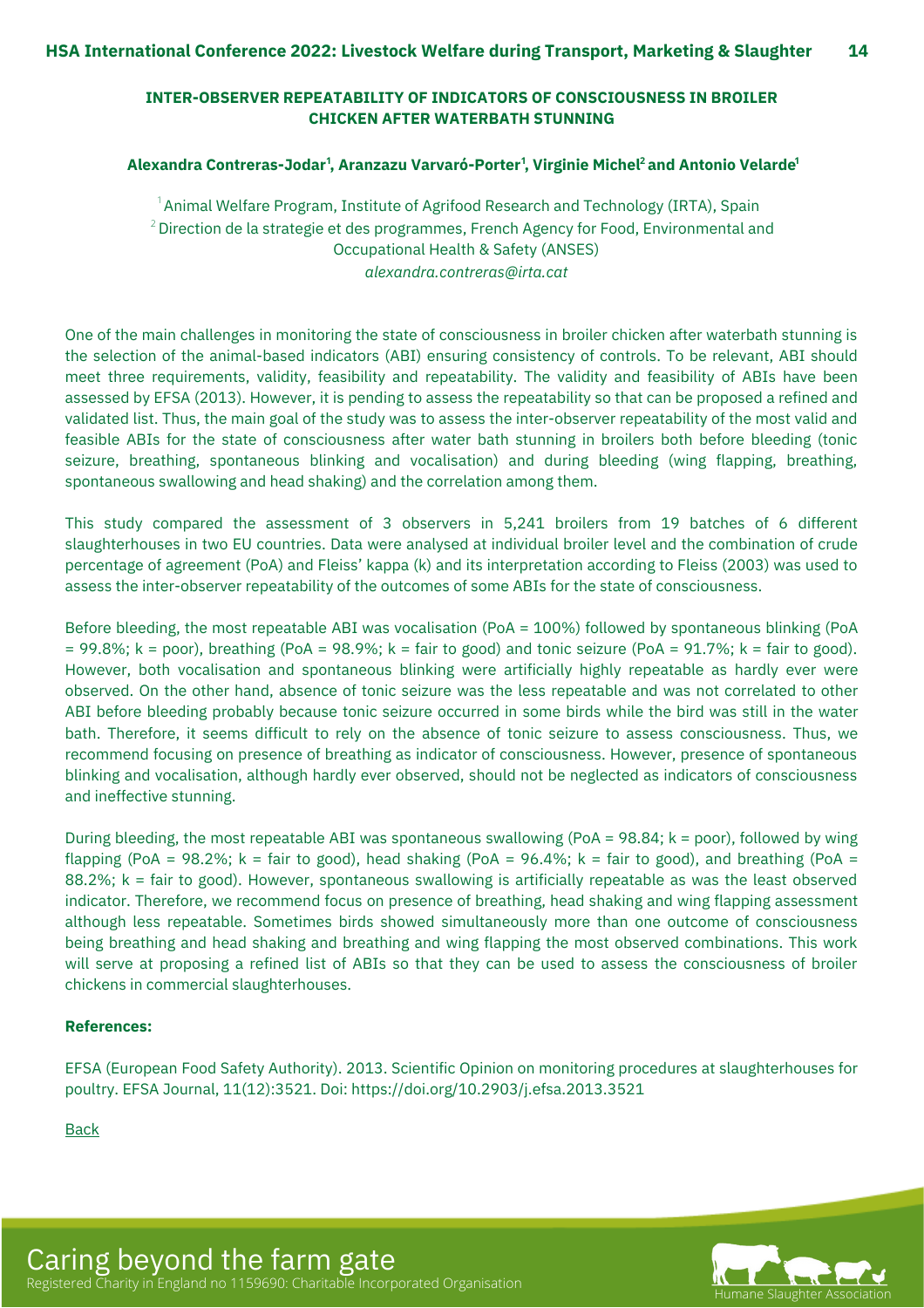#### <span id="page-14-0"></span>**DO CRUSTACEANS FEEL PAIN, AND SHOULD THEY BE TREATED WITH CARE AT SLAUGHTER?**

#### **Bob Elwood**

Queen's University Belfast, UK *R.Elwood@qub.ac.uk*

Animals face hazards that cause tissue damage and have rapid nociceptive reflexes that cause the animal to withdraw from the damaging stimuli. These nociceptive reflexes have a vital function because they are effective in reducing immediate tissue damage and nociception is widespread among metazoan animals. However, at least in humans, there is a second response to tissue damage that we call pain. The highly negative emotional experience of pain appears to cause long-term changes in motivation that modify the behaviour of the animal. Pain thus enhances long-term protection through behaviour modification so that the animal avoids situations that previously resulted in tissue damage and pain. The negative affective state of pain might also guide responses to the specific site of a wound that enhance recovery. These two aspects of the response to noxious stimuli make it difficult for us to investigate pain in non-human animals. Simply showing that animals respond to noxious stimuli by withdrawal tells us little about their capacity for pain because the reflex need not involve any central processing.

The possibility of pain in decapod crustaceans was long dismissed because they were said to respond to noxious stimuli purely by nociceptive reflex. Thus, there was no concern about suffering and no protection was offered to these animals when used for human food. This talk considers behavioural and physiological criteria that might help to distinguish nociception from pain in crustaceans. Rapid avoidance learning and prolonged memory indicate central processing rather than mere reflexes and are consistent with the experience of pain. Complex, prolonged grooming or rubbing may be beyond mere reflex and demonstrate an awareness of the specific site of stimulus application. Trade-offs with other motivational systems indicate central processing, and a noxious experience might affect behaviour for at least 24hrs. Recent evidence of fitness-enhancing, anxiety-like states is also consistent with the idea of pain. Physiological changes in response to noxious stimuli mediate some of the behavioural change, and some of these physiological changes are due to the noxious stimulus not to the behavioural response. Thus, available data go beyond the idea of just nociception but the impossibility of total proof of pain that is like our own feelings means that pain in crustaceans is still disputed. However, definitions of pain in animals should not be based on human experience. Rather they should focus on the behavioural and physiological responses that can be measured and may function to increase fitness. Methods of killing decapods should take the possibility of pain and suffering into account. Dismembering live animals and boiling live animals should be avoided.

[Back](#page-6-0)



Caring beyond the farm gate Registered Charity in England no 1159690: Charitable Incorporated Organisation Humane Slaughter Association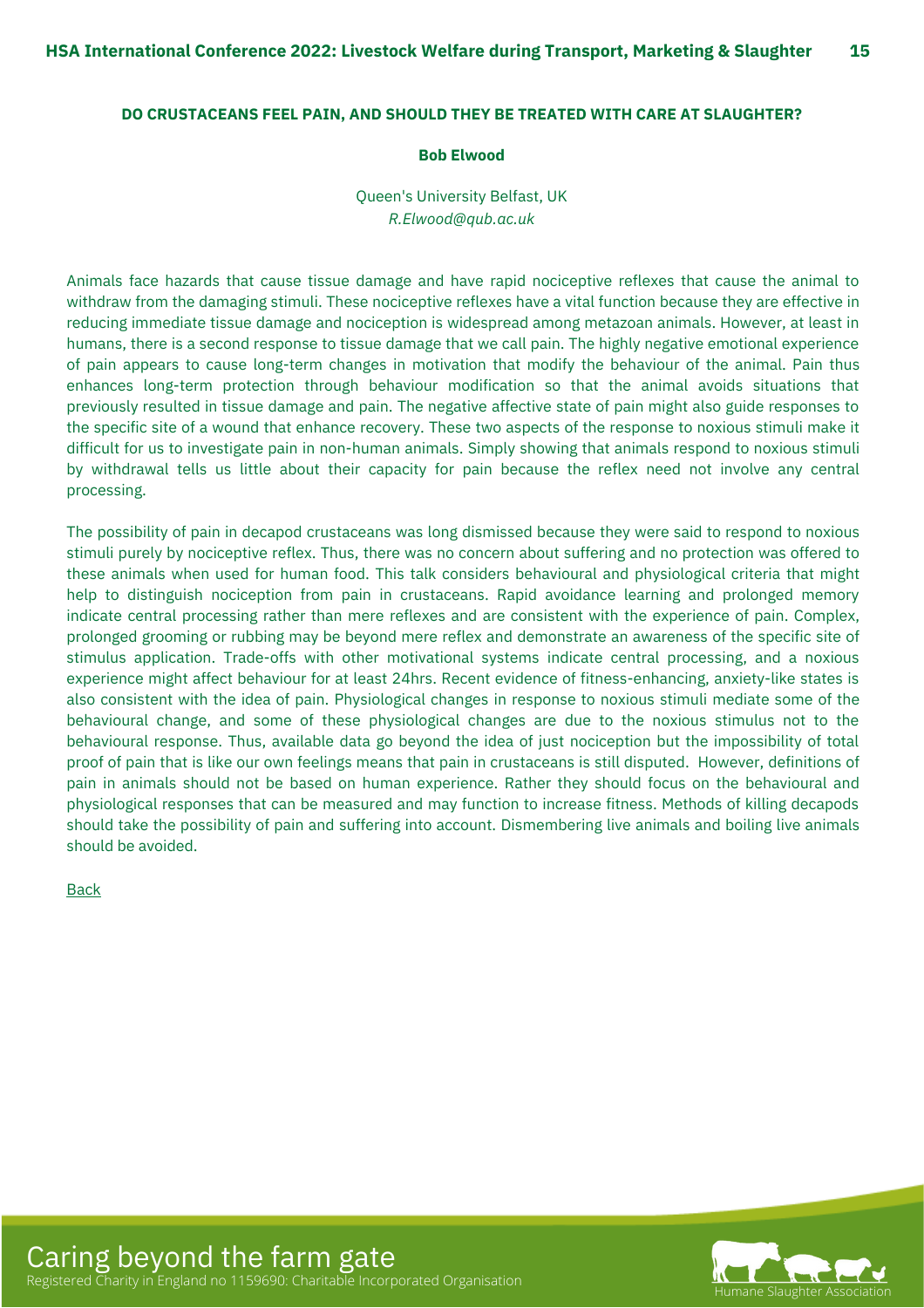#### <span id="page-15-0"></span>**BRINGING HUMANE SLAUGHTERING TO CEPHALOPOD MOLLUSCS: AN INTEGRATIVE APPROACH**

#### **Giovanna Ponte, Eleonora Maria Pieroni, HSA-Ceph Project Members**

Association for Cephalopod Research 'CephRes', Italy *g\_ponte@cephalopodresearch.org*

Together with the overwhelming majority of marine animals fished as seafood globally, cephalopod molluscs (cuttlefish, squid and octopus) are captured by a variety of fishing methods, and once on the boat there are no specific or systematic slaughter practices for them; animals are unable to breath, and die due to anoxia. As a commercial food source, these animals represent 5% of the total marine catch volume in the world (4% of the total volume of fisheries trade). It is noteworthy to remind that these are the sole invertebrate animals included in Directive 2010/63/EU and are at the centre of an interesting scientific and public discussion around their sentience, remarkable cognitive faculties, and possession of a form of primary consciousness that in many ways parallels that of mammals.

The mission of the HSA Ceph 1/2019 project is to develop a pipeline for the efficient humane slaughter of cephalopod species of commercial interest, largely used by humans as food (*Sepia officinalis, Loligo vulgaris, Octopus vulgaris*; to mention some). We focus on two methods: mechanical- and electrical-stunning and assess the efficacy of each technique, particularly with regard to the time elapsed until loss of consciousness. Monitoring of the main physiological and biological responses of animals to stunning is also at the centre of our activity. We adopt the ESFA eligibility criteria for assessing outcome. Our overarching vision is to instil and improve cephalopod welfare, thus reducing the risk of continue to use inhumane killing methods when cephalopods have to be processed for human consumption and other needs.

Activities carried out till now allowed us **a.** to develop FELASA recommendations for capture and transport (C&T) of cephalopods for scientific purposes, and **b.** to design a FELASA training program for collectors, shippers and transporters. This aims at increasing our chances of efficient interaction with fishermen communities, to provide guidance and training, and to facilitate collaborative attitude among different stakeholders. We also contributed at informing the European Commission about:

**c.** mandate minima requirements for housing and care of cephalopods (inclusion in the revision of Annex III of the Directive 2010/63/EU), and

**d.** recommendations for humane methods of killing of cephalopod molluscs (inclusion in Annex IV).

These recommendations are based on our activities, experience, and consensus-based approach, and should be considered important outcomes of the HSA Ceph project.

Data collected till now revealed:

**e.** Electrical bioimpedance of octopus appears distinct from that of cuttlefish and squid, thus suggesting speciesspecific differences for electrical stunning

**f.** Body size at capture of animals is also another factor of influence

**g.** Mechanical stunning (penetrating and concussing) is efficient with cuttlefish and squid, but require further tuning for octopus (body size, species differences), and target recognition methods

**h.** Chilling (as confirmation of death method – a practice adopted by fishermen) may not be required after mechanical stunning

**i.** Methods for assessing EEG during stunning have been developed by correlating brain areas and their peripheral extensions (pallial nerve in the mantle or arm nerve cord)

**j.** We estimated fishermen C&T methods and scale operations and their geographical differences to start evaluating applicability of the two stunning methods.

[Back](#page-6-0)

Caring beyond the farm gate Registered Charity in England no 1159690: Charitable Incorporated Organisation Humane Slaughter Association

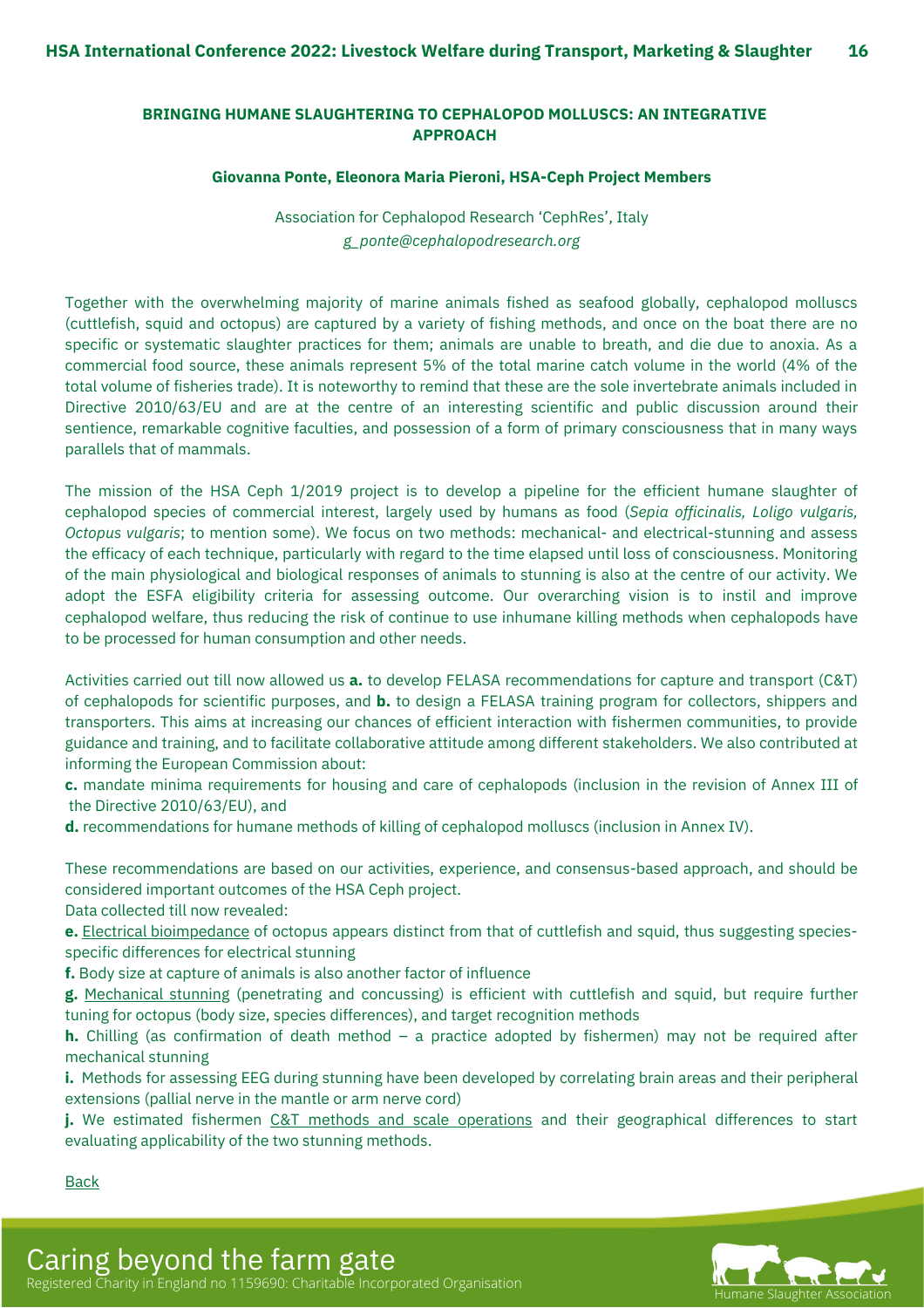#### **WELFARE OF SALTWATER FISH IN HONG KONG WET MARKETS**

#### <span id="page-16-0"></span>**Desiree Hung, Sophie St-Hilaire, Kwok Zu Lim, Chi Fai Leung, Stephen Chi Ho Chan**

City University of Hong Kong *[desirhung2-c@my.cityu.edu.hk](mailto:carmorales@deloitte.nl)*

The welfare of saltwater fish species in Hong Kong wet markets is often overlooked. The objective of this study was to investigate the welfare of fish in these types of markets and determine if any welfare indicators were associated with water quality parameters, and stocking density. During our visit to 15 stalls in June-July 2021, most tanks did not have fish with lesions and overall mortality in the tanks was very low. Only 3 dead fish were observed. Common observations during visual inspection of fish health were ulcerations on the facial and lateral area, fin erosion and loss of equilibrium. The percentage of tanks with each health issue observed was 34% (n = 16), 19.1% (n = 9), 27.7% (n = 13) and 46.8% (n = 22) respectively. Results from water quality parameters in 47 tanks from the 15 stalls were within normal range for most warm water fish species, with only a few outliers for temperature, total ammonia, and salinity. However, all stall owners used supplemental air oxygen in their tanks. Stocking density was categorised into one of three groups, with less than half of the tanks classified as low density (48.9%, n = 23). We found a significant association between higher stocking density scores and total ammonia levels, facial and lateral ulcerations, and fin erosion. This is consistent with physical damage from overcrowding. Loss of equilibrium was associated with water quality parameters (dissolved oxygen (DO), pH) but the precise mechanism for the issue was not clear. We hypothesised that the equilibrium issue may be related to a carbon dioxide problem given the relationship with pH, but we could not measure this dissolved gas during our visits to confirm. Overall, the welfare of fish in the stalls we visited was acceptable, and the few health issues can likely be addressed directly or indirectly by reducing density of fish in the tanks. Further investigation on optimal threshold stocking density suitable for Hong Kong fish stalls considering economic profit, available space, varying species of fish and fish welfare would be necessary.

[Back](#page-6-0)

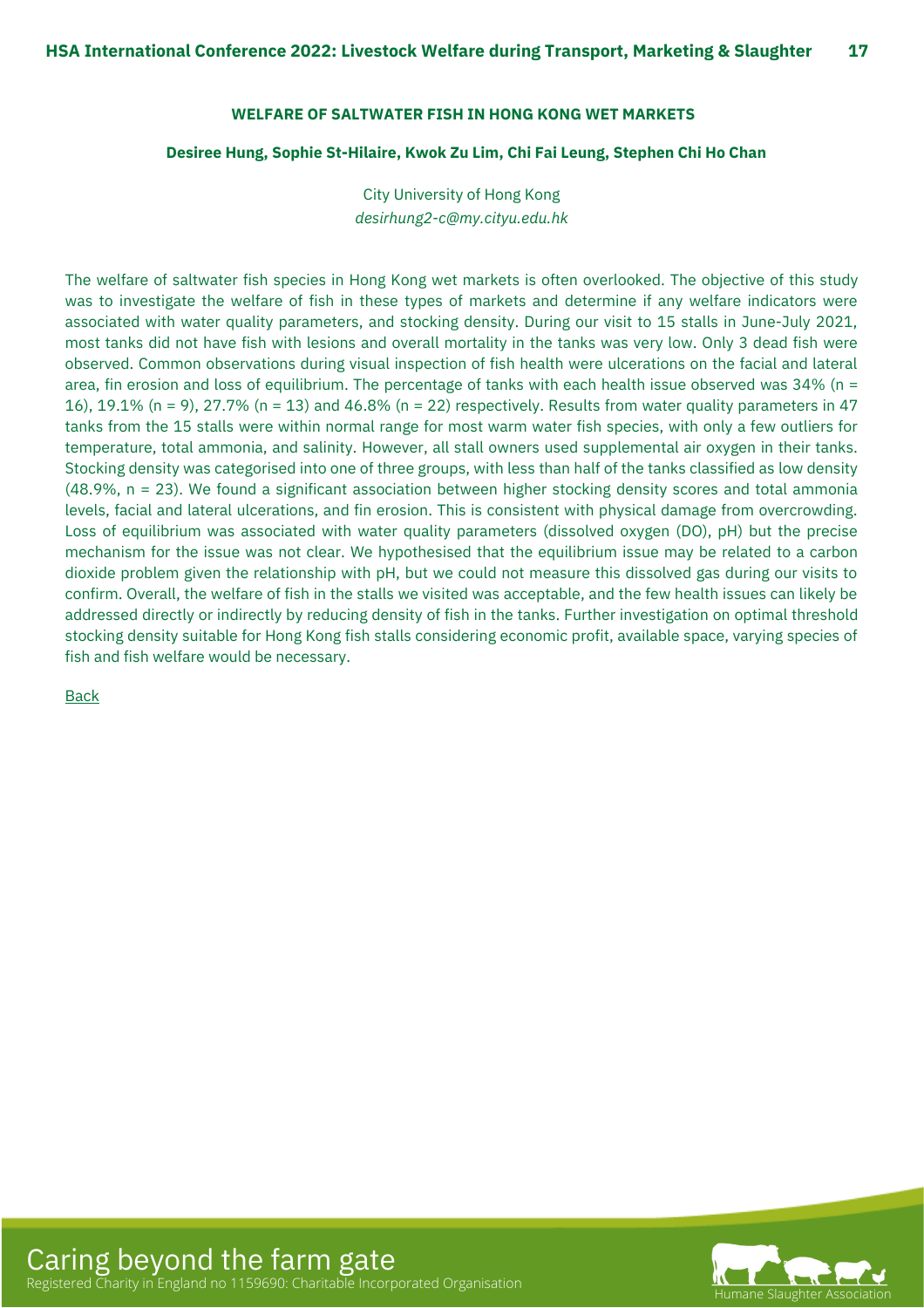#### <span id="page-17-0"></span>**IN-WATER ELECTRICAL STUNNING FOR HUMANE SLAUGHTER OF FARMED FIN FISH**

#### Jimmy F Turnbul $^{a}$ , Nathan Pyne-Carter $^{2}$ , Maureen A Ellis $^{1}$ , Jenny A Bousem $\vec{x}$ , Toby G Knowles $^{3}$ **and Jeff A Lines 2**

*[jft1@stir.ac.uk](mailto:carmorales@deloitte.nl)*  $^1$ University of Stirling, Stirling, UK <sup>2</sup> Ace Aquatec, Dundee, UK  $^3$  University of Bristol, UK

It has been estimated that over 1 billion people rely on fish as their primary source of protein and the UN anticipates a further 18% increase in fish consumption between 2018 and 2030. As a result a huge number of fish are killed for human consumption every year. While estimates are highly uncertain, the total number could be in the 10s or 100s of billions of fish per year. Only a very small proportion of these are slaughtered humanely. While there has been a great deal of progress in the farmed salmon and trout sectors, progress in other sectors has been limited. Globally, most farmed fish are left to suffocate in air or on ice, this is also the fate of may wild captured fish and in some cases wild fish may even be gutted and filleted alive. A current Humane Slaughter Association funded project on fin fish, aims to examine the validity of methods of stunning and achieve uptake of best practice across a wide range of species and geographic regions.

The project focuses on electrical stunning as the most promising method of stunning fish in terms of both welfare and practicality. The main alternative is manual or mechanical percussive stunning. Manual percussive stunning is subject to human error. Mechanical systems require careful set up and monitoring and are only reliable if the batches of fish are uniform in size and conformation. If correctly delivered a blow to the head can effectively render some species of fish permanently insensible, however, other species such as some catfish (Clarius spp) and tilapia have heavily protected brains making this form of stunning less effective. The scientific challenges in this project include assessing consciousness in fish, assessing efficacy of stunning for very large number of fish in the production environment and the substantial differences between the various species of farmed fish.Existing methods for assessing consciousness in fish are based on response to stimulation and behaviour, are used for anaesthesia and at slaughter. However, there are species variations in both behaviour and response to stimulation and even with the most well studied species they only allow a very coarse classification of stage of anaesthesia. We are using conventional approaches with analysis of background EEG, Visual and Somatic Evoked Responses in an attempt to triangulate on state of consciousness.

However, scientific outputs alone are not an effective way to change the behaviour of those harvesting farmed fish. For this reason, the project is a close collaboration between industrial partners and academics. The main industrial partner has already successfully installed stunners in a wide range of fish slaughter facilities and has a network extending from producers through to retailers. The project is developing and validating stunning equipment and then providing demonstration systems to potential early adopters. Not only has this strategy been proven to improve uptake, but it will also allow real world data to be collected on low prevalence issues with product quality. The presentation will provide a review of the background and an update on progress.

[Back](#page-6-0)

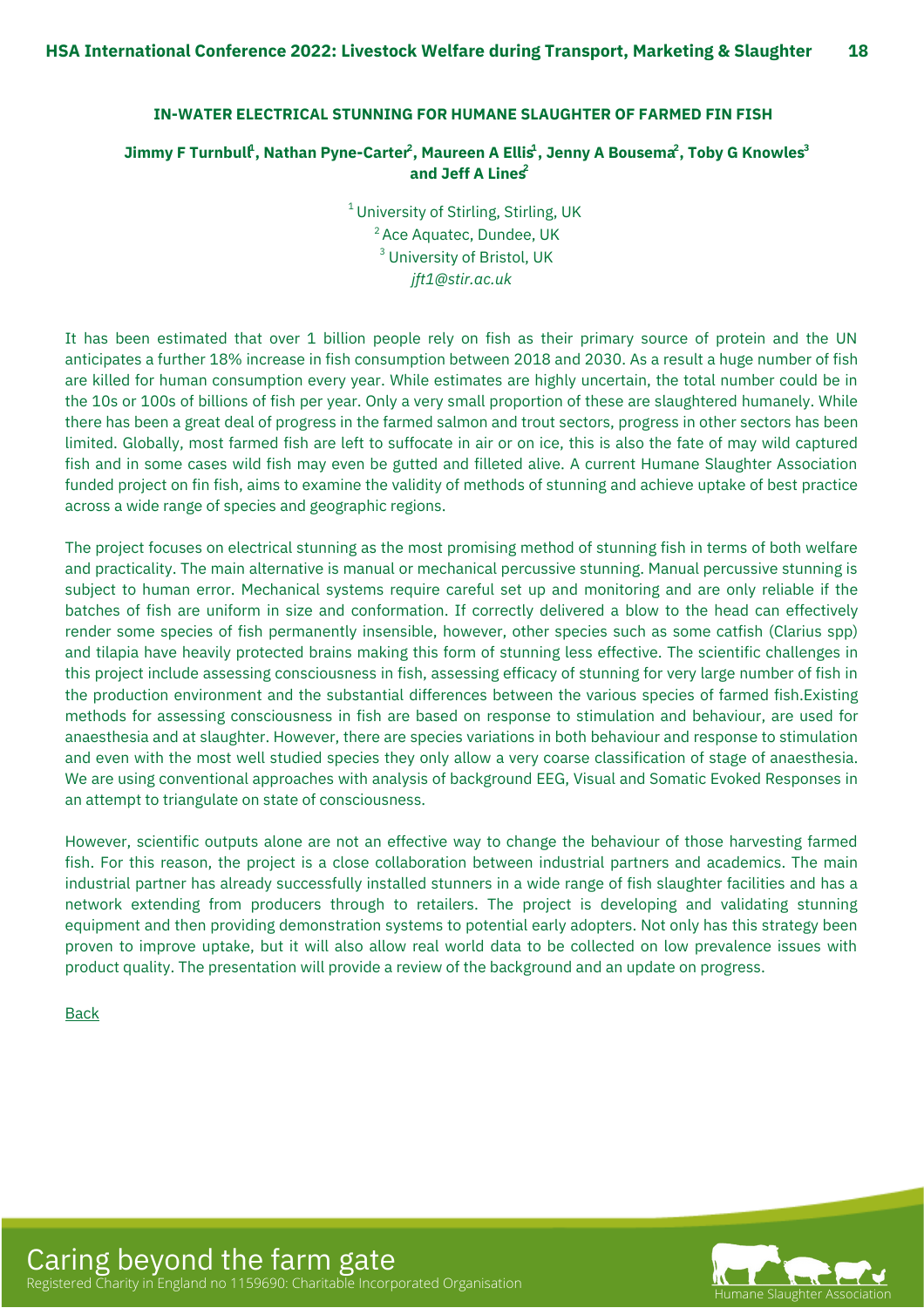#### <span id="page-18-0"></span>**THE ASSESSMENT OF DRY ELECTRIC STUNNING AS A COMMERCIAL METHOD FOR THE HUMANE DISPATCH OF FARMED WHITE LEG SHRIMP** *(LITOPENAEUS VANNAEMI)*

#### William Davies<sup>1</sup>, Ben Weis<sup>2</sup>, Mathew Baron<sup>3</sup>, Teresa Fernandez<sup>1</sup>, Fiona Roberts<sup>4</sup> and David Gorman<sup>5</sup>

*fiona.roberts@foodsconnected.com* <sup>2</sup>Tesco PLC, Hertfordshire, UK  $^4$ Hilton Seafood, Hilton Food Group, Cambridgeshire, UK <sup>4</sup> Foods Connected Ltd, Londonderry, UK  $^5$ Amanda Seafood Ltd, Thành phố Hồ Chí Minh, Vietnam  $3$  Compassion in World Farming, Surrey, UK

Commercially the most common method of stunning shrimp species is the use of ice slurry. Ectotherms become torpid when cooled below  $4^{\circ}$ C but the response is not instantaneous and there is debate as to whether both neuronal and sensory functions are sufficiently down-regulated to ensure that the animal does not experience discomfort during the process. The availability of electric dry stunning technology (successfully used across a range of aquaculture species in the Tesco supply base) was considered to have potential to improve efficiency and efficacy of stunning at harvest ofcrustacea. Commercially however, it has not been determined to date whether shrimp could be electrically stunned during harvest under parameters which balance effectiveness of stun, with product quality (i.e. limiting the frequency and severity of electrical burn in finished product).

The current trial was undertaken in the Vietnam supply base during harvest of commercially farmed White leg Shrimp (*Litopenaeus vannamei*) using an Optimar stunner (Optimar AS www.optimar.no). The model used had not been modified for shrimp but operating parameters under test were consistent with those reported as effective in independent research. During harvest, shrimp were pumped and discharged onto the stunner conveyor at a throughput rate of 10 tonnes per hour. Shrimp were stunned when simultaneously establishing contact between both conveyor and paddle electrode, or through shrimp-to-shrimp contact across paddle and conveyor electrode surfaces. A fixed frequency of 45hz was used for every batch processed but voltage was varied between 40-125 volts. Immediately post stun 50kg samples were assessed for:

- Effectiveness of stun (as indicated by co-ordinated leg movement)
- Stun damage (as indicated by surface discolouration and burning)  $\bullet$

Voltage effects on stunning efficiency were fitted by an exponential trend line illustrating the greatest relative improvement occurred when increasing voltage from 40-60, resulting in an increase in average stunning efficiency from 91.3% to 96.9%. Further improvements can be effected at voltages above 75 volts but this is accompanied by a similarly exponential increase in the percentage of shrimp sustaining burns during the stunning process. Examination of a sub-sample of shrimp indicated that a variable proportion continued to demonstrate heart and gill bailer activity (indicative of neuronal and respiratory function) in the absence of co-ordinated leg movement. Typically, this was less than 5% of assessed animals. However, as electrical stunning was followed by transfer to ice slurry the subsequent thermal shock ensured no full return to consciousness. A majority of shrimp were in irrecoverable stun (stun-kill) on exit as evidence by transfer back to a controlled aqueous environment aqueous environment where none showed signs of recovery within the monitoring period i.e. 10 minutes 32 seconds. Electrical stunning can therefore be considered a commercially viable alternative for humane stunning of White Leg shrimp. Formal ethical approval was not required but best practice handling and processing requirements for crustacea was adhered to at all times.

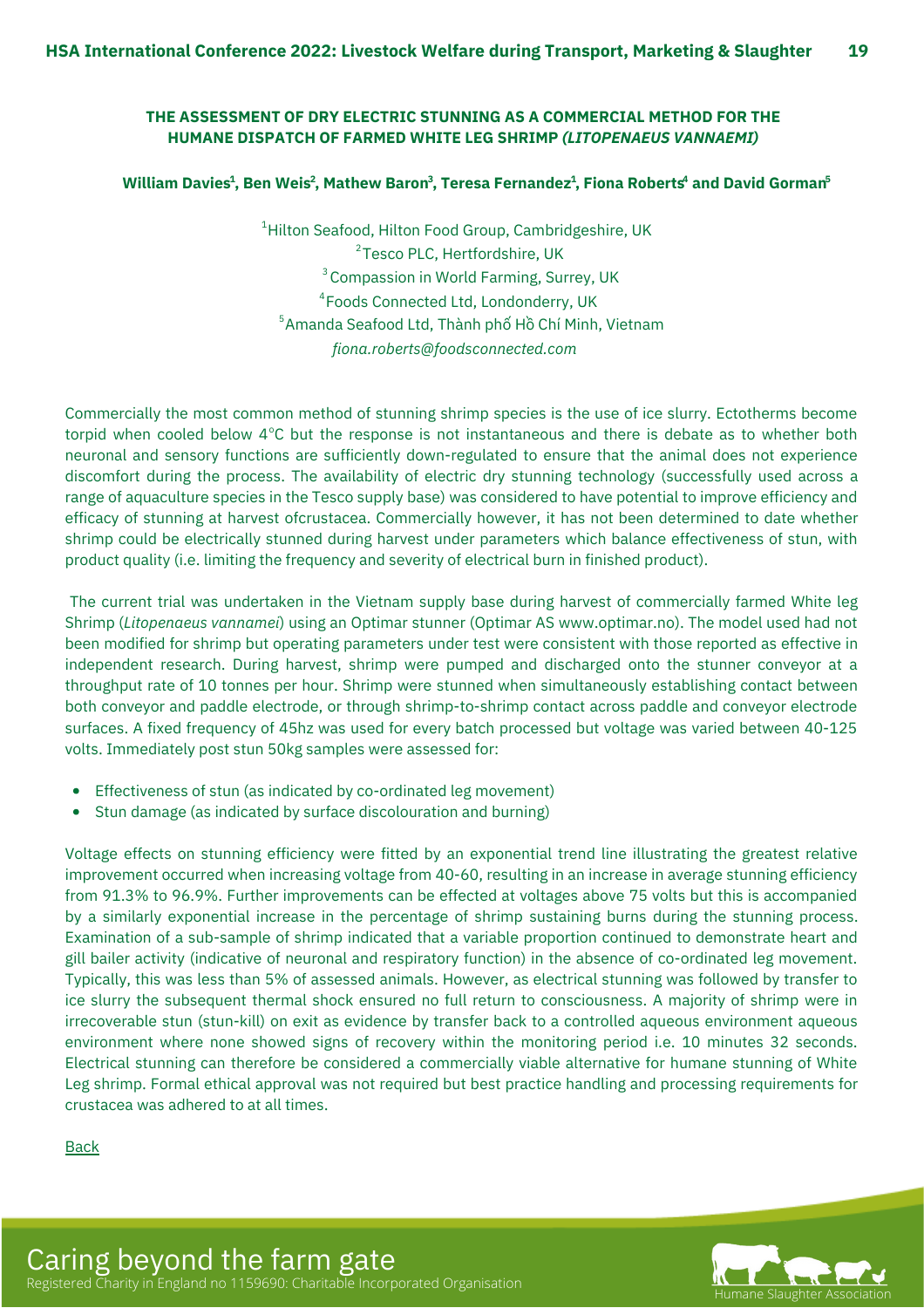#### <span id="page-19-0"></span>**HUMANE SLAUGHTERING OF SNOW CRAB (***CHIONOECETES OPILIO***)**

#### **Ragnhild Aven Svalheim , Endre Grimsbø and Bjørn Roth 1 2 1**

*ragnhild.svalheim@nofima.no* <sup>1</sup> Nofima, Tromsø, Norway  $^2$ The Arctic University of Norway, Teknologibygget Klokkargårdsbakken, Tromsø, Norway

The snow crab fishery takes place in the Barents Sea far from land and therefore majority of the crabs are slaughtered on board the fishing vessels. The most common slaughter method is the use of a splitting machine. This machine works by fixating the crab's walking legs and claws and splitting the crab in two using either a knife blade or a water jet. Despite the widespread use of this method, there is little evidence as to whether this renders the crab unconscious, or if there could be alternative methods that may be more humane. In our study we aimed to investigate three different slaughter techniques (chemical, mechanical and electrical) and assess the welfare using behavioural and neurological (EEG of thoracic ganglion) measurements to examine response and loss of consciousness and death.

Three slaughtering techniques were tested; chemical, mechanical and electric. The chemical method was injecting saturated potassium chloride (KCl) directly into the heart using a syringe. Welfare was evaluated by scoring responsiveness of eyes, antenna, mandibula, chelae, walking legs, claw and tail along with EEG. The mechanical method was splitting the crab in two using a large kitchen knife. Welfare was evaluated as above. The electric stunning was carried out using a dry stunner 50 Hz, 220 V AC. The crab was placed on a metal plate and the electrodes were placed either on the carapace or fixated on the legs to simulate the splitting machine onboard fishing vessels.

Of the three methods, correct splitting gave what appeared to be a quick epileptic seizure followed isoelectric line indicating a cessation of nerve signa i.e. death. However, if the splitting was only slightly off the middle, signal would continue, even when the crab was non responsive during the behaviour tests. KCl had varying results from fast cessation of signal to continuing signal until euthanasia. Eyes, antenna, mandibula, chelae, walking legs, claw and tail were all negative on the responsiveness test, but EEG could still sometimes show signals during the test.Electrical stunning also gave epileptic seizure, but some individuals appeared to regain a "normal signal" after 3-4 minutes which coincided with increased response to stimulation, whereas other did not regain either normal signals or responsiveness. With electric stunning there was in general good correlation between behavioural response during stimulation and increased amplitude and frequencies of signal measured by EEG.

The preliminary data indicates that here is not always a good correlation between behavioural responses and neural activity (indication of potential consciousness) during slaughter of snow crab when using splitting or injection of KCl. Of the three methods, splitting and electrical stunning appears to be the most promising. We propose a combination of the two, - a stun splitter, to be a potential new and humane method for slaughtering snow crabs.

[Back](#page-7-0)

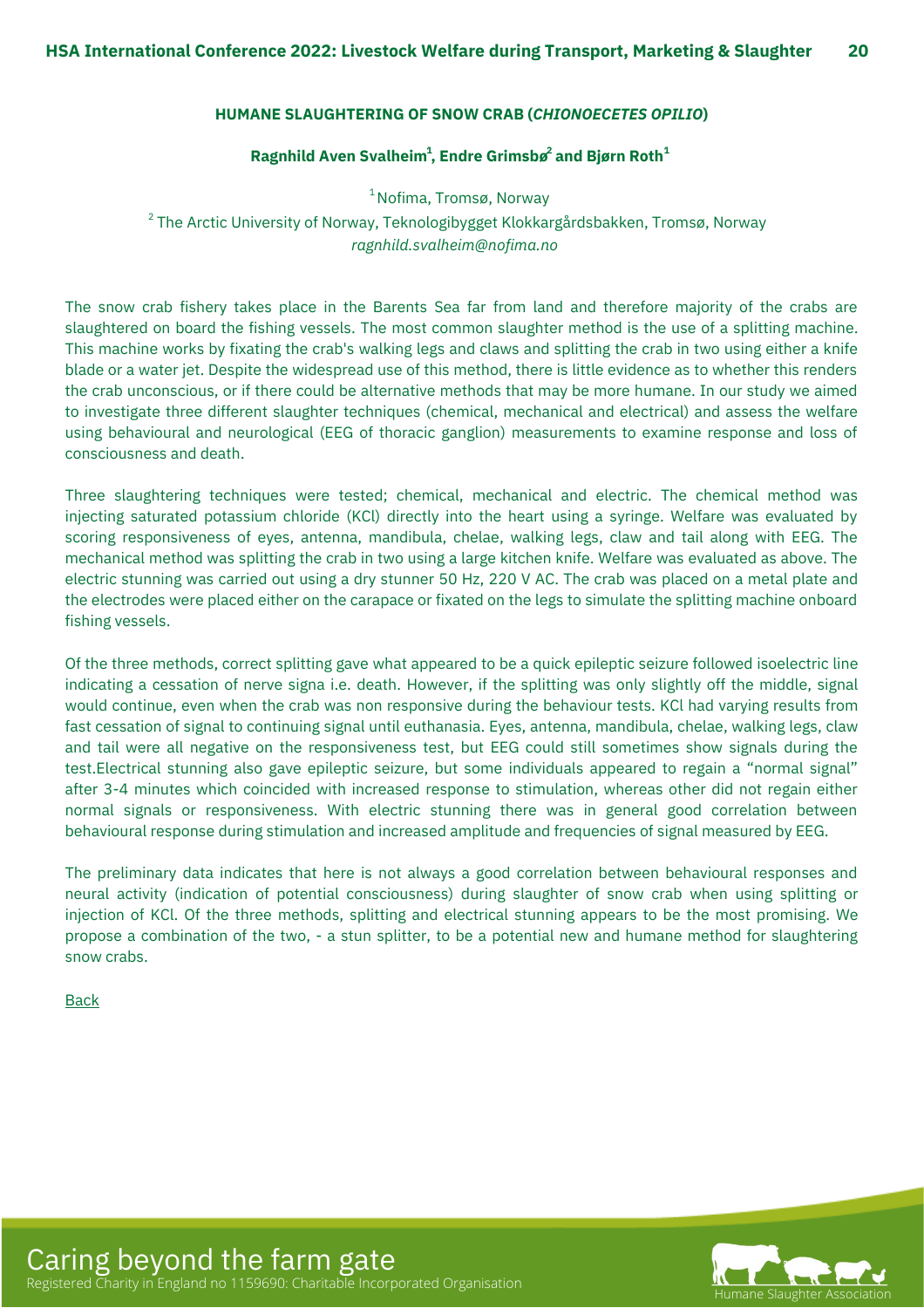#### <span id="page-20-0"></span>**SYSTEMATIC REVIEW AND FEASIBILITY STUDY OF HUMANE STUNNING OR STUN/KILLING OF WILD-CAUGHT FISH IN COMMERCIAL FISHERIES**

#### **Nilantha Jayasuriya , Katy James , Tharangani Herath , Salvador Prats Aparicio , Upali 1 1 1 2 Amarasinghe , Jeff Lines , Lynne U Sneddon and Nicola Randall 1 3 4 5**

*njayasuriya@harper-adams.ac.uk*  $^{1}$ Centre for Evidence-Based Agriculture, Harper Adams University, UK  $^{\text{2}}$  Veterinary Health and Animal Sciences, Harper Adams University, UK  $^3$ Department of Zoology and Environmental Management, University of Kelaniya, Sri Lanka <sup>4</sup>Silsoe Livestock Systems Ltd, UK  $^5$ Department of Biological and Environmental Sciences, University of Gothenburg, Sweden

An estimated 0.9 to 2.5 trillion individual wild finfish are captured globally each year by commercial fisheries and destined for human or animal consumption. Evidence that fish are sentient and able to experience fear, pain and suffering has led to international recognition that there is a need to improve the welfare of fish for consumption, including at point of slaughter.

The World Organisation for Animal Health (OIE) and the European Food Standards Authority (EFSA) recommend as a general principle, that farmed fish for human consumption should be stunned before killing, and the stunning method should ensure immediate and irreversible loss of consciousness. If the stunning is not irreversible, fish should be killed before consciousness is recovered. The humane stunning methods that are recommended included; (1) electrical stunning, (2) percussive stunning, (3) spiking and coring and (4) free bullet. To date guidelines for the humane stunning of wild-caught fish are extremely limited.

Of the estimated 0.9 to 2.5 trillion individual wild finfish are captured globally, the majority are slaughtered using inhumane methods. Our estimates indicate that small pelagic species are generally caught in the greatest numbers globally. A systematic search for published and unpublished literature has shown that humane stunning has only been scientifically researched for a very small minority of wild-caught fish species. Evidence for implementation of humane stunning in commercial wild-caught fisheries is scarce and the implications of using such technologies on board fishing vessels have not been scientifically verified to safeguard fish welfare. Preliminary results from the feasibility analysis indicate that there is a growing interest in humane stunning of wild caught fish. The feasibility of stunning method depends on size of fishery, volume of catch, fishing gear used and target species. Lessons learnt from the aquaculture sector are highly likely to inform and develop humane stunning for the wild-capture sector but further research will be required to transfer these methods into wild capture fisheries where conditions are very different.

[Back](#page-7-0)

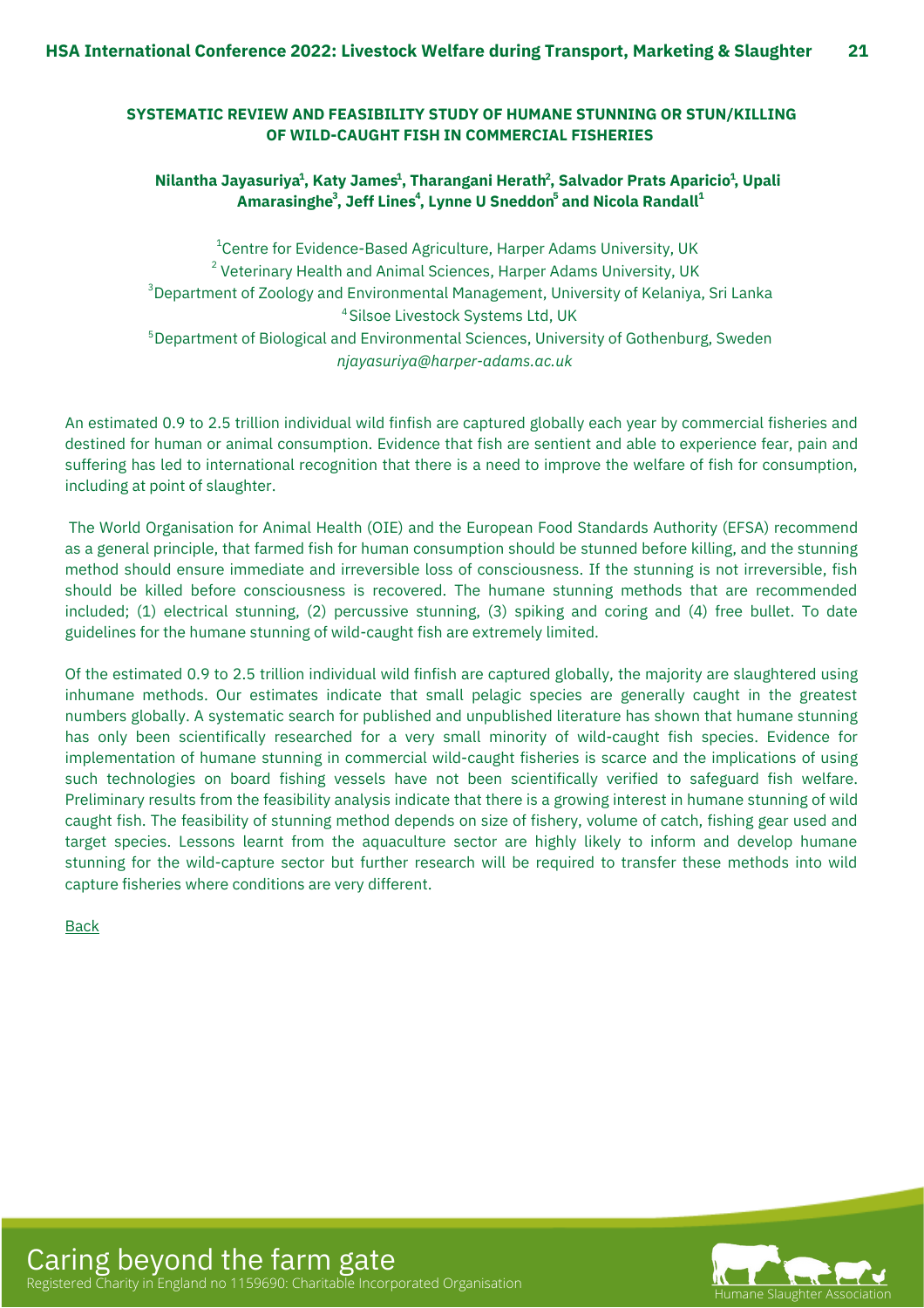#### <span id="page-21-0"></span>**HOW TO ACHIEVE A TRANSITION IN AQUACULTURE AND FISHERIES WITH REGARD TO ANIMAL WELFARE**

#### **Michelle Boonstra and Hans van de Vis 1 2**

*michelle@goodfish.nl*  $1$ Good Fish Foundation, The Netherlands  $2$ Wageningen Livestock Research, The Netherlands

Interest in welfare of food animals that are reared or captured in an aquatic environment is accruing in Europe and countries such as New Zealand and Brazil. As response to these societal developments, various research projects were and have been initiated with a focus on technological solutions to prevent or mitigate welfare issues. However, in technological projects there may be a lack of focus on: acceptance of technological solutions by stakeholders; consumer studies; possibilities for a win-win benefit between welfare and running a business; and education of people who are working or have an interest to work in aquaculture and fisheries. This lack may hinder or even prevent a transition in the aquaculture and fisheries.

To achieve a transition in aquaculture or fisheries with regard to animal welfare theories of transitions processes are a valuable tool. Obviously, a holistic view on possible transition pathways is needed by using the multi-level perspective on transition theory of Geels. This multi-level perspective consists of three levels. In the first level alternatives in e.g. incubation rooms to current practices are developed. In the second level current practices are changed with respect to socio-technical aspects and at the third level long-term changes in society occur.

The case of improvement of animal welfare in aquaculture and fisheries should be analysed with regard to:

- support of stakeholders
- a win-win benefit with respect to animal welfare and operations in industry
- working conditions of staff in aquaculture and fisheries
- consumer acceptance and their willingness to pay for products that originate from processes during which animal welfare was improved
- study the possibilities of valorisation of these products
- assist consumers to make an informed choice with regard to a product that was processed using operations with a focus on improved animal welfare
- possibilities for assurance of the supply chain and traceability throughout all steps in the chain; when a consumer purchases a product for which it is claimed that welfare is improved, this claim is indeed justified
- transfer of knowledge by means of workshops and courses to educate people who are working in aquaculture and fisheries or will apply for a job in these industries.

To achieve a transition, it is essential that a project consortium is multidisciplinary, as it pursues an innovation that is multi-faceted; the innovation is not limited to only biological and technical aspects. Results obtained in a recently started project, which is aimed at on how to put stunning of captured plaice and turbot into practice aboard a Dutch fishing vessel, will be presented as case study. Our ongoing study on this transition process provides us expertise on the possible courses of the transition that is focused on fish welfare in demersal fisheries.

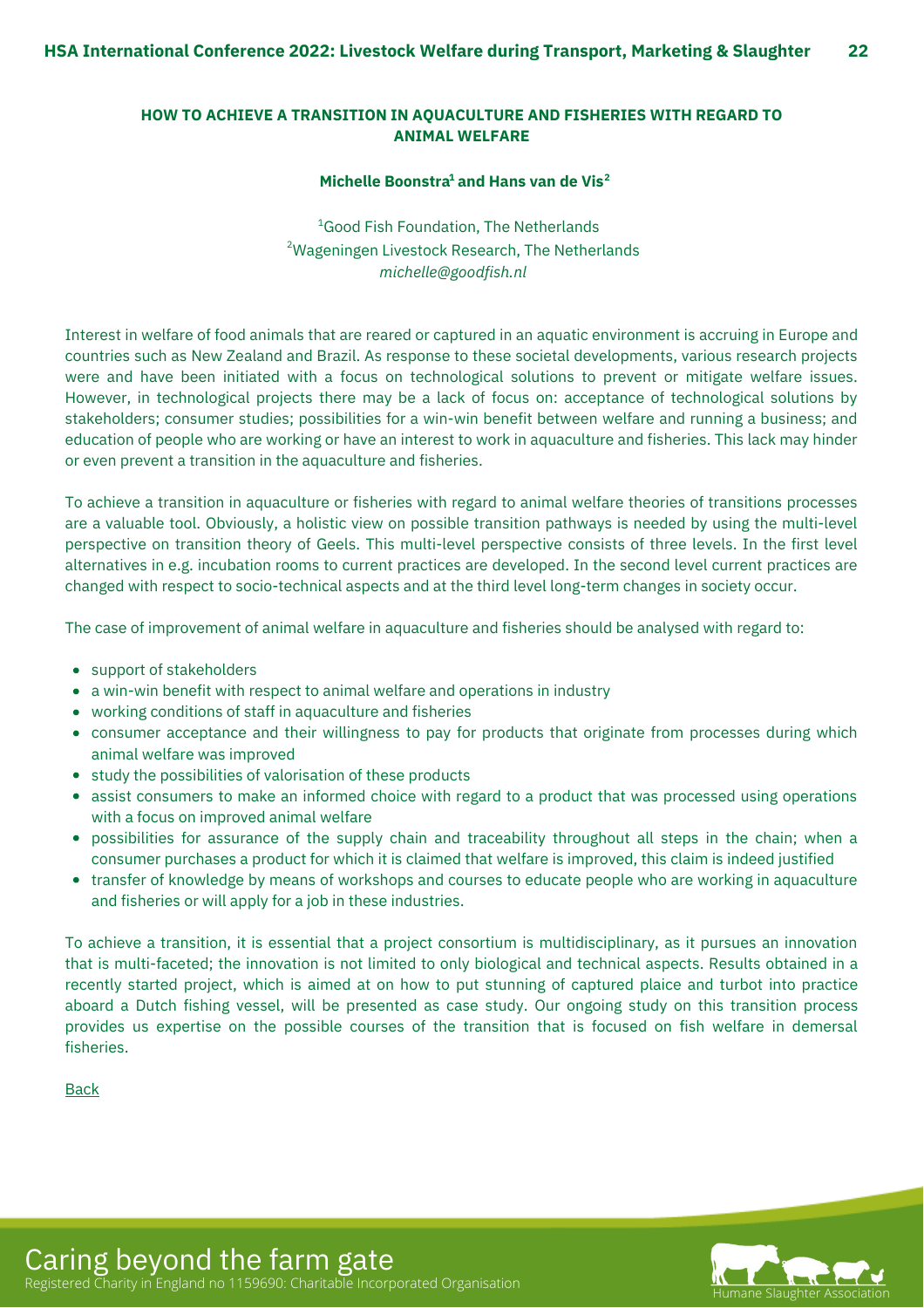#### <span id="page-22-0"></span>**DEVELOPMENT AND APPLICATION OF THE DEMONSTRATION OF LIFE PROTOCOL: AN ASSURANCE FRAMEWORK FOR STUNNED HALAL SLAUGHTER**

#### **Claire White**

National Farmers' Union (NFU), UK *claire.white@nfu.org.uk*

In April 2021, Minister Lord Goldsmith launched the UK Demonstration of Life protocol for sheep and goats; an assurance framework for the application of head-only electrical stunning in Halal slaughter. The protocol is the product of several years' development by a cross-industry stakeholder working group, led by Lord Sandy Trees and involving Halal certifiers, farming and veterinary membership organisations, the Food Standards Agency (FSA), AHDB and Animal Welfare Committee. Its background work and subsequent development was funded and supported by the Humane Slaughter Association. A formative component of this involved a scoping visit to New Zealand in February 2019 to understand their processing sector in the application of a similar governmentsupported framework for demonstrating recoverability of stunned halal processing.

Development of the protocol and its subsequent application has fostered greater positive collaboration between halal certifiers, the red meat sector stakeholders, and competent authority, going some way to address the disconnect acknowledged by researchers in 2017 (Fuseini, 2017). Discussing acceptance of stunning, and animal welfare more broadly, in a constructive and objective manner has led to a more positive dialogue on the processing of animals for consumption by people of faith. It has also established the principle of governmentsupported assurance frameworks, both in domestic and international markets.

The halal market for lamb is of strategic importance to the sheep industry and supply chain, estimating that over 20% of UK sheep meat is consumed by Muslims (EBLEX, 2010), particularly those cuts and carcasses less suitable for retail markets. Presently the global halal food industry is valued at £542 bn., increasing to £921 bn by 2050 (Global Islamic Finance Report, 2013). Following exit from the European Union, the UK is also seeking to negotiate free trade agreements with Muslim majority countries and the Gulf Cooperation Council (GCC), where assurance of halal standards is a fundamental requirement. Demonstrating assurance of halal food standards in both domestic and international markets is of increasing importance to the sector.

Demonstrating recoverability of stunned Halal sheep slaughter is an important component of quality assurance frameworks in major sheep-meat producing nations, including New Zealand. The ability to provide routine assurance to their international markets that stunning does not cause the death of the animal prior to slaughter is a cornerstone of acceptance of electrical head only stunning methods in halal production. In New Zealand, all sheep are stunned prior to slaughter and 90% of production is eligible for assurance under the government halal quality assurance framework. This facilitates export to 122 markets, including those where Halal assurance is mandatory, particularly Malaysia, United Arab Emirates (UAE) and China (Source: MPI Halal Assurance presentation, 2019).

In the UK, Halal slaughter with prior stunning is recognised in the standards of some halal certification bodies, with 95% of scholars considering it permissible when questioned - providing it did not cause death, physical injury or impair bleeding. More than half of consumers also confirmed the meat produced from such systems would be considered halal (Fuseini et al., 2017). Nevertheless, misconceptions about rationale for stunning and misunderstanding of their method of action have persisted, in the absence of mechanisms to assure recoverability.

Additionally, others recognise acceptability of stunning on condition that the main cause of death of the animal is



Caring beyond the farm gate Registered Charity in England no 1159690: Charitable Incorporated Organisation Humane Slaughter Association Humane Slaughter Association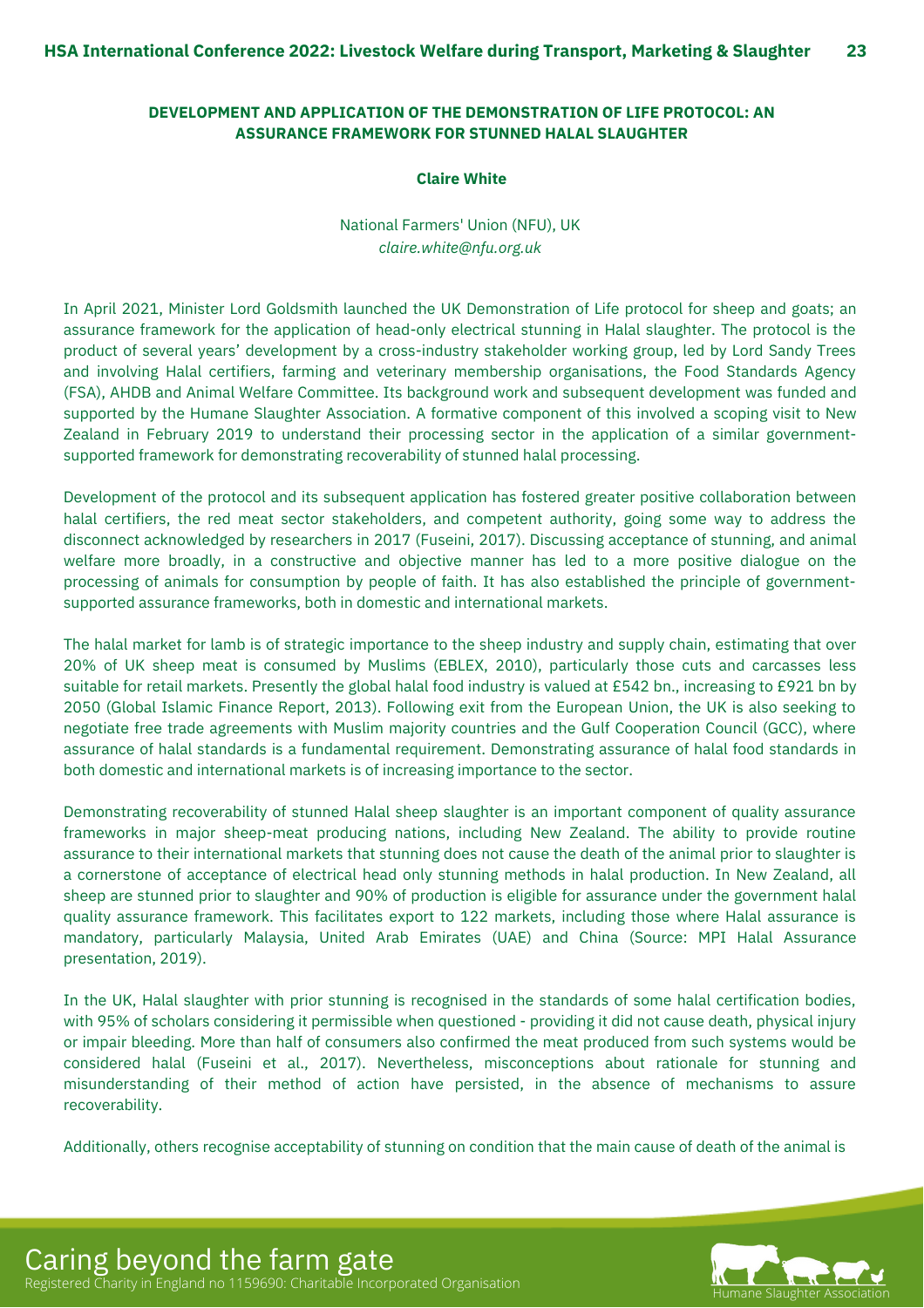through blood loss, as opposed to stunning. Whilst papers have demonstrated that blood loss in sheep slaughtered for Halal consumption is not affected by slaughter with electric head-only stunning (Anil, M.H. et al 2004, Khalid R. et al 2015). Historically, it had not been possible to demonstrate recoverability of head only stunning methods during sleep slaughter since welfare at slaughter legislation does not permit animals to recover fully once stunned, and subsequent death by bleeding must occur without delay (DEFRA, 2015).

Development of an assurance framework where a small number of animals demonstrate the earliest signs of recoverability under observation, without return to full consciousness, was supported by halal certifiers, national stakeholders and the Animal Welfare Committee – an expert advisory committee to Defra. This enabled the competent authorities to permit its use in specific circumstances, under the supervision of a senior FSA Veterinarian, and in the presence of a participating certification body representative. Application for use of the protocol is supported by AHDB and subject to approval by the FSA. Both FSA, certifier and abattoir participants undertake mandatory externally accredited training prior to application and must follow a standard operating procedure specific to the abattoir.

Following launch of the protocol, it has been applied successfully in several abattoirs, also promoting ongoing discussion of assurance for faith consumption in other species. Availability of recoverable methods in all commercially slaughtered species may present a temporary barrier to further demonstration protocols, however the principles of government-supported assurance can still be considered in the context of the whole supply chain– similar the New Zealand Halal Notice. It is hoped that greater dialogue in these areas will serve to broaden understanding of halal requirements in all markets and increase assurance of faith consumers everywhere in UK products, in addition to strengthening relationships between the competent authority, veterinarians, certifiers and religious authorities.

#### **References:**

Anil, M.H. & Yesildere, T & Aksu, Harun & Matur, Erdal & Mckinstry, Justin & Erdogan, Ozcan & Hughes, S & Mason, Charles. (2004). Comparison of religious slaughter of sheep with methods that include pre-slaughter stunning, and the lack of differences in exsanguination, packed cell volume and meat quality parameters. Animal Welfare. 13. 387-392.

DEFRA (2015) The Welfare of Animals at the Time of Killing (England) Regulations 2015, No.1782, Animals, England.

EBLEX, (2010) The Halal meat market: Specialist supply chain structures and consumer purchase and consumption profiles in England; http://beefandlamb.ahdb.org.uk/wp/wpcontent/uploads/2016/03/p\_cp\_EBLEX\_Halal\_Meat\_FINAL\_111110.pdf (Accessed 13/03/2019)

Global Islamic Finance Report (2013) The Global Halal Industry: An Overview; Chapter 13, http://www.gifr.net/gifr2013/ch\_13.PDF (Accessed 13/03/2019)

Khalid R., Knowles T., Wotton S., A comparison of blood loss during the Halal slaughter of lambs following Traditional Religious Slaughter without stunning, Electric Head-Only Stunning and Post-Cut Electric Head-Only Stunning, Meat Science,Volume 110, 2015, Pages 15-23.

Fuseini, A., Wotton, S.B., Hadley, P.J., and Knowles, T.G. (2017). The perception and acceptability of pre-slaughter and post-slaughter stunning for Halal production: The views of UK Islamic scholars and Halal consumers. Meat Science, 123, 143-150.

Ministry for Primary Industries (2019) Presentation: New Zealand's Halal Export Regulatory Framework. Ministry Primary Industries; Wellington, New Zealand.

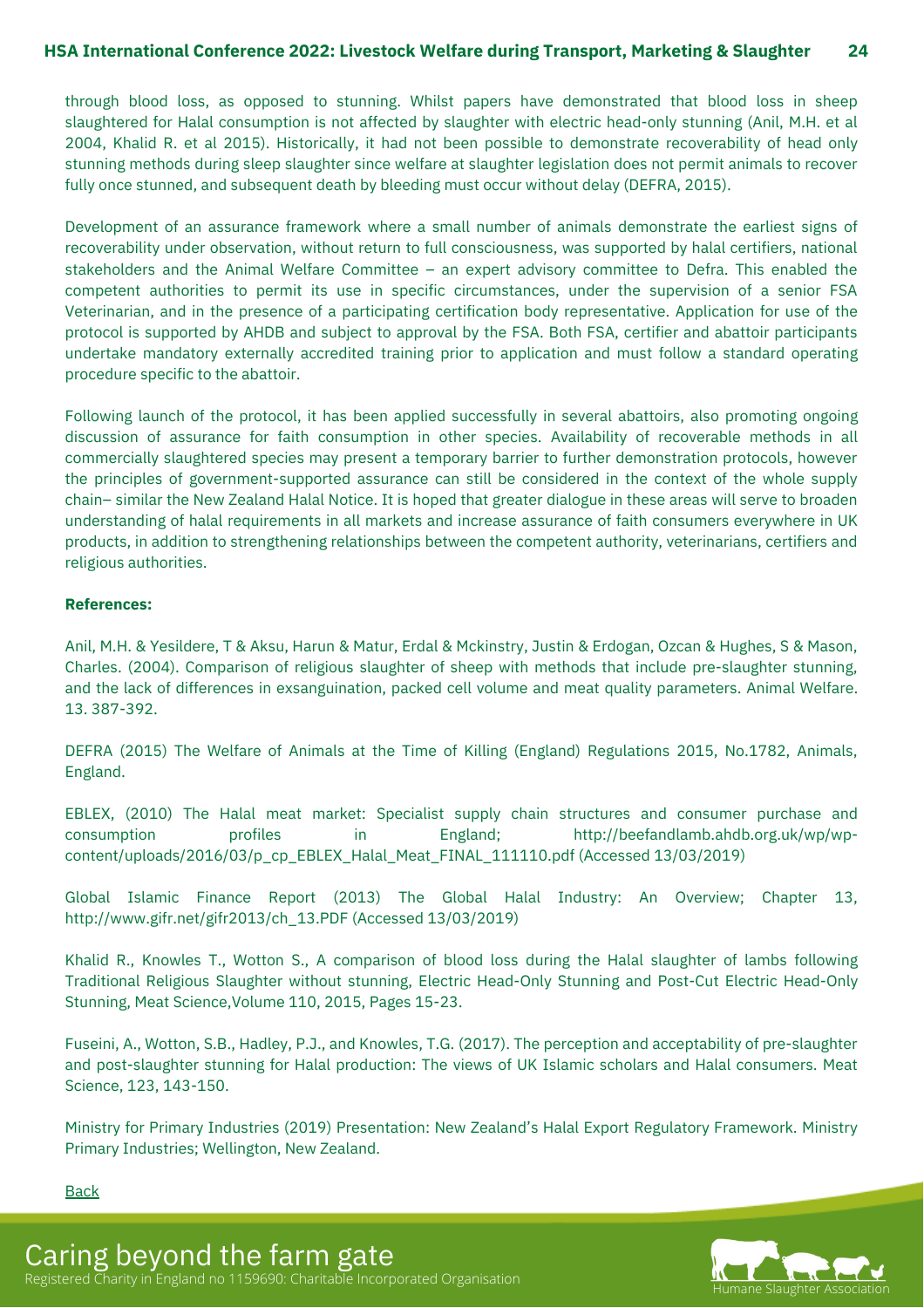#### <span id="page-24-0"></span>**ASSESSMENT OF THE EFFECTIVENESS AND HUMANENESS OF UPRIGHT RESTRAINT AND STUNNING OF BROILERS**

#### Troy John Gibson<sup>1</sup>, Georgina Limon<sup>1</sup>, Natalie Chancellor<sup>1</sup>, Shannon Campbell<sup>1</sup>, Paul Berry<sup>2</sup> and **Jeff Lines 3**

*tgibson@rvc.ac.uk*  $^{\rm 1}$ Department of Pathobiology and Population Sciences, Royal Veterinary College (RVC), UK <sup>2</sup> Paul Berry Technical Ltd, Bedford, UK  $3$  Silsoe Livestock Systems Ltd, UK

The welfare issues associated with waterbath stunning are widely recognized. Although supplanted by control atmosphere stunning systems in some countries, worldwide waterbath stunning is still widely employed for secular and stunned halal slaughter. Shackling has been shown to cause pain and distress. While restraint in an inverted position (on shackle or in a cone) is an unnatural and stressful position for poultry. These issues are in addition to the widely reported welfare problems with waterbath stunning effectiveness. There is a recognized need for refinement of stunning restraint systems that remove the need of shackling and inversion of conscious birds. This study involved the assessment of proof of concept and the humaneness of a novel prototype upright restraint system incorporating constant current head-only electrical stunning.

A series of work packages were conducted to design, fabricate, and initially test the prototype with mannequins. This led to live broiler experiments examining: (1) optimisation of restraint without stunning; (2) behavioural and (3) electroencephalographic (EEG) assessment of stunning performance during upright restraint.

During the optimisation experiments, 50 slaughter weight broilers (2.6±0.4 kg) were assessed over multiple runs for behavioural signs of distress and discomfort associated with restraint. Modifications were made during the experiment to improve presentation of the birds. After accounting for liveweight and number of runs, each modification improved positioning of the birds, with alterations to restraining finger position, reducing the odds of head withdrawal (OR=0.1, P=0.05). There were no evident signs of excessive distress, discomfort or trauma associated with the restraint system, however there was an increase in vocalizations with each subsequent run that birds experienced (P=0.01). Electrical stunning was incorporated into the prototype. Behaviour during restraint/stunning and duration of unconsciousness with behavioural/brainstem indices (time to recovery) were assessed in 45 birds (2.6±0.3 kg) stunned with 400, 600 and 800 mA. The duration of induced unconsciousness was most variable in birds stunned with 400 mA (34±13, 8-50 seconds), while 800 mA caused severe convulsions with breast and wing bruising ( $n=8/10$ ) and wing dislocation ( $n=1/10$ ). It was found that 600 mA was most effective in producing a reliable stun (36±2, 27-49 seconds).

In conclusion, the prototype upright restraint system with 600 mA constant current head-only stunning, following in trial modifications was able to restrain and control stunning induced convulsions without causing signs of excessive welfare compromise and carcass damage. These findings suggest that upright restraint and stunning could improve the welfare of broilers during stunning compared to existing systems.

**[Back](#page-7-0)** 



Caring beyond the farm gate Registered Charity in England no 1159690: Charitable Incorporated Organisation Humane Slaughter Association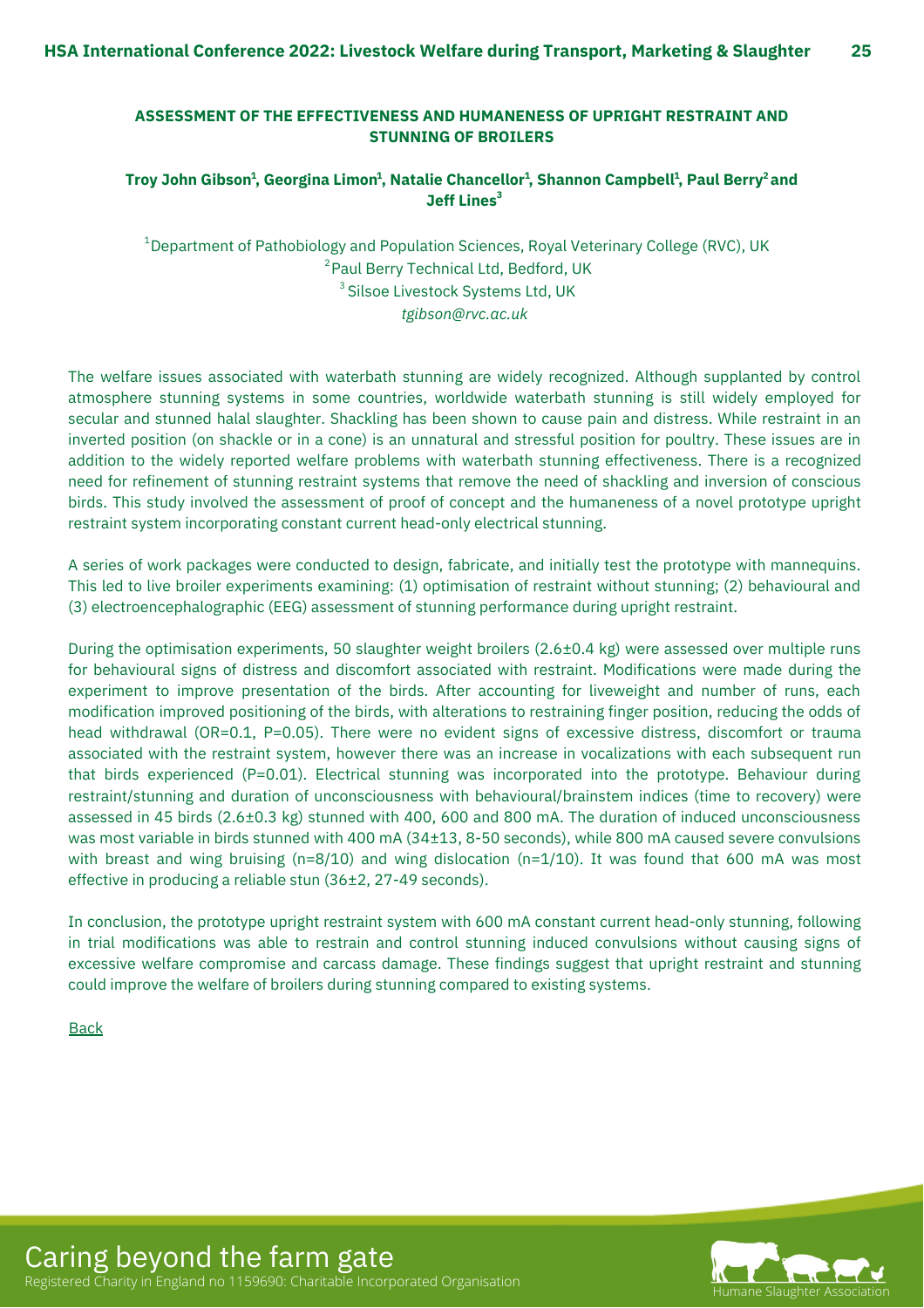#### <span id="page-25-0"></span>**IMPROVING THE EFFECTIVENESS AND HUMANENESS OF HEAD-ONLY ELECTRICAL STUNNING OF TURKEYS**

#### **Carlos Rebelo, Natalie Chancellor, Siobhan Abeyesinghe and Troy Gibson**

Department of Pathobiology and Population Sciences, Royal Veterinary College (RVC), UK *tgibson@rvc.ac.uk*

Current systems for electrical head-only stunning of poultry are commonly used by small scale producers, as they are relatively cost-effective, simple to operate and, because they are a reversible stunning method, can potentially be used for Halal slaughter. Nevertheless, it is anecdotally recognised that these systems and their associated electrical parameters are inefficient in inducing a state of unconsciousness lasting longer than the killing process.

To assess current electrical head-only stunning practices and equipment used in the sector, a survey was conducted on small scale producers in the UK to determine the most common head-only stunning systems. Based on these results a series of experiments were conducted to: (1) evaluate the effectiveness and humaneness of currently used systems; (2) develop and test new electrode designs; (3) refined electrical stunning parameters; and assess the influence of these new designs and parameters on (4) carcass and meat quality. Effectiveness of stunning was assessed with visual evoked potentials (VEPs) and behavioural/reflex indicators. Electrical current profiles were collected to monitor stunning and identify poor current applications. Carcass and meat quality was assessed with breast tissue pH, temperature, gross carcass lesions, haemorrhages, colour and tenderness.

Assessment of (1) currently used systems, found that VEPs returned later with the standard three pin (mean 25.5  $\pm$  (SD) 11.2) compared to needle pin (14.4  $\pm$  8.35, p = 0.023) and single pin electrodes (12.00  $\pm$  6.6 sec, p = 0 .021). Based on these findings and cadaver trials, (2) three prototype/alterative electrode designs were tested (sharktooth, concave plates and wired mesh). Of these designs, the concave plate electrodes designed to conform to the head, resulted in VEPs returning at a later stage (30.5  $\pm$  3.3 sec). This design was further tested with modification to stunning parameters to ensure a period of induced insensibility that outlasts the time to loss of sensibility by bleeding alone (set at 35 sec based on the literature). The minimum current required to induce this period of insensibility was 1200 mA for 4 seconds, producing a period of insensibility of 39.8 ± 2.6 sec. Finally, (4) carcass and meat quality were compared between the concave plates electrodes (1200 mA) and the best performing standard commercial system (3 pins electrodes, 400 mA). Between the systems there was no significant differences in carcass or meat quality.

In conclusion, the results suggest that the existing electrode designs and the minimum head-only electrical stunning parameters are insufficient to protect turkey welfare at the time of slaughter. Stunning duration, effectiveness and animal welfare can be improved with the new electrode designs and stunning parameters, without compromising carcass and meat quality.

**[Back](#page-7-0)** 



Caring beyond the farm gate Registered Charity in England no 1159690: Charitable Incorporated Organisation Humane Slaughter Association Humane Slaughter Associ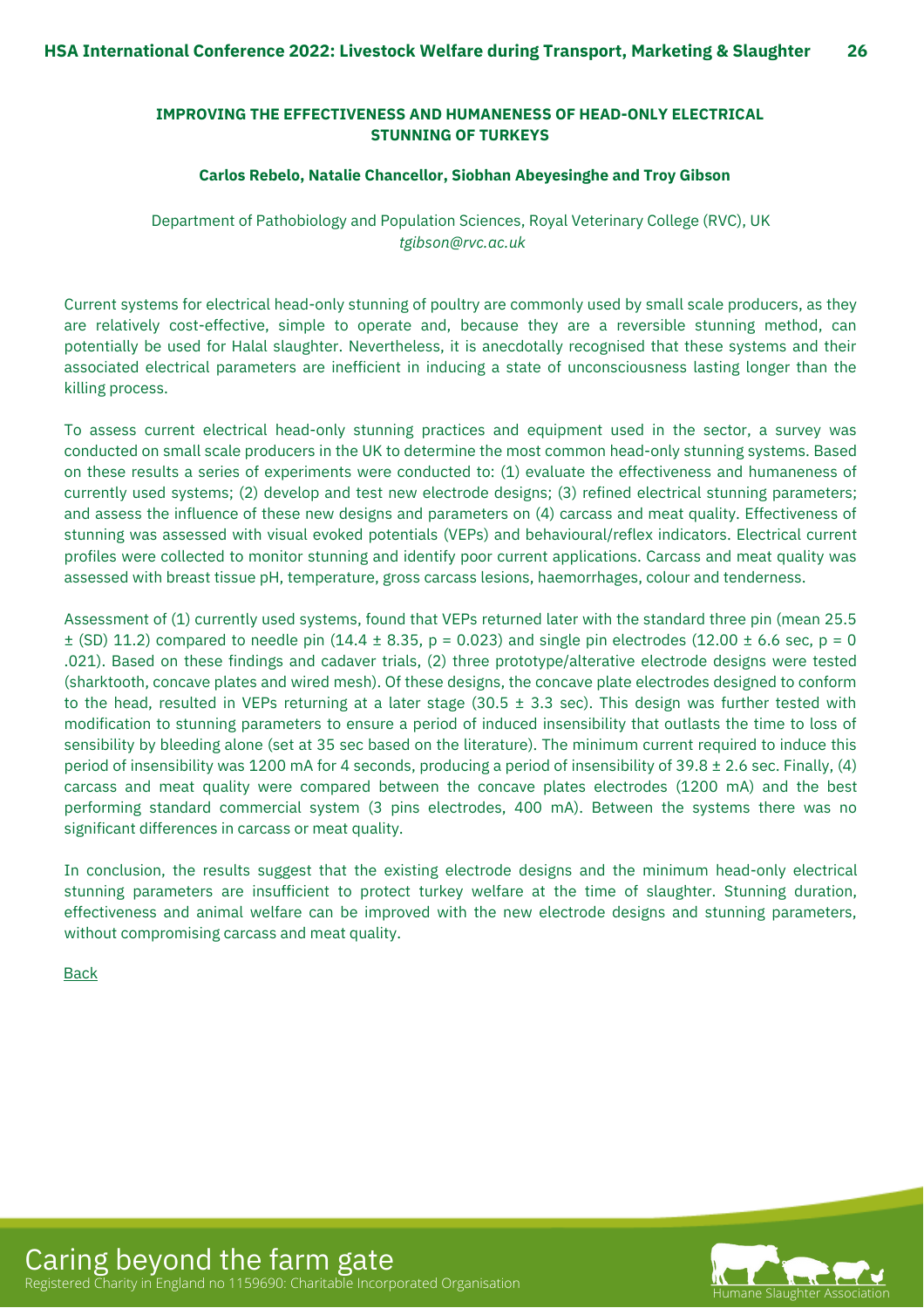#### <span id="page-26-0"></span>**STUNNING METHODS FOR PIGS: VIEWS ON WHERE TO PRIORITIZE FUTURE RESEARCH**

#### **Joanna Klaaborg & Dorte Lene Schrøder-Petersen**

Danish Technological Institute DMRI, Denmark *jokl@dti.dk*

Carbon dioxide (CO<sub>2</sub>) stunning is the most common method used to commercially stun pigs. However, it is subject for discussion. Criticism derives from various stakeholders on the grounds that some pigs display an aversive response to high concentrations of the gas in the seconds before they lose consciousness. The European Food Safety Authority points out that the gasses used for stunning ought to be non-aversive, and they emphasized group-based gas stunning as an advisable principle from an animal welfare point of view. Even though groupwise CO<sub>2</sub>stunning to a large extent accommodates these criteria, Eurogroup for Animals proposes a ban of  $CO<sub>2</sub>$  stunning by 2025.

CO $_2$  stunning has been a focus area to the European Commission for a while and they will revise regulations on the protection of animals including at the time of killing by the end of 2023. This calls for an urgent discussion of where to prioritize future research in stunning methods for pigs to improve welfare for the 250 million pigs that are slaughtered in the EU every year. Research in alternatives to CO $_{2}$  for stunning pigs has been ongoing for decades. Electrical stunning was the first method used in large slaughterhouses to stun pigs, and it is still widely practiced worldwide. However, it has shortcomings regarding the animal welfare associated with isolation and restraint pre-stunning and meat quality due to severe muscle contractions. Stunning with alternative gasses (e.g., argon, nitrogen, and helium) can still ensure a groupwise stunning. However, there are concerns related to animal welfare including a longer time to loss of consciousness and a shorter duration of unconsciousness after stunning, relative to CO $_2$ stunning. Further concerns include poor meat quality due to pronounced excitation and the practicalities of sustainably procuring the gasses.

stunning persist and that possible negative impacts on meat quality, production efficiency, as well as the need for Currently, no viable alternative to groupwise CO $_2$ stunning has been established that to the same extent ensures good animal welfare, meat quality and high production efficiency. A focus on improving the concerns related to CO $_2$  stunning, rather than developing new stunning methods, will ensure that the animal welfare benefits of CO $_2$ large investments for slaughterhouses are avoided.

Research suggests the possibility of reducing the response to CO $_2$  by reducing stress before stunning. The hypothesis is pigs that experience a calm handling in a stress-reduced environment prior to stunning will also show a lesser reaction during stunning with CO2 In 2022, DMRI will test this hypothesis. The objective of the project entitled "Stress free CO $_2$  stunning" is to investigate and document the effect of a stress-reduced handling before stunning on pigs' initial reaction towards CO $_2$  and subsequently test new solutions towards an overall better welfare for pigs before and during CO $_2$  exposure.

[Back](#page-7-0)



Caring beyond the farm gate Registered Charity in England no 1159690: Charitable Incorporated Organisation Humane Slaughter Association Humane Slaughter Association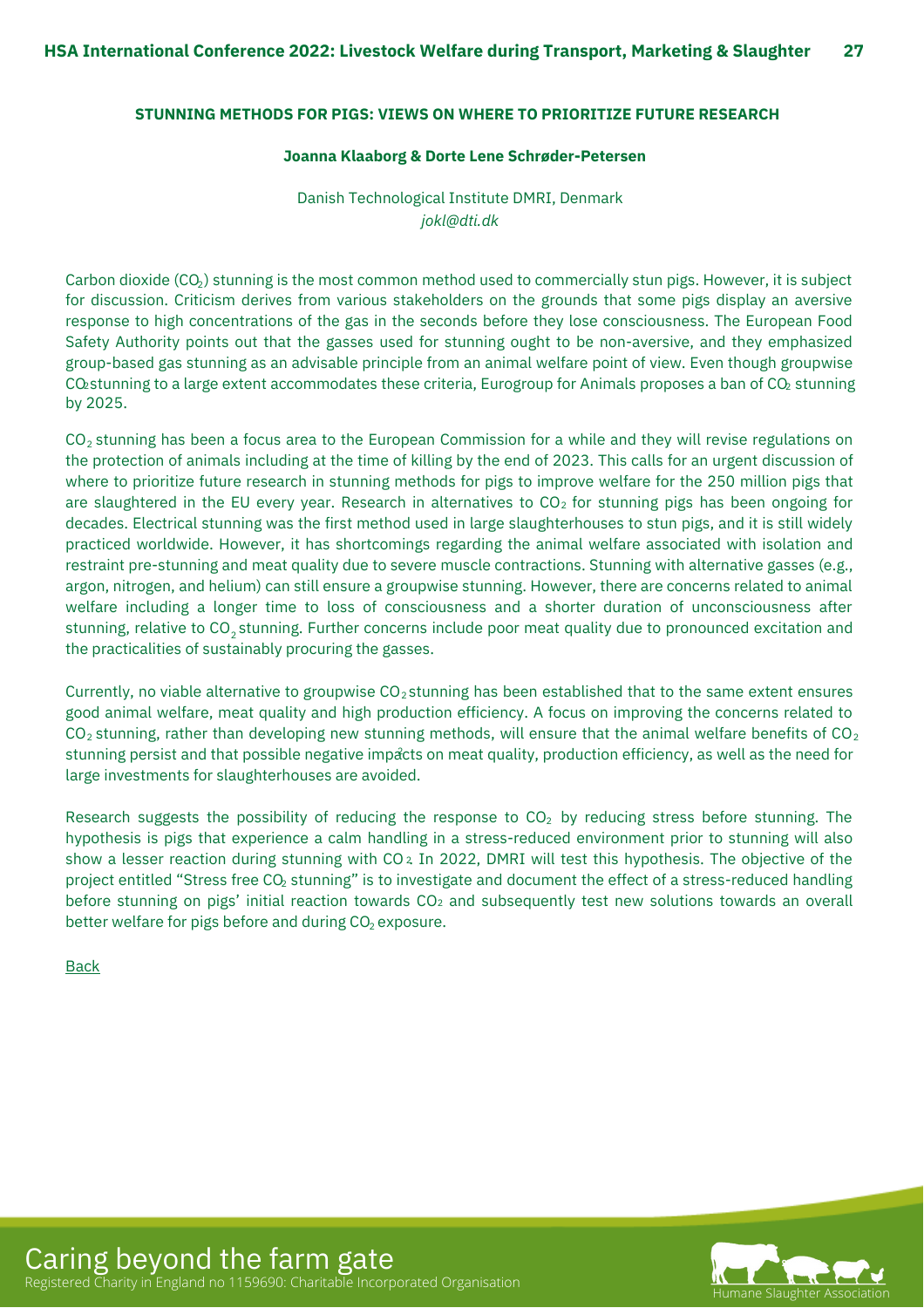#### <span id="page-27-0"></span>**IMPROVED METHODS FOR STUNNING OF PIGS WITH FOAM; EFFECTS OF REPETITION AND SCENT ON PIG REACTION TO FOAM**

#### **Miranda Blad , Anna Wallenbeck and Cecilia Lindahl 1 1 2**

*mibd0002@stud.slu.se*  $^1$ Swedish University of Agricultural Sciences, Sweden  $2$ Research Institutes of Sweden, Sweden

A method researched for stunning of pigs is nitrogen filled high expansion foam. In previous studies questions have arisen as to how aversive the pigs find the foam, and whether or not it is possible to reduce this aversiveness by, for example, adding a scent to the foam or by exposing the pigs to foam on repeated occasions. The aims of this study were to investigate if the pigs' behaviour were altered when scent was added to the foam, and if repeated exposure to non-scented air-filled foam would affect the pigs' behavioural reactions.

The study included 50 pigs (14-16 weeks of age), 30 in one group with vanilla scented air-filled foam, and 20 in the group that were exposed to a non-scented air-filled foam on three consecutive days. The first day of exposure to foam in the group of 20 pigs was also used as a control for the study with added scent.

When pigs were exposed to scented foam, the proportion of pigs exploring the foam was larger than in the group exposed to unscented foam. They also showed an increased activity. When the pigs were exposed to foam on three consecutive days there was an increased proportion of pigs from day one to three displaying vocalising behaviour, both in forms of grunts and screams/squeals. There was also a slight increase in the proportion of pigs showing escape attempts. Furthermore, increased exploration of the walls and decreased exploration of the floor was seen with time. The results indicate that it is possible to increase the pigs' interest in the foam by adding a scent to it, and there are no indications that a foam with added scent increases stress or anxiety. However, further research is needed to confirm that an increased interest in the foam is in fact correlated with lowering of stress or anxiety in the pig. The results also indicate that even though the pigs do not seem to get completely used to the foam when exposed to it on repeated days, their aversive behaviours do not increase either.

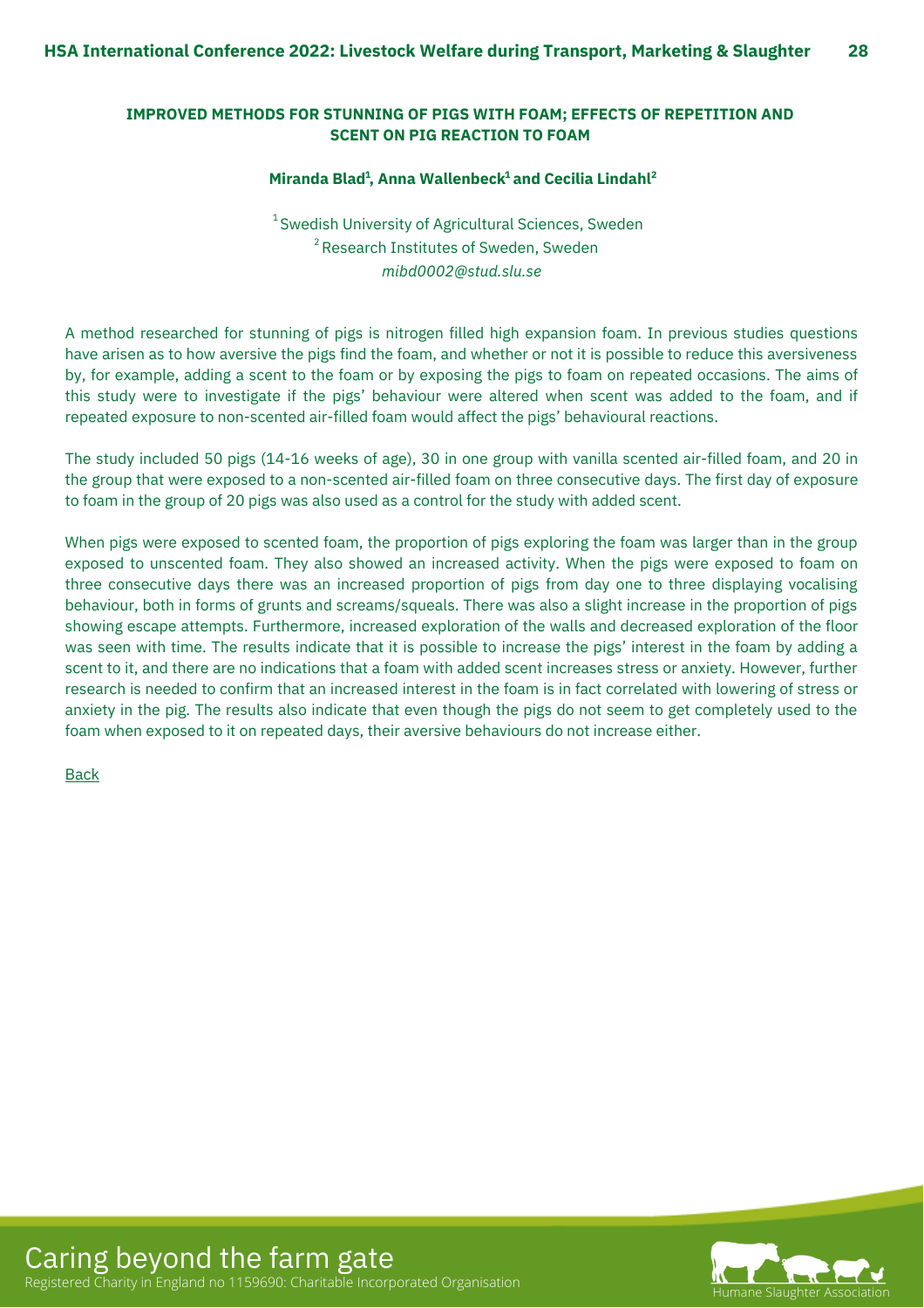#### **THE CASE OF THE CULL SOW**

#### **Mette S Herskin**

#### Department of Animal Science, Aarhus University, Denmark *[MetteS.Herskin@anis.au.dk](mailto:MetteS.Herskin@anis.au.dk)*

<span id="page-28-0"></span>In commercial pig production, up to 50% of the sows are slaughtered each year. Pig production is characterized by increasing herd sizes, and fewer and larger slaughterhouses. Thus, transport distances to slaughterhouses are increasing. The movement and management of cull sows through the pre-slaughter logistic chain are not well described, and may differ considerably between countries. In this presentation, I discuss selected challenges to the welfare of Danish cull sows in the period from the farmer decides to cull them and until stunning.

One major challenge when sending sows to slaughter is the vulnerable clinical condition of some sows. Typical culling reasons are reproductive problems and reduced health. Hence, cull sows may be weak or prone to injuries, and thus less fit for transport than other categories of pigs. In the EU, the concept of fitness for transport is vaguely defined and difficult to handle for different stakeholders. Many cull sows show signs of clinical abnormality, which makes dealing with the concept of fitness for transport even more complicated.

Sows are typically mixed with unfamiliar conspecifics either on-farm when waiting to be picked up, or during loading. The natural response of pigs when mixed is to fight to establish a new hierarchy. Thus, throughout all stages of the pre-slaughter logistic chain, sows may fight, potentially leading to injuries and increasing the risk of heat stress, to which sows are prone – even when not fighting or being physically active. In their study of transport of sows for up to 8 hours under Danish conditions, Thodberg et al. (2019) found that the clinical condition of cull sows deteriorated on the way to the slaughterhouse. Among the risk factors were journey duration, temperature in the truck - often in interaction - and duration of stationary periods.

As exemplified above, the pre-slaughter logistic chain involves several challenges to the welfare of cull sows. Based on the OneWelfare concept, seeking to include human well-being and environmental concern in the solving of societal challenges involving animal welfare, the last part of the presentation will discuss possible interactions between the welfare of cull sows and the professionals – livestock drivers, farm staff, veterinarians - managing the animals during this period.

[Back](#page-8-0)

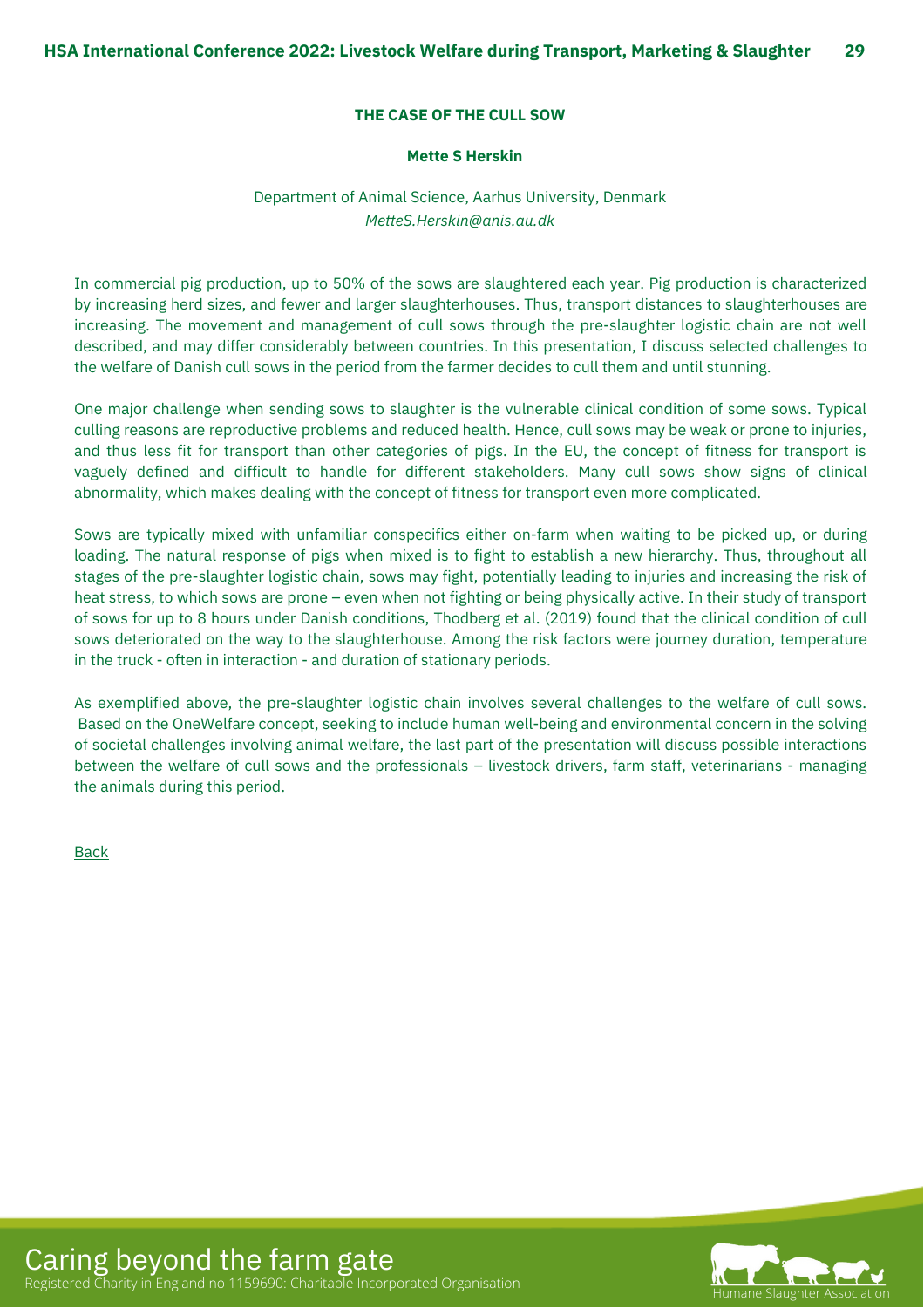#### <span id="page-29-0"></span>**FARM ANIMAL TRANSPORTATION REGULATIONS: TIME FOR A CHANGE?**

#### **Eugénie Duval , Benjamin Lecorps and Marina A.G. von Keyserlingk 1 1,2 1**

*duval.eugenie@gmail.com*  $^{\rm 1}$ Animal Welfare Program, Faculty of Land and Food Systems, University of British Columbia, Canada  $^{\text{2}}$ Centre for Behavioural Biology, School of Veterinary Science, University of Bristol, UK

Transportation of live animals has raised significant and growing concerns by many stakeholders along the supply chain, including the public. Transportation is without question a stressful experience for animals, but there are some well-identified factors that can exacerbate this experience. Animals are especially at risk for poor welfare when subjected to transport if their health is already compromised, if climatic conditions are extreme and if they are transported over long distances. During long journeys, animals are often being deprived of feed, water and rest for extended periods of time, which can lead to death. Given these challenges, regulations promoting better welfare during transport have been progressively adopted. However, disparities are high between countries and no systematic comparisons have been carried out. In addition, transport rules are under growing criticism with many calling for stricter enforcement and more protective regulations. Several countries have adopted new or recently revised existing animal transport regulations (e.g., Canada) while others are in the process of updating their regulations (e.g., the EU, the UK).

The aim of this study was to compare the current farm animal transportation regulations on 6 key animal welfare areas (i.e., duration of journey; fitness to transport; handling; weather conditions; densities; isolation) in 6 Englishspeaking jurisdictions (i.e., Australia, Canada, New-Zealand, the EU, the UK and the US).

Our first results show important variations between jurisdictions. Although some jurisdictions have regulated live farm animal transportation (e.g., the EU, Canada), others appear limited (e.g., the US). However, highly regulated transportation rules do not necessarily translate into higher animal welfare protection. Despite the recent revision of the transportation regulations in Canada, rules still lag behind some regions with older regulations (e.g., the EU). Variation between jurisdictions can be to some degree explained by differences in regulatory approaches. Whilst prescriptive regulations provide clear and precise requirements that must be met, outcome-based approaches provide more leeway for transporters and producers to achieve the required outcome. The absence of prescriptive requirements in some areas is sometimes problematic (e.g., no minimum/maximum temperatures set in Canada). The high variation in thresholds used by different countries also highlights that the regulations are mainly driven by geographical/economical needs rather than on directly addressing animal welfare issues. This variability may also reflect the absence of scientific knowledge on some key aspects (e.g., benefits of resting stops).

Overall, this study provides an up-to-date evaluation and comparison of the regulations to protect animals during transportation, highlighting similarities and differences between jurisdictions but also areas of improvement and remaining gaps.

[Back](#page-8-0)



Caring beyond the farm gate Registered Charity in England no 1159690: Charitable Incorporated Organisation Humane Slaughter Association Humane Slaughter Association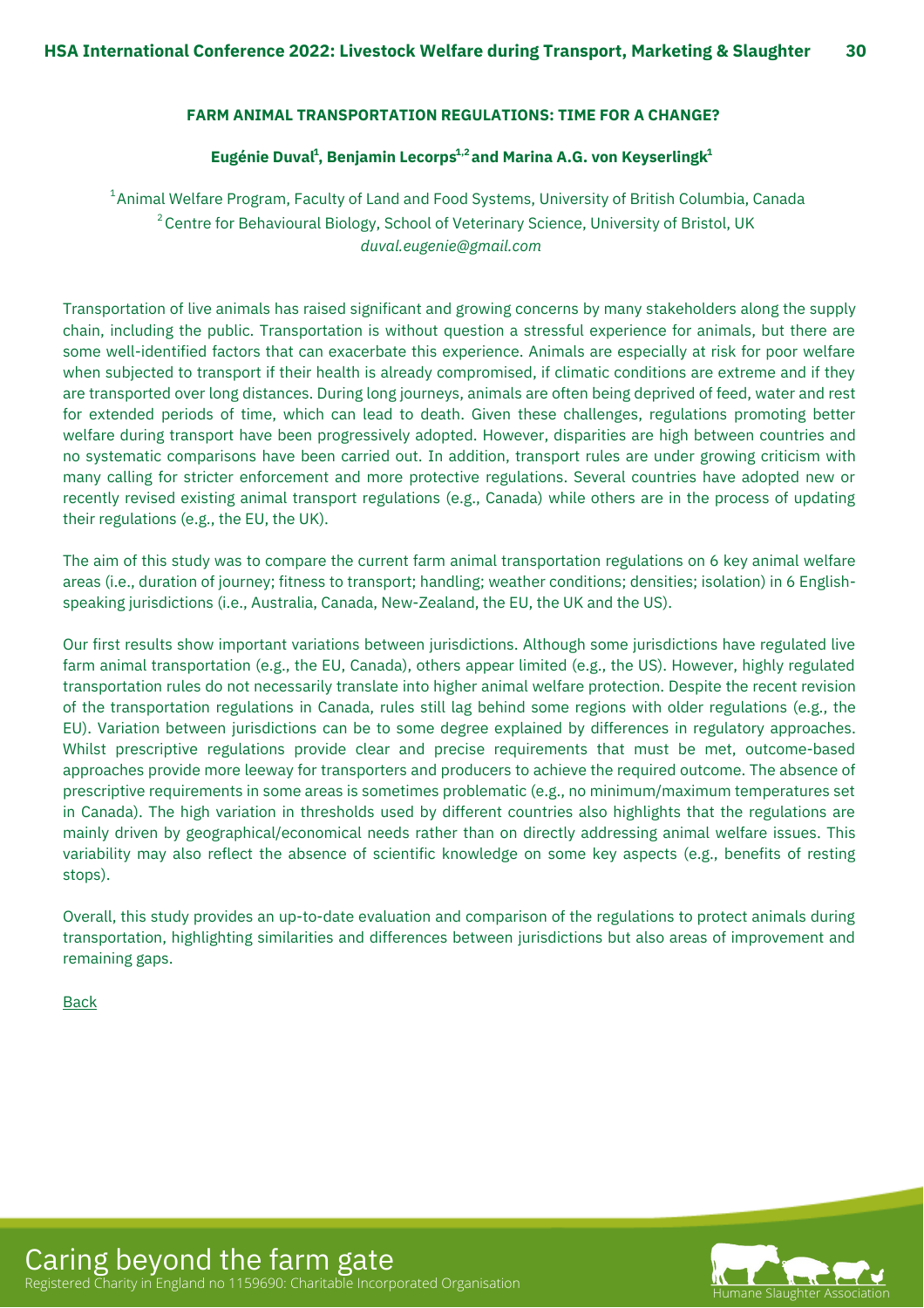#### <span id="page-30-0"></span>**EUROPEAN LIVESTOCK DRIVERS' KNOWLEDGE ABOUT AND EXPERIENCE WITH ANIMAL WELFARE AND THE EU TRANSPORT REGULATION (1/2005)**

#### **Kirstin Dahl-Pedersen , Jens Frederik Agger , Mette S. Herskin and Nina Dam Otte 1 2 3 2**

*kdap@sund.ku.dk*  $^{\rm 1}$ Department of Veterinary Clinical Sciences, University of Copenhagen, Denmark  $2$  Department of Veterinary and Animal Sciences, University of Copenhagen, Denmark  ${}^{3}$ Department of Animal Science, Aarhus University, Denmark

**Background:** Livestock drivers play an important role for animal welfare during transport, yet they have received very limited scientific attention. The aim of this project was to investigate European livestock drivers' knowledge about and experience with the EU Transport Regulation 1/2005, including the term "fitness for transport". Since the latter is vaguely described in the regulation a common understanding and interpretation of the term across the European Union (EU) is pivotal for maintaining animal welfare during transport.

**Materials and methods:** A convenience sample of livestock drivers were interviewed near the Danish-German border at the mandatory washing and disinfection facilities used as a precautious measure against African Swine Fever for all livestock vehicles entering Denmark. Participation was voluntary and anonymous and based on a questionnaire, which was presented on a tablet and available in German, English, Romanian, Polish and Russian. The questionnaire included demographic questions, and questions related to knowledge about and experience with the EU Transport Regulation 1/2005, e.g. participants were shown pictures of different clinical conditions that could make an animal unfit for transport, e.g. ear bites or lameness and asked whether they would transport the animal or not. Lastly, the participants had the opportunity to add any comments they might have about animal transport.

**Results:** A total of 99 livestock drivers with 11 different nationalities were interviewed. The majority came from Poland (46%) and Germany (31%), and were employed in Poland (39%), Germany (29%) or Denmark (21%). All participants were male, mean age 39.5 years (range 23-64), drove between 2 and 48 journeys per month (mean 12) and had a mean experience with animal transport of 9.8 years (range 1-40). All had the mandatory Certificate of Competence for long distance transport within the EU. Fifty-one participants added comments covering frustration over inconsistent assessment of fitness between veterinarians and rules that the participants found made no sense in real practical life.

**Conclusions and perspectives:** Livestock drivers are a heterogonous group of professionals in terms of knowledge and experience. In general, participants expressed a feeling of being in a very vulnerable position between farmers, hauliers, veterinary authorities and the public. Although, suspicious at first of being asked about their opinions and experiences, participants were generally happy that someone cared about their views on the animal transport industry. Hopefully, results from the present study can form a basis for further research into the role livestock drivers play in animal welfare. This present study mainly included transports from Denmark to either Germany or Eastern-European countries. Future studies should include livestock drivers from the south and west of Europe as well in order to gain a better understanding of livestock drivers across the whole EU.

**[Back](#page-8-0)** 



Caring beyond the farm gate Registered Charity in England no 1159690: Charitable Incorporated Organisation Humane Slaughter Association Humane Slaughter Associ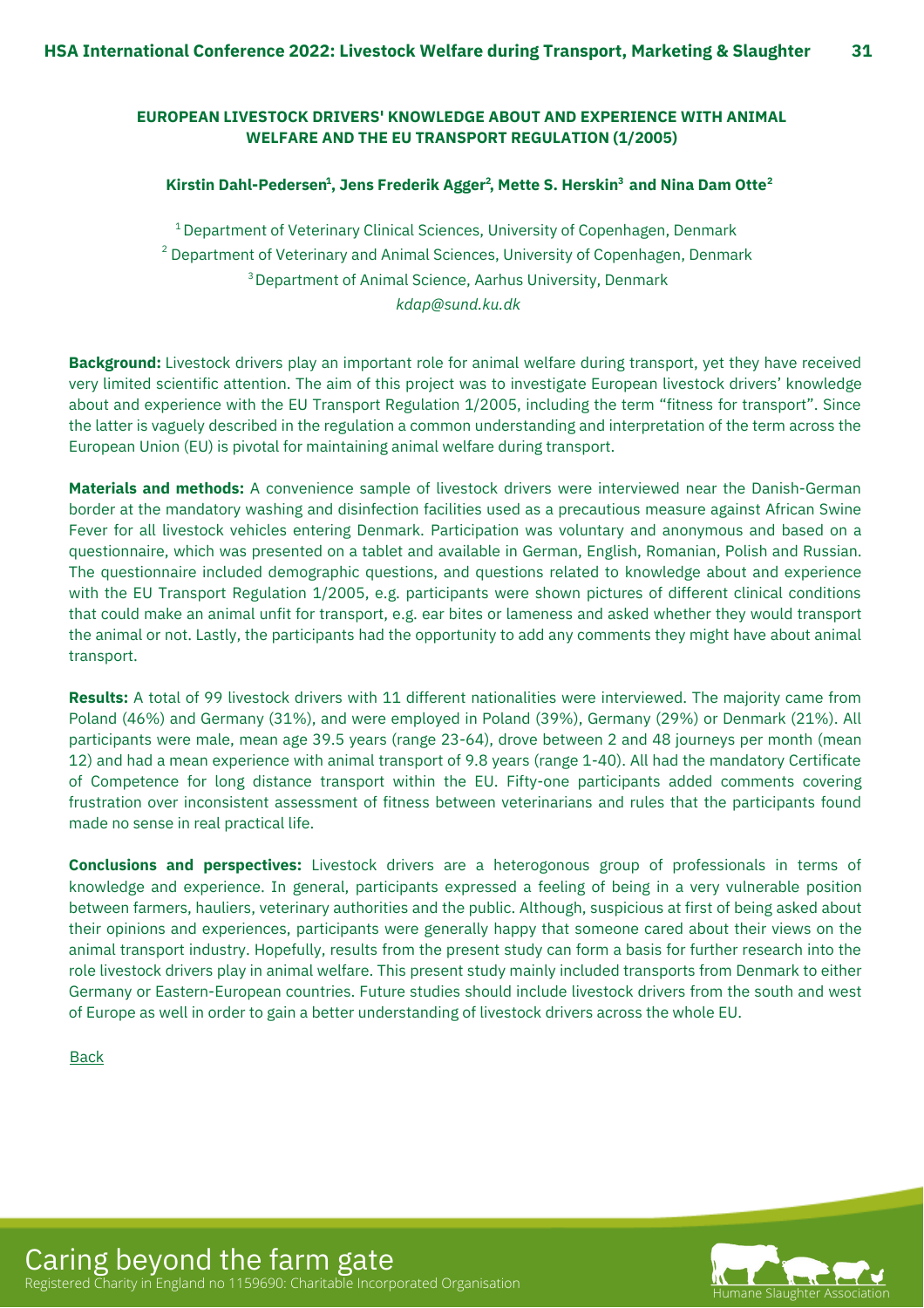#### **CONDITION OF BOB VEAL CALVES ON ARRIVAL AT AN ABATTOIR IN OHIO**

#### <span id="page-31-0"></span>Zachary England $^{\rm 1}$ , Hannah Maggard $^{\rm 1}$ , Andrew Fisher $^{2,3}$ , Natalie Roadknight $^{2,3}$ and Jessica Pempek $^{\rm 1}$

 $^{\rm 1}$  Department of Animal Sciences, The Ohio State University, USA *england.143@osu.edu*  $2$ Animal Welfare Science Centre, The University of Melbourne, Australia  $^3$ Faculty of Veterinary and Agricultural Sciences, The University of Melbourne, Australia

Male or female calves not needed as replacements for the milking herd are considered "surplus" to dairy production. Surplus calves are typically marketed through live auctions within the first week of life in the United States, often leading to long transport times, irregular feeding schedules, fluctuating temperatures, and comingling with unfamiliar animals prior to arrival at the abattoir. Previous research has detected poor health outcomes in bob veal calves at arrival to abattoirs in other countries. However, the United States has limited federal regulations on calf age at transport, and very little is known about the condition of bob veal calves in this region of the world. The objective of this study was to assess the condition of bob veal calves at arrival to an abattoir in Ohio.

Between June and September 2021, data from 35 calves in 12 cohorts (n=420 calves) were collected within 2 h after calf arrival at the abattoir. Study personnel performed clinical health examinations to determine the prevalence of arthritis, broken ribs or tails, dehydration (using a skin tent test), depression, diarrhea, emaciation, fever, navel inflammation, and respiratory disease. Blood samples were also collected to measure serum total protein and blood glucose to assess failure of passive transfer of immunity (FPTI; using a cut-point of < 5.1 g/dL) and hypoglycemia (using a cut-point of < 3.2 mmol/L), respectively. Variables were dichotomized using clinically relevant cut-points, and descriptive statistics were used to determine the prevalence of poor health outcomes. Due to an unexpectedly large proportion of female calves (48%; 202/420), generalized linear mixed models were used to identify if calf sex was a risk factor for poor health outcomes.

Upon arrival to the abattoir, the most common physical health concern was dehydration (68.6%; 95% confidence interval: 59.1-78.0%), followed by emaciation (40.1; 29.1-51.1%), navel inflammation (25.7%; 21.2-30.2%), arthritis (17.4%; 10.5-24.3%), depression (17.1%; 12.6-21.7%), diarrhea (15.2%; 11.3-19.2%), signs of respiratory disease (10.5%; 7.72-13.8%), fever (9.3%; 4.6-14.0%), and broken ribs or tails (6.0; 2.4 to 9.5). Approximately one-fourth (23.4%; 18.6-28.2%) of calves had FPTI, and 8.9% (5.6-12.2%) were hypoglycemic. Calf sex was a risk factor for hypoglycemia ( $P = 0.003$ ); male calves were more likely than female calves to have low blood glucose concentrations (odds ratio: 4.0; 95% confidence interval 1.6-10.1). These results indicate animal welfare concerns, such as FPTI, dehydration, and painful conditions (e.g., navel inflammation, arthritis) in bob veal calves at arrival to the abattoir. Evidence-based interventions to promote high-quality calf care throughout the calf production chain are needed.

[Back](#page-8-0)

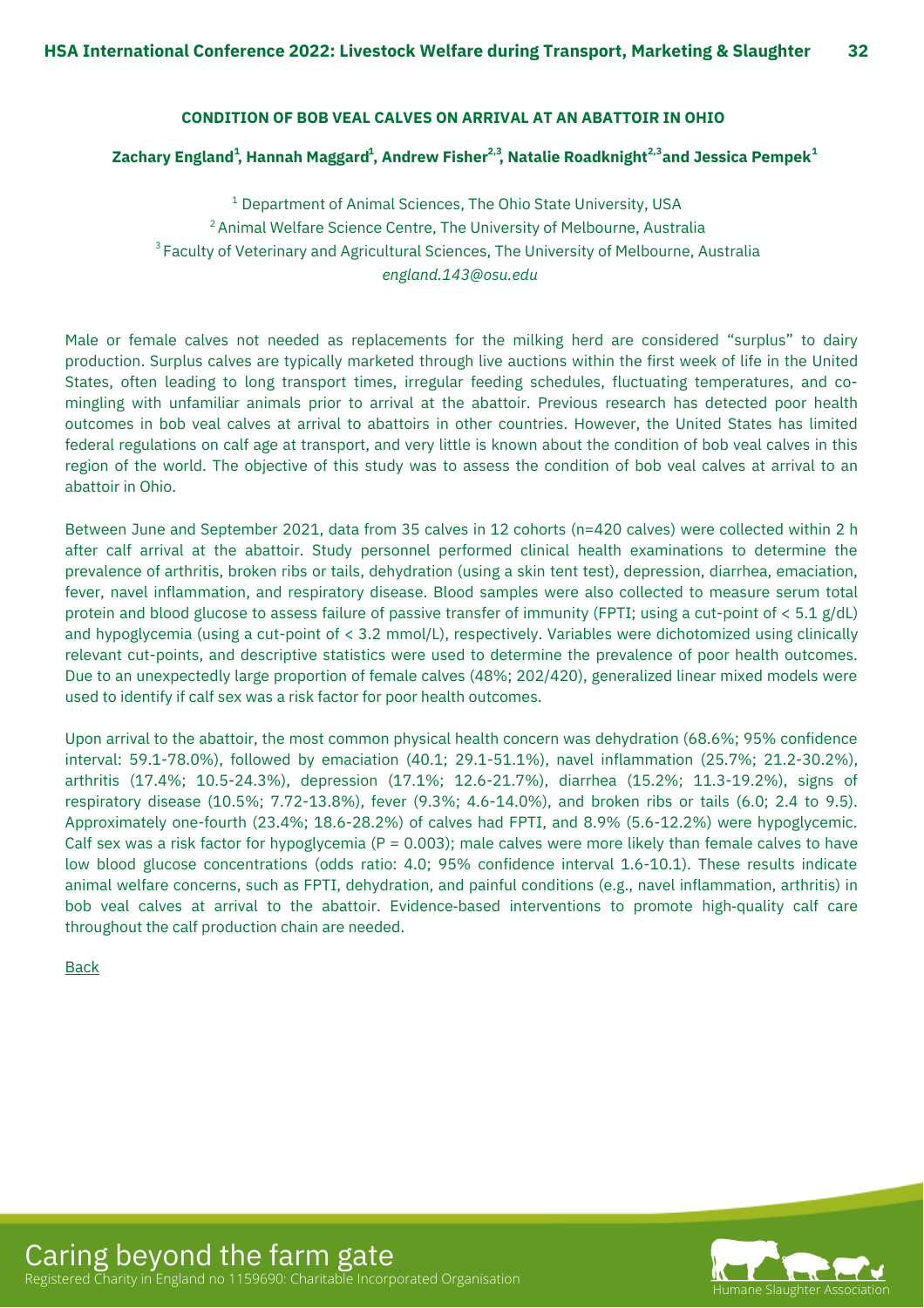#### <span id="page-32-0"></span>**ELIMINATING DISCRETIONARY DEATHS IN THE CULL SOW TRANSPORT NETWORK**

#### **Ben Peyer and Jennifer Brown 1 2,3**

*bpeyer@johnsonville.com*  $^{\rm 1}$  Director Corporate Sustainability and Animal Welfare, Johnsonville LLC, USA  $\mathrm{^{2}$ Department of Animal and Poultry Science, University of Saskatchewan, Saskatoon, Canada  $3$  Prairie Swine Centre, Saskatoon, Saskatchewan, Canada

The well-being of cull sows during transport to slaughter is difficult to manage well, particularly in North America, where a) long travel times, b) a diffuse supply base consisting of hundreds of firms, and c) extreme weather in both summer and winter combine to generate dangerous conditions for sows during transport. The danger is particularly acute in the summer, which has historically seen transport deaths occur at nearly 3x the rate of nonsummer periods.

Management of cull sow transport also suffers from a stark imbalance between the low cost to the enterprise of transport deaths – just over two sows per thousand in the high period – and the high cost to the animals in terms of suffering. We target transport deaths because improvements in death rates delivers better subjective and objective well-being for every associated animal.

An analysis of outcomes on 155,000 animal shipments between the years 2010 and 2021 suggests that 35% of transport deaths – either dead on arrival (DOA) or euthanized on arrival (EOA, collectively E/DOA) – can be attributed to choices made prior to or during transport, independent of the structural difficulties listed above. We label these transport deaths "discretionary" because the deaths (along with attendant suffering for all animals, including those that survive) are the product of individual choice. Our objective was to design and build a process to eliminate discretionary transport deaths for Johnsonville, which slaughters 28% of US and Canadian cull sows per year in three abattoirs.

The guiding principle for the new process is:

The act of loading animals onto a truck bound for Johnsonville constitutes a commitment to provide humane care to those animals. A viable plan for providing humane care is a prerequisite for allowing any animal to begin transport to a Johnsonville facility.

Implementation of this principle consists of four major parts:

- Clear definitions of what behaviors and conditions are consistent with having, and having followed, a "viable 1. plan for providing humane care"
- 2. Bespoke planning tools made available to all stakeholders to schedule shipments within windows that allow for humane transport
- 3. Root cause investigations for any load with multiple transport deaths, with corrective actions mandated
- Regular internal and external communication around key performance metrics, with volume and financial 4. penalties imposed for repeated violations of the principles for humane transport

Since the inception of this process in 2019, summer transport deaths have decreased by 20% relative to previous levels given weather conditions in supply regions. While multiple confounding factors prevent us from claiming a definite causal relationship between this work and improved outcomes, the framework seems to focus attention on critical decision points, and warrants both continued development and broader adoption.

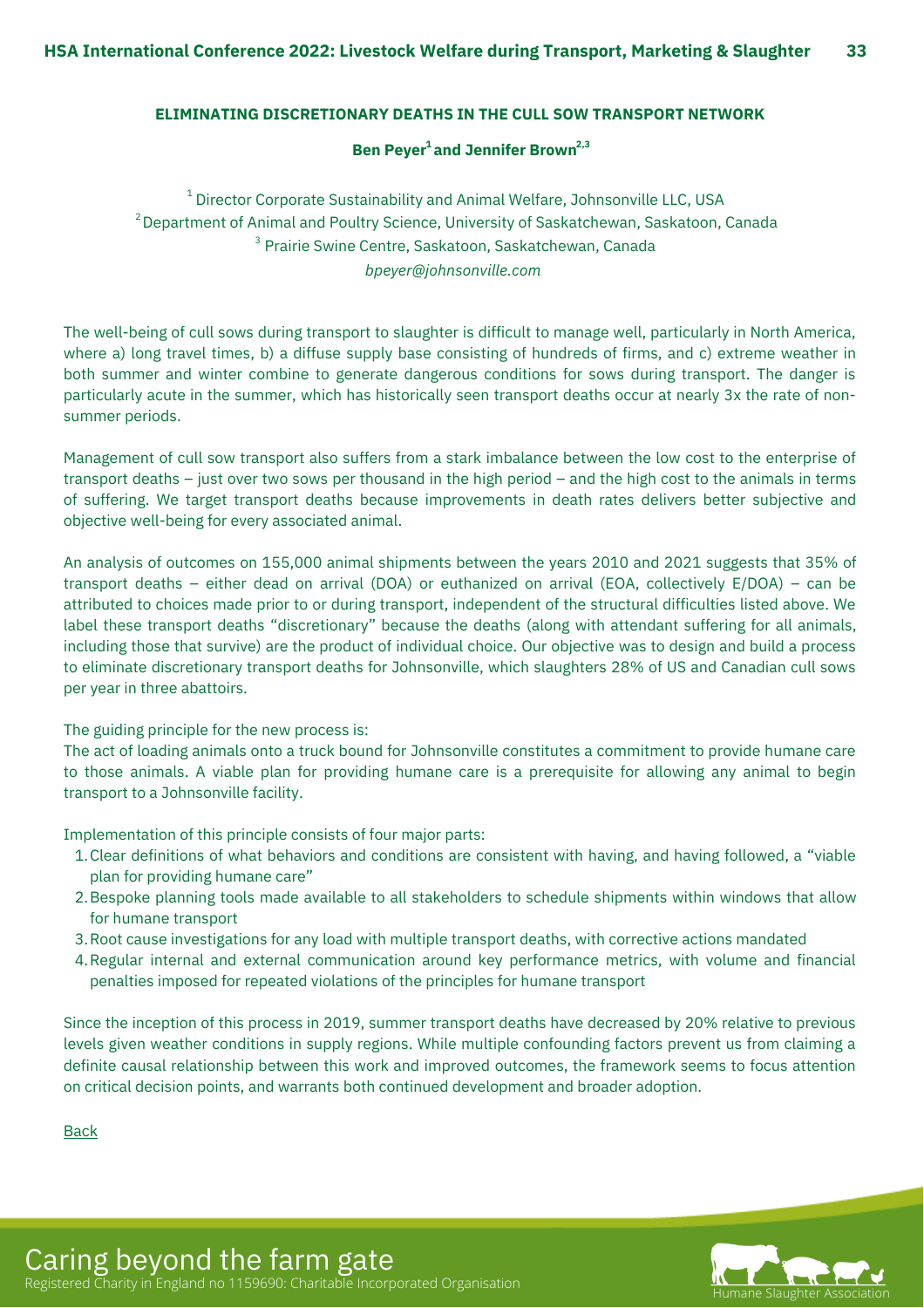#### **THE POST-EGG PHASE: WELFARE DURING PRE-SLAUGHTER**

#### **Anneleen Watteyn, Hendrik Vandevelde, Bart Ampe, Frank Tuyttens and Bart Sonck**

<span id="page-33-0"></span>Flemish Research Institute for Agriculture, Fisheries and Food (ILVO), Animal Sciences Unit, Melle, Belgium *anneleen.watteyn@ilvo.vlaanderen.be*

The welfare of spent laying hens in the pre-slaughter phase is a complex issue. Due to the low economic value and the low turn-over of those hens, the opportunities to invest in better welfare are limited. The pre-slaughter phase includes catching, transporting, waiting at the lairage and stunning of the hens. In this phase, the hens undergo several manipulations which may cause stress and pain. In this retrospective study, several possible risk factors and impacts were observed.

Slaughterhouse data from a Belgian slaughterhouse from 8534 laying hen loadings between 2015 and 2020 were analysed. Several variables, like housing, hybrid, season, plumage condition, transport distance, crate load and lairage time, were analysed and correlated with the percentage of dead delivered hens (Dead On Arrival, DOA) and/or catching damage (leg and wing factures). All animals were stunned by electrical stunning.

Catching damage to the legs was more common in brown versus white hens in all housing systems (P<0.001), while for wing damage this was only seen in enriched cages (P=0.017). Concerning the housing system, more catching damage was seen in enriched cages compared to non-cage systems (P<0.001). Brown hens showed higher DOA rate than white hens (P=0.011). Increased percentage of DOA was related to high catching damage (P<0.001), and long transport (> 300 km, P<0.001) and lairage time (P<0.001).

Transport during winter was also contributing to an increased DOA rate (P<0.001), and additionally, low crate density (P=0.005) and poor plumage condition (P<0.001) resulted in extra mortality. The main finding of this retrospective study is that spent laying hens are exposed to cold stress during transport, and an extended lairage time have an increased risk of mortality. Cold stress can be associated with the winter period in a mild maritime climate and a poor plumage condition. Moreover, high catching damage and a long pre-slaughter phase have a reinforcing effect on mortality.

[Back](#page-8-0)

Caring beyond the farm gate

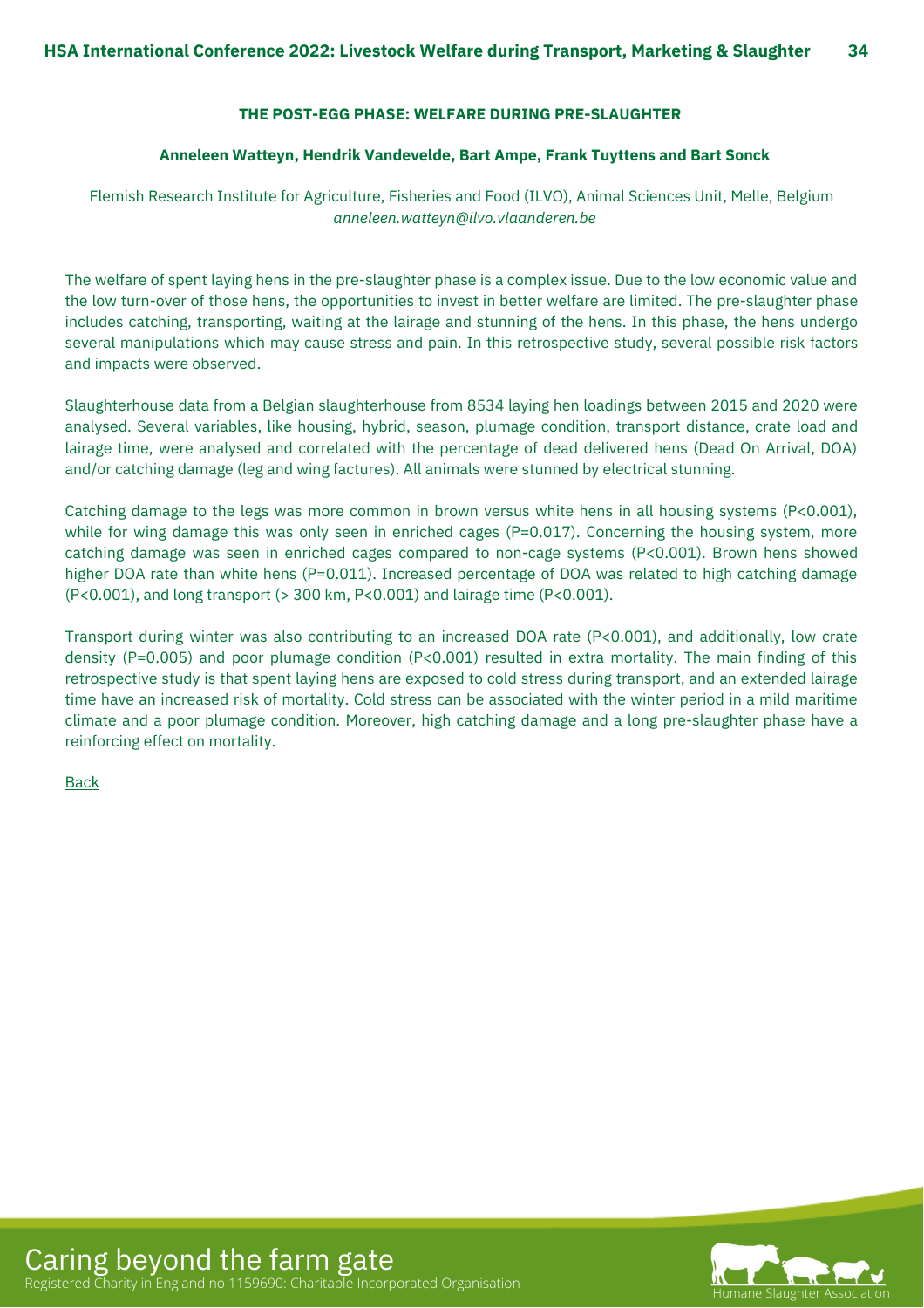#### <span id="page-34-0"></span>**THE ON-FARM SLAUGHTER PROCEDURE LEADS TO INCREASED ANIMAL WELFARE IN PIGS**

#### **Roxana Elena Amarie, Jacopo Goracci, Gianpaolo Giunta, Matteo Senese, Alessio Del Tongo, Giorgio Briganti, Giuliana Teracciano and Andrea Serra**

Pisa University, Italy *roxana.amarie@phd.unipi.it*

Animal loading, unloading, and transport before slaughtering are important critical points through the whole process of pigs production. Several studies showed that the effect of transport on animal welfare depends on a combination of stressors. It's possible to significantly decrease the suffering and stress level of animals before slaughter by eliminating the transportation phase (from farm to abattoir) by killing animals directly on the farm. Nowadays, in Europe on-farm slaughter is not allowed as a routine method, but it is used only for emergencies; thus, more studies to verify its effectiveness as a routine method are needed.

The trial aimed to compare the effect of a traditional slaughter procedure (T) versus an on-farm slaughtering system (F) on pigs, focusing on welfare, meat safety, and meat quality parameters. The research was carried out on 32 pigs of the Cinta Senese breed reared according to organic European rules in Tenuta di Paganico farm. Pigs were equally and randomly allotted to two groups according to the above-mentioned slaughter procedures. Animals were slaughtered about 130 kg of live weight at about 13 months. Group T was transported alive to the abattoir (about 20 km away from the farm) 2 hours before slaughtering. Group F was stunned and bled directly on-farm, then carcasses were transported to the slaughterhouse by a refrigerated trailer: that procedure followed the Local Veterinary Health Unit guidelines. The animal's welfare was assessed by blood sampling at exsanguination: creatinine kinase, lactate dehydrogenase, total protein, albumin, glucose, and serum cortisol were determined.

Preliminary results on 22 pigs seem to indicate no significant differences between T and F for any parameter evaluated, except for serum cortisol (13.41±1.61 ng/mL vs 19.52±1.49 ng/mL, P = 0.01, in F and T respectively). This data suggests that the F procedure was effective in reducing animals' stress. Moreover, we also considered microbial meat contamination, which thus can affect negatively meat safety, especially in on-farm slaughter systems. Aerobic Mesophilic Colony and Enterobacteriaceae Counts and, Staphylococcus aureus, Salmonella, and Listeria presence were detected (Zoo-prophylactic Institute of Lazio and Tuscany, (Pisa - Italy). Our preliminary results seem to demonstrate that the kind of slaughter procedure does not negatively affect meat safety; in fact, we found no differences between the slaughtering procedure in all of the aforementioned parameters. Finally, meat technological and physic characteristics were analyzed: pH (at 48 hours after slaughter), colour, and water holding capacity. Our preliminary results showed no significant difference in all parameters. In conclusion, our trial seems to indicate that the on-farm slaughtering procedure is able in limiting the animals' stress without getting worse the meat safety and quality.

[Back](#page-8-0)



Caring beyond the farm gate Registered Charity in England no 1159690: Charitable Incorporated Organisation Humane Slaughter Association Humane Slaughter Association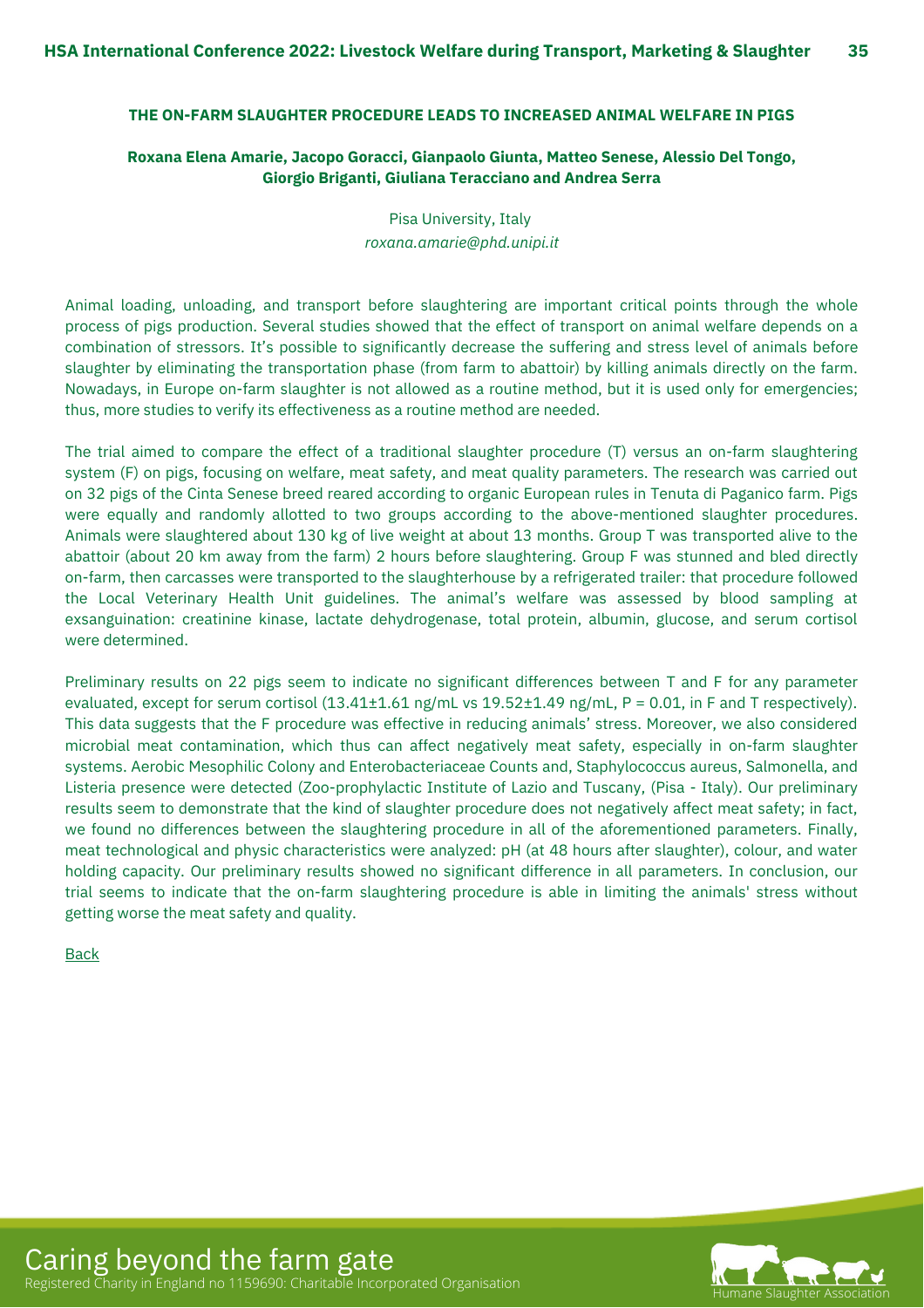#### <span id="page-35-0"></span>**ABATTOIR INSPECTION AS EARLY WARNING SYSTEM TO IMPROVE PIG WELFARE AT FARM LEVEL**

#### Marta Comin<sup>1</sup>, Gaia Pesenti Rossi<sup>1</sup>, Marzia Borciani<sup>2</sup>, Elisabetta Canali<sup>1</sup>, Emanuela Dalla Costa<sup>1</sup>, **Alessandro Gastaldo , Ambra Motta , Sara Barbieri and Eugenio Scanziani 1 1 2 2**

*marta.comin@unimi.it*  $^{\text{\tiny{\textup{1}}}}$ Università degli Studi di Milano, Dipartimento di Medicina Veterinaria e Scienze Animali, Milan, Italy <sup>2</sup> Centro Ricerche Produzioni Animali, Reggio Emilia, Italy

In the last decade, scientific results emphasised the importance of the meat inspection for animal welfare surveillance by providing early warning and feedback to the farmers, but the contrasting results suggest further investigation on the specific indicators related to herd management.

The present study aimed to evaluate whether data collected at the abattoir at post mortem inspection can be used as an early warning of welfare issues at farm level.

For 6 months, a total of 906 carcasses, equal to 10% of each batch from 12 intensive commercial farms, slaughtered in 3 different plants in Northern Italy, were included in this study.

Relevant animal welfare indicators were selected based on their validity and feasible evaluation during the slaughtering process; then a protocol for visual-only meat inspection was created. Three animal welfare officers were trained in applying the protocol with an online training day. The whole carcass was examined for lesions detectable at the external examination (severe chronic traumatic wounds on the skin, tail lesions, ear lesions, bursitis and deformity of bones of the limbs), and for pathological conditions of internal organs (pericarditis, hepatic milk spots, pleurisy and enzootic pneumonia).

For gathering retrospective information about welfare status of farms, early warning thresholds were set according to Dalmau et al. (2016), Kongsted and Sorensen (2017) and Bottacini et al. (2018). In one farm severe chronic traumatic wounds exceeded the limit of 5% (7.1%). For tail-docked pigs, 6 farms overstepped the threshold of 1% of animals affected by tail lesions (min: 3.0% - max: 9.8%) and for ear lesions one farm exceed the cut-off point set on 10% (12.5%). Relating to bursitis and bone deformity, 4 farms for each lesions exceeded the thresholds of 3% (min: 3.1% - max: 10.0%) and 0.5% (min: 10.3% - max: 17.1%) respectively. For pericarditis, 7 farms overpassed the limit of 3% (min: 7.15% - max: 12.5%) and even 6 farms exceed the threshold of 10% of pigs with white liver spots (min: 12.1% - max: 25.5%). Regarding pleurisy, the threshold set on 15% was exceed by 2 farms (18.4% and 25.0%), while 7 farms exceed the threshold of 6.5% of pigs with enzootic pneumonia (min: 7.9% - max: 54.1%).

In conclusion, only one farm reported no early warnings, while three farms showed a non-conformity of over 50% of the selected indicators. The findings of this study suggest that these indicators may be used as feedback for farmers to enhance the welfare of animals, by reducing the incidence of these lesions and pathologies. Further research is suggested to investigate the correlation of these indicators with herd management and improving a more standardized animal welfare officer training, including an interobserver reliability test to avoid any subjective judgement.

#### **References:**

Bottacini, M., Scollo, A., Edwards, S. A., Contiero, B., Veloci, M., Pace, V., & Gottardo, F. (2018). Skin lesion monitoring at slaughter on heavy pigs (170 kg): Welfare indicators and ham defects. PLoS One, 13(11), e0207115. DOI: 10.1371/journal.pone.0207115

Caring beyond the farm gate Registered Charity in England no 1159690: Charitable Incorporated Organisation Humane Slaughter Association Humane Slaughter Association